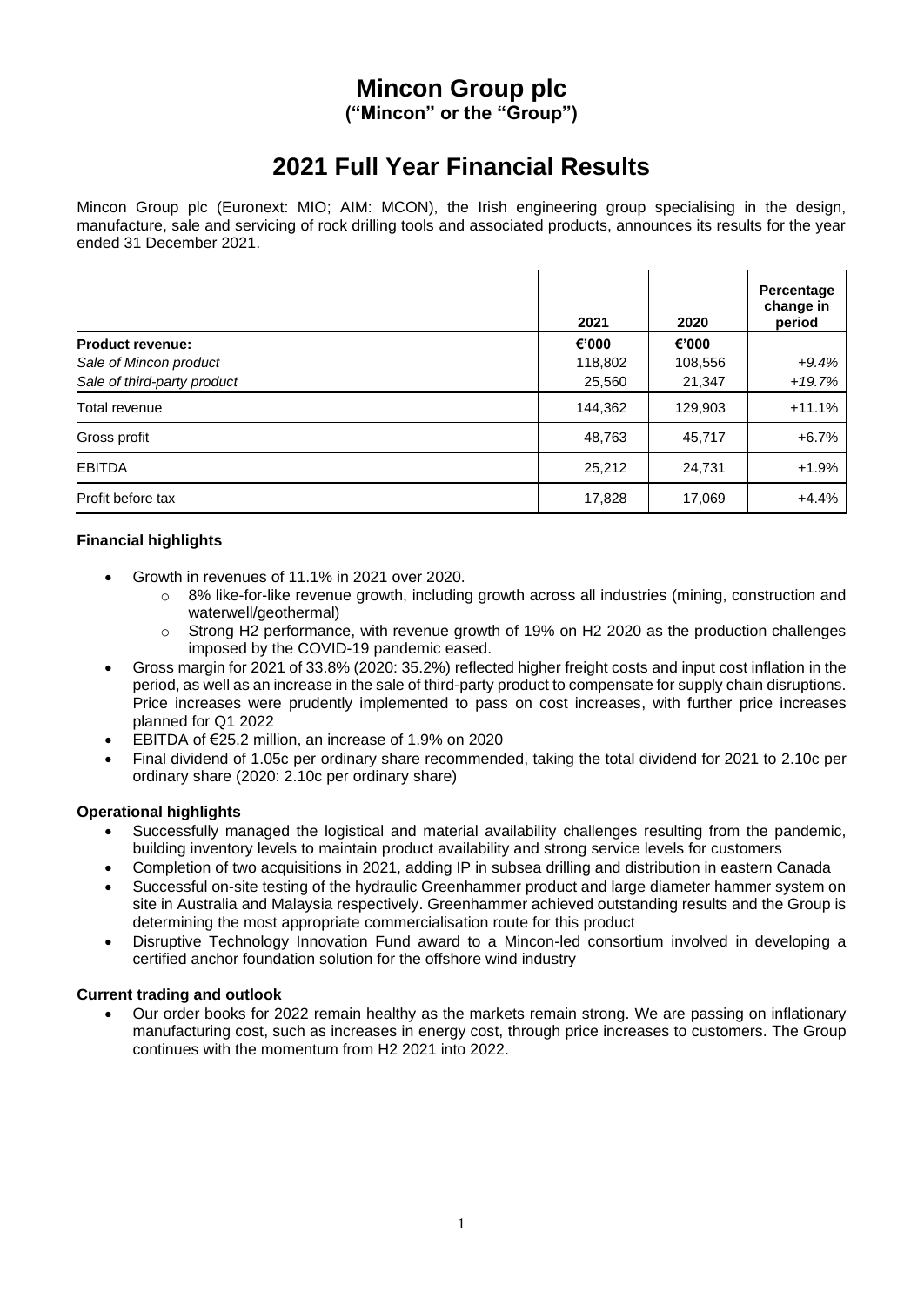#### **Joe Purcell, Chief Executive Officer, commenting on the results, said:**

We are very pleased to report growth in revenue and profitability in 2021, following what was another year characterised by challenging and uncertain market conditions due to the COVID-19 pandemic.

The start of the year was particularly challenging due to the impact of the pandemic, but we worked hard to mitigate the impact by adapting our operations to suit the variable conditions. While strict COVID-19 health measures remained in place through the year in some areas, such as Western Australia, we still delivered a strong performance for the year, particularly in H2 where gross profits rose 16% on H2 2020.

#### **Revenues**

The Group continued its path of revenue growth during the year across all our industries and finished the year ahead of 2020 revenue by 11%, with 8% of this organically and 3% through contribution from acquisitions. Our strongest growth was in the mining industry where our organic revenue grew by 16%. We had fewer large construction supply contracts in 2021 versus 2020, however we achieved growth in smaller supply contracts in Europe and the Americas which drove overall revenue growth in the construction industry of 7%. The Waterwell/geothermal industry recovered somewhat from the COVID-19 impacts experienced in 2020 and the Group took the opportunity to recover some lost ground and grew revenue across our regions by 5% in the industry in 2021.

#### **Profitability**

As previously reported, the areas of procurement and logistics presented challenges during the period in terms of material availability, raw material price increases, higher freight costs and longer transit times (for example, we observed trans-ocean freight transit times roughly doubling in 2021). As a result, we chose to increase inventory levels of both raw materials and finished goods to ensure we maintain continued strong service to our customers who use our products for business-critical operations.

Supply chain challenges and increases in raw material prices had an impact on our margins during the year, along with additional operational costs brought about by the on-going pandemic. For instance, our overall manufacturing freight cost increased by 18%. We were also compelled to purchase local non-Mincon products to fulfil our customer requirements when Mincon manufactured products were subject to freight interruptions at seaports, and this also impacted our gross margin in 2021. We have passed on price increases to customers to offset increases in manufacturing and delivery costs, but only when it was considered appropriate to do so. Despite these challenges, we were able to maintain profit growth and finished the year 1.4% ahead of prior year profit after tax.

Our strong regional management structure and global coverage reduced the potential impact of COVID-19 on the business and has meant that we can continue to operate with minimal cross-regional travel. We are keeping this situation under review, and provided that the global situation continues in the current positive direction, we intend to ease our restrictions on travel. It is important to note that we will control travel expenditure carefully and continue to leverage the strength of our global organisation and regional hub structure.

#### **Product Development**

The pandemic impacted product development throughout 2021. However, we achieved some important milestones towards the end of the year:

- **Greenhammer**  Our hydraulic Greenhammer ran successfully on our own Mincon rig at a major open pit iron ore mine in north-western Australia during the year. Stringent COVID-19 restrictions in Western Australia materially curtailed our ability to put the outstanding results, in terms of penetration rate increases and reliability, to commercial use. As a result, and subject to pandemic restrictions easing in Western Australia, we are working on alternative routes to commercialising this transformational opportunity for the Group and the hard rock surface mining industry. It is important to note that protecting our hard-earned IP will be at the forefront of any agreements that we commit to.
- **Large diameter hammer system** Another testing success was the drilling that was carried out in Malaysia with our new large diameter hammer system to drill 1750mm diameter rock socket friction piles. We believe that these are the largest holes ever drilled with a single hammer. While we need to drill more metres using the system, the performance, which is several times faster than the existing technology, gives us great encouragement. We believe that there is great potential for this product globally as the preferred method for drilling large diameter construction piles more efficiently.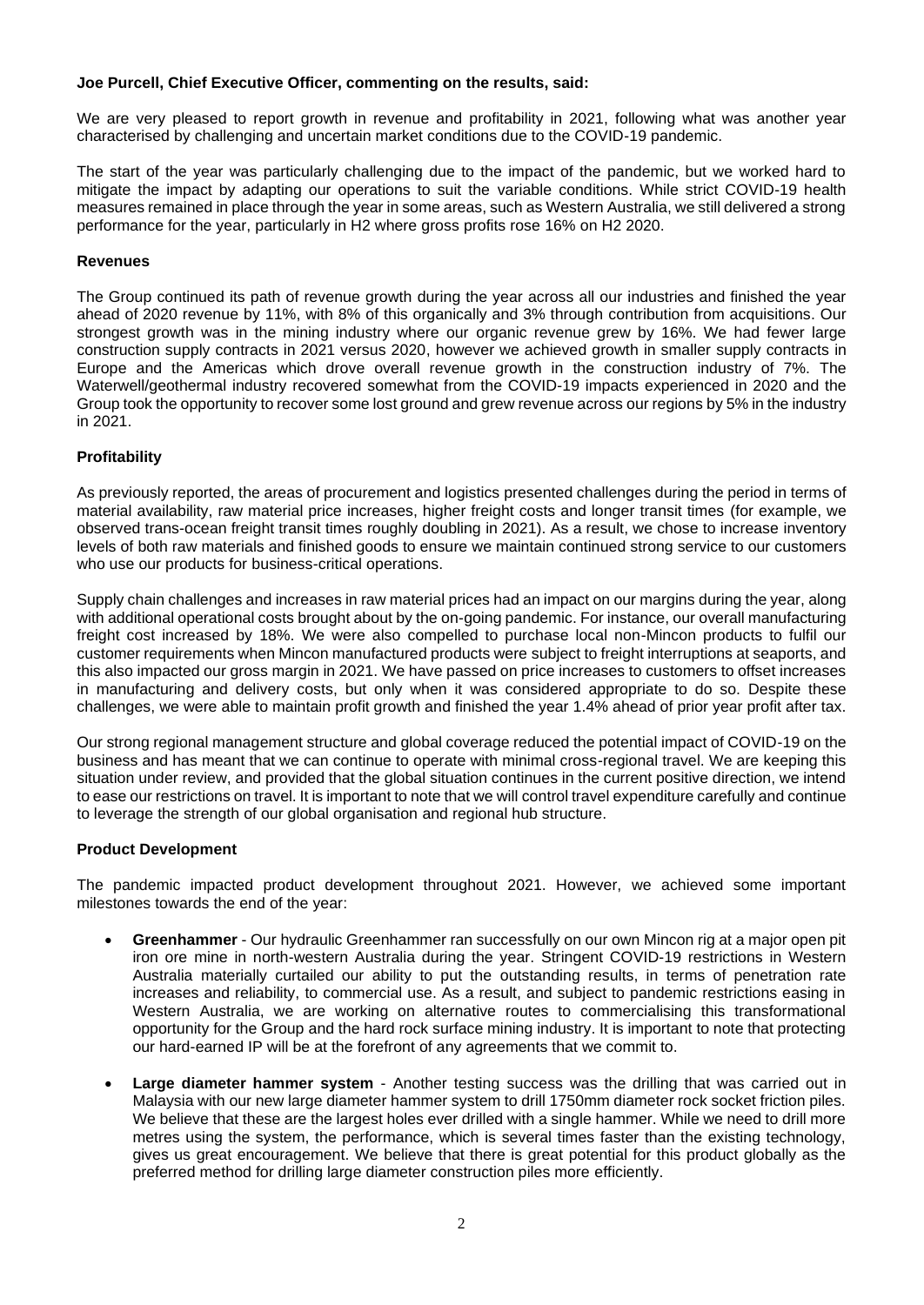Another important milestone during the year was the Disruptive Technology Innovation Fund award to a Minconled consortium involved in developing a certified anchor foundation solution for the offshore wind industry. We have made good progress on this project with our consortium partners, Subsea Micropiles, University of Limerick and University College Dublin. One of the key aspects of the project is the self-drilling seawater powered micropile anchor that we have designed in Mincon. A small-scale prototype has been test drilled onsite at the Shannon plant and we are continuing to refine this. We are also working with our partners to develop a seabed drill rig as part of an overall system to drill, load test and certify anchor installations at an offshore test site. The future global requirement for offshore wind power is well chronicled and we believe this provides a very attractive future market for Mincon.

## **Acquisitions**

An important contributor towards our development of the seabed drill rig has been Hammer Drilling Rigs ("HDR"), a specialist in the supply of hard rock drilling attachments based in the USA. HDR has a specialism in drill mast attachments to heavy equipment that is used in a variety of applications, including the installation of anchor points for solar field projects. In January 2021, Mincon acquired the intellectual property including the knowledge and skillsets that the HDR team brings from designing and developing bespoke rigs for terrestrial applications. This has been, and will continue to be, very important in our subsea rig development.

There is also a growing interest in and growing order book for the rigs and masts produced by Hammer Drilling Rigs for terrestrial applications such as construction and solar field applications, which will complement the consumable range that we already have within the Group. We are very happy with the successful integration of the engineering and production teams into our facility in Benton, and we believe that the product range has a bright future within the Group.

In July 2021, we acquired Attakroc, a distribution company. Which has contributed positively to our revenue and profitability since joining the Group. The strong customer service ethos that the Attakroc team has brought will serve us well in our efforts to grow our market share in the three industries that the Group serves today in eastern Canada.

We paid a total of €3 million in 2021 to bring businesses into the Group, which is inclusive of 2021 acquisitions, non-business combinations and historical acquisitions.

Post year-end, in January 2022, we completed the acquisition of Spartan Drill Tools, based in Fruita Colorado, which produces high quality drill pipes and related products. This strategic acquisition introduces this capability into the Americas region to further strengthen our full package offering for the mining, construction, and waterwell/geothermal markets. An important aspect of this acquisition is that we can integrate certain aspects of drill pipe manufacturing with available capacity and skillsets that we already have in Benton to generate efficiencies and hence improve our margins.

## **Sustainability**

Our engineering focus on the efficiency of the products that we manufacture means that we have always sought to minimise our carbon footprint. This is more obvious on projects such as Greenhammer and will be further emphasised by our move into renewables with solar energy and offshore wind installations. We are also increasing production efficiencies and are investing in new technologies in this area to further reduce our impact on the environment. We are in the process of conducting a detailed review of our carbon emissions and will be reporting on this and associated reduction targets in the first half of 2022.

As a truly global Group, we are embedded in a wide range of cultures and communities across our operations and markets. As a significant employer in these communities, Mincon has a meaningful role to play in these societies and we are committed to increasing opportunities for our employees as well as the wider communities. As with the carbon emissions project, we will be reporting on Corporate Social Responsibility (CSR) initiatives, on our website, in a more formal manner in the coming year to reflect our continued commitment to the communities in which we operate.

## **Dividend**

The Board of Mincon Group plc is recommending the payment of a full year dividend for the year ended 31 December 2021 in the amount of €0.0105 (1.05 cent) per ordinary share, which will be subject to approval at the Annual General Meeting of the Company in May 2022. Subject to Shareholder approval at the Company's annual general meeting, the final dividend will be paid on 17 June 2022 to Shareholders on the register at the close of business on 27 May 2022.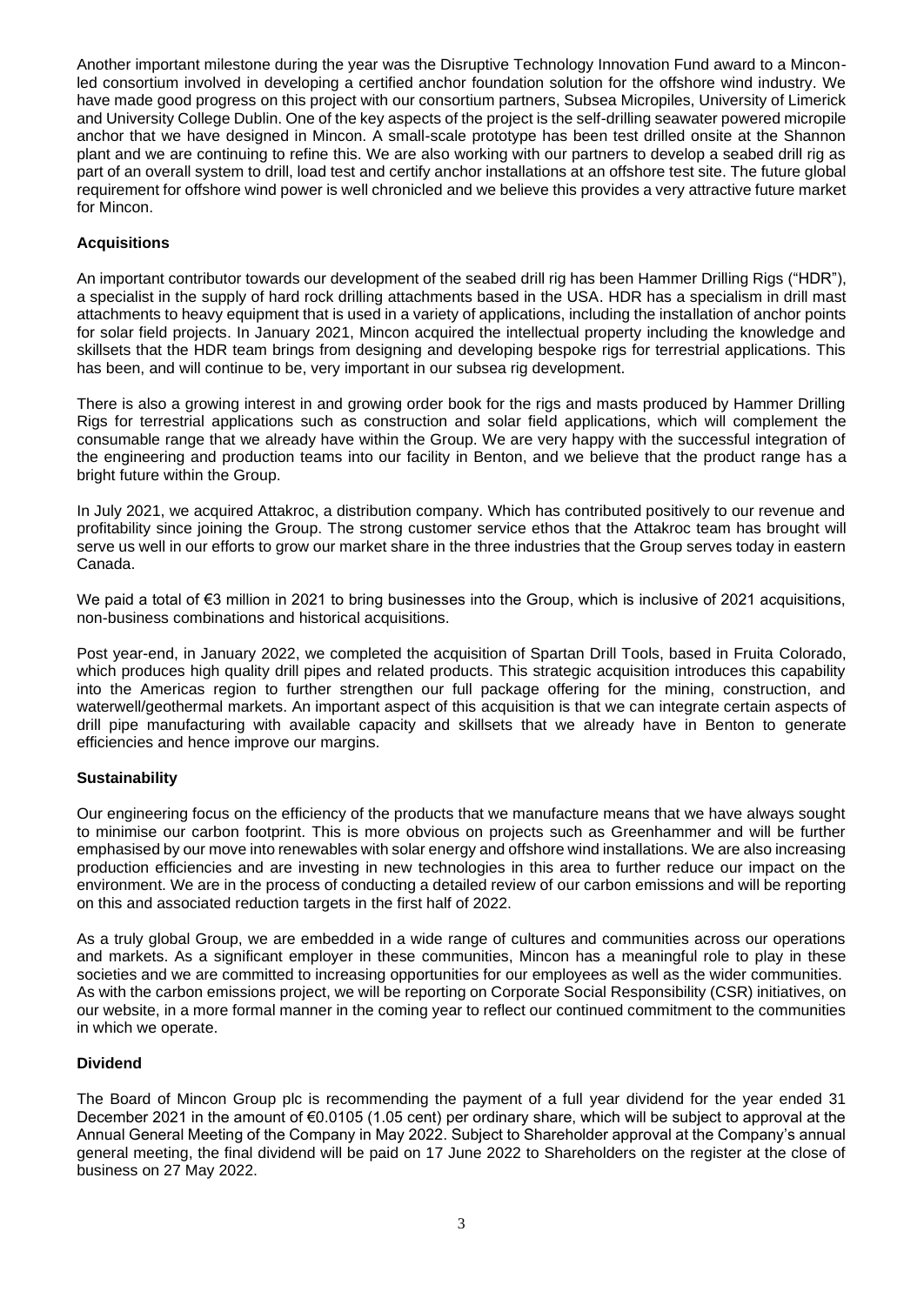#### **Concluding Comments**

Since our IPO in 2013, we have been on a journey that has filled out our product offering so that we can now supply a full range of consumables to the mining, construction, and waterwell/geothermal markets. Our engineering capacity has been transformed by adding to our team through acquisition and strategic hiring.

Our desire to focus on efficiency through ambitious product development projects that have challenged us, but which are now poised to deliver, has built a knowledge base and honed our abilities. These engineering skillsets can now be deployed for new product development in existing markets as well as new areas such as our move into the renewables space.

Our increased manufacturing capacity, combined with the global spread of our factories and customer service centres, means that we have created a platform for future growth. Of course, we remain cognisant of the challenges that the COVID-19 pandemic still presents, and we will endeavour to mitigate the effect on our people. On that note I wish to thank our Board and investors for their continued support, and all my colleagues for their work, vigilance and perseverance through these challenging times and look forward to better days ahead.

ENDS 14 March 2022

#### **For further information, please contact:**

| <b>Mincon Group plc</b><br>CEO<br>Joe Purcell<br>Mark McNamara CFO                                                                          | Tel: +353 (61) 361 099    |
|---------------------------------------------------------------------------------------------------------------------------------------------|---------------------------|
| Davy Corporate Finance (Nominated Adviser, Euronext Growth<br><b>Adviser and Joint Broker)</b><br><b>Anthony Farrell</b><br>Daragh O'Reilly | Tel: +353 (1) 679 6363    |
| <b>Shore Capital (Joint Broker)</b><br><b>Malachy McEntyre</b>                                                                              | Tel: +44 (0) 20 7408 4090 |

Mark Percy Daniel Bush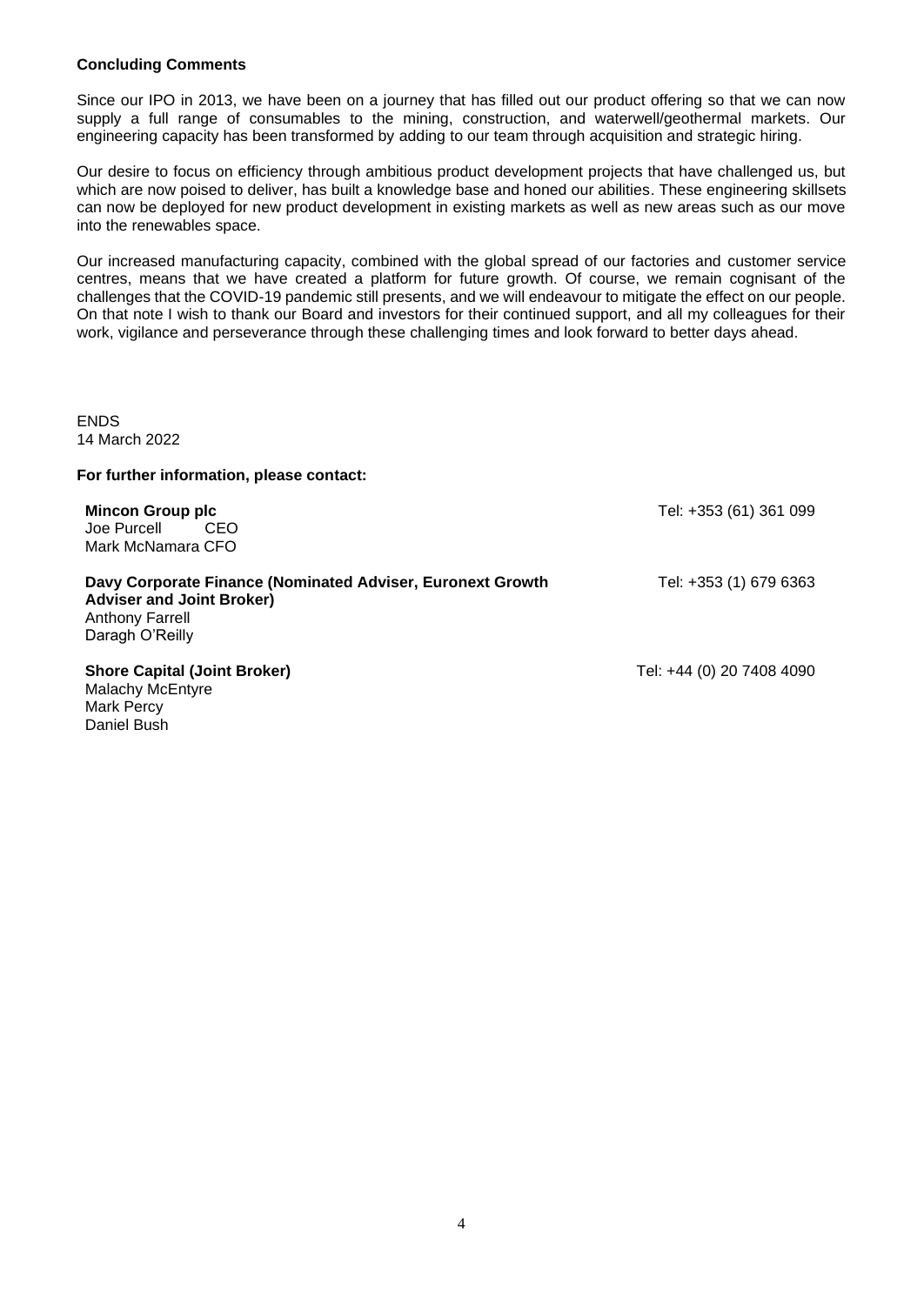## **Consolidated Income Statement for the year ended 31 December 2021**

|                                    |              | 2021<br>€'000 | 2020<br>€'000 |
|------------------------------------|--------------|---------------|---------------|
|                                    | <b>Notes</b> |               |               |
| <b>Continuing operations</b>       |              |               |               |
|                                    | 4            | 144.362       | 129.903       |
|                                    | 6            | (95, 599)     | (84, 186)     |
|                                    |              | 48,763        | 45,717        |
|                                    | 6            | (30, 656)     | (27, 468)     |
|                                    |              | 18,107        | 18,249        |
|                                    | 7            | (927)         | (857)         |
|                                    |              | 20            | 42            |
|                                    |              | 630           | (376)         |
|                                    | 23           | (2)           | 11            |
|                                    |              | 17,828        | 17,069        |
|                                    | 11           | (3,228)       | (2,683)       |
|                                    |              | 14,600        | 14,386        |
| Profit attributable to:            |              |               |               |
| - owners of the Parent             |              | 14,600        | 14.221        |
| - non-controlling interests        | 19           |               | 165           |
| <b>Earnings per Ordinary Share</b> |              |               |               |
| Basic earnings per share,          | 21           | 6.87          | 6.72          |
| Diluted earnings per share,        | 21           | 6.69          | 6.57          |

*The accompanying notes are an integral part of these financial statements.*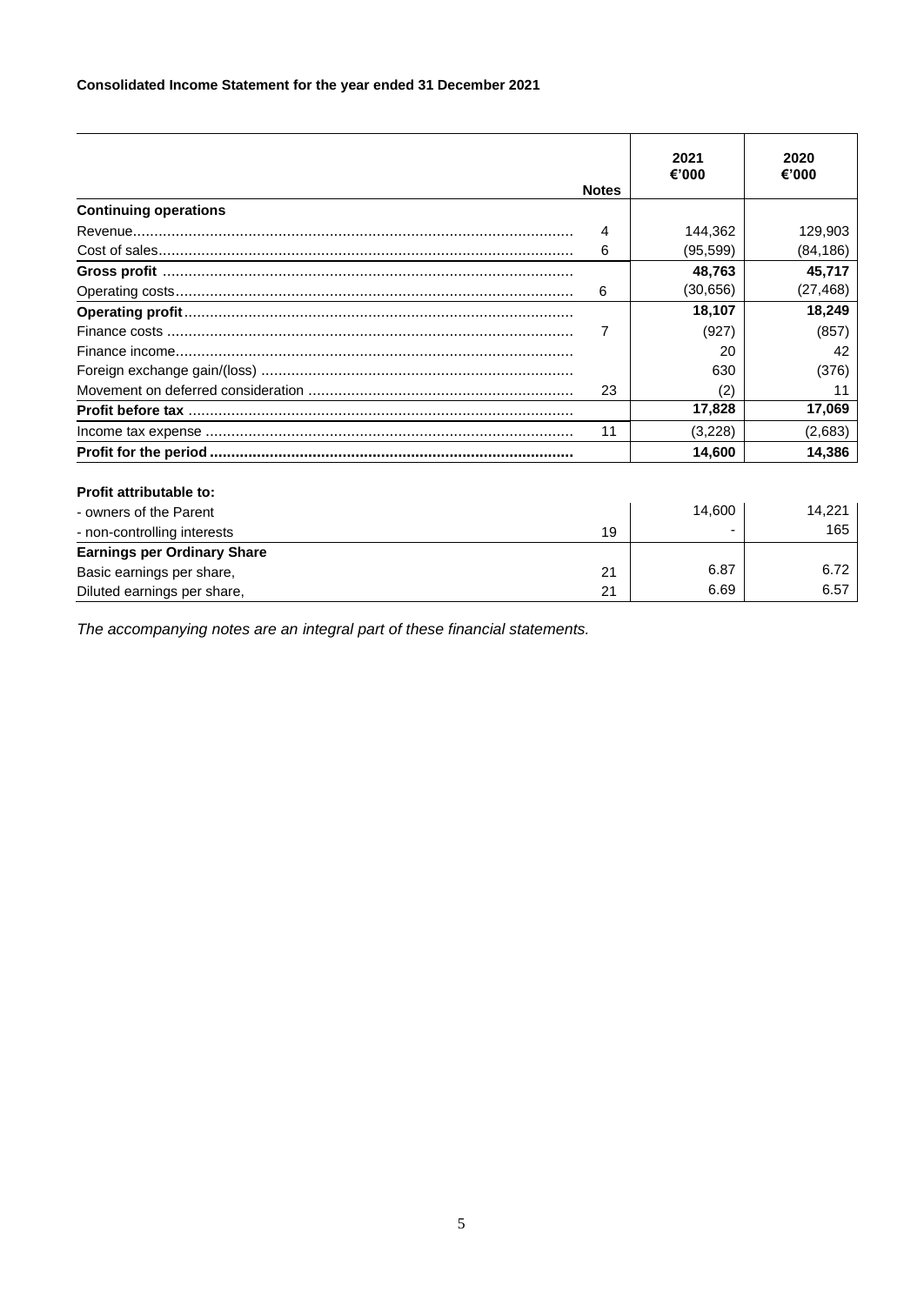## **Consolidated Statement of Comprehensive Income for the year ended 31 December 2021**

|                                                                       | 2021   | 2020    |
|-----------------------------------------------------------------------|--------|---------|
|                                                                       | €'000  | €'000   |
|                                                                       | 14.600 | 14,386  |
| Other comprehensive loss:                                             |        |         |
| Items that are or may be reclassified subsequently to profit or loss: |        |         |
|                                                                       | 2.865  | (4,165) |
| Other                                                                 |        | 156     |
|                                                                       | 2.865  | (4,009) |
|                                                                       | 17.465 | 10,377  |
| Total comprehensive income attributable to:                           |        |         |
|                                                                       | 17.465 | 10.212  |
|                                                                       |        | 165     |

*The accompanying notes are an integral part of these financial statements.*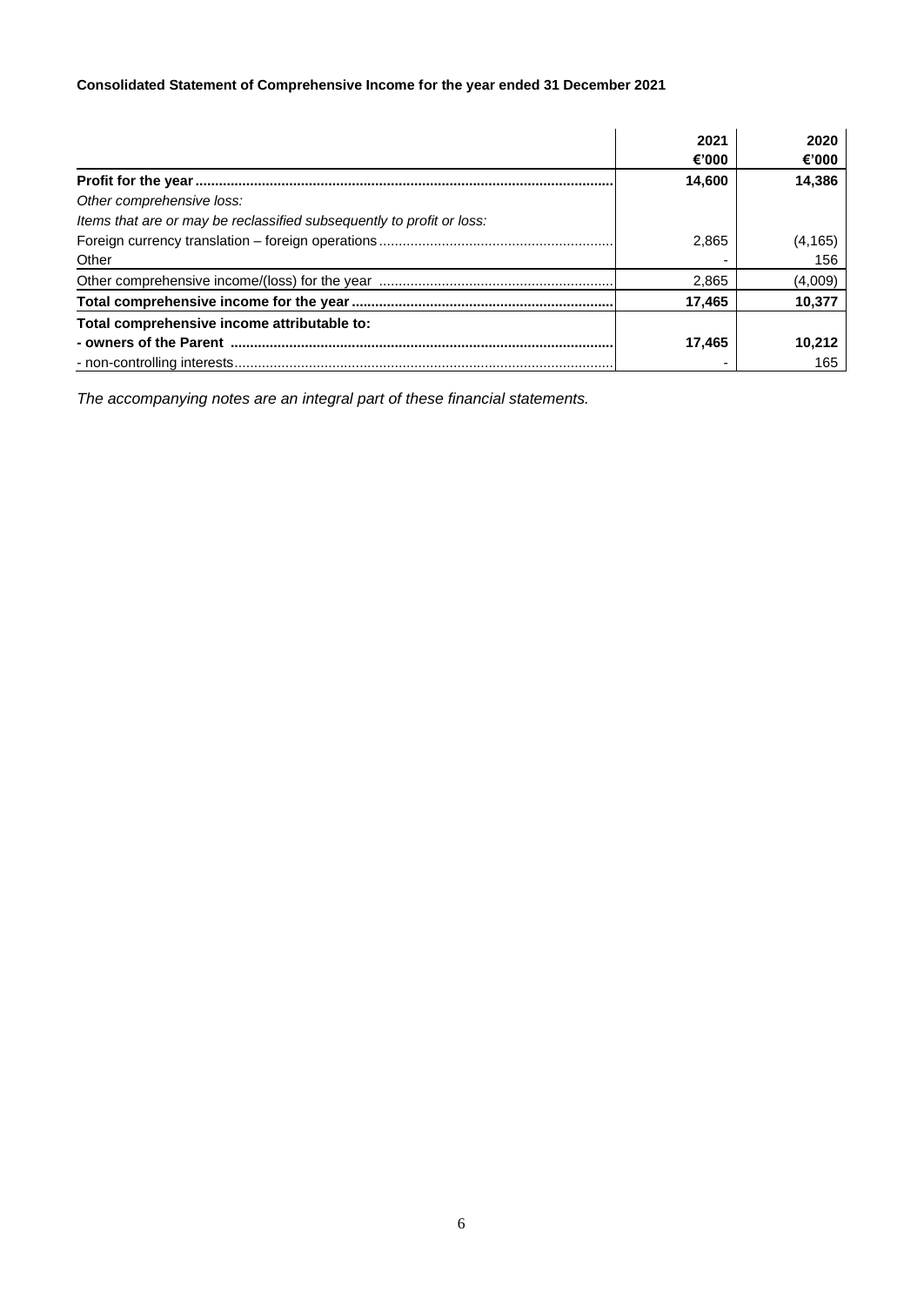## **Consolidated Statement of Financial Position as at 31 December 2021**

|                                | <b>Notes</b>    | 2021<br>€'000 | 2020<br>€'000 |
|--------------------------------|-----------------|---------------|---------------|
| <b>Non-Current Assets</b>      |                 |               |               |
|                                | 12              | 40,157        | 36,987        |
|                                | 13              | 50,660        | 45,820        |
|                                | 11              | 1,075         | 1,093         |
|                                |                 | 91,892        | 83,900        |
| <b>Current Assets</b>          |                 |               |               |
|                                | 14              | 63,050        | 53,017        |
|                                | 15a             | 25,110        | 20,640        |
|                                | 15 <sub>b</sub> | 8,822         | 4,186         |
|                                |                 | 521           | 311           |
|                                | 23              | 19,049        | 17,045        |
|                                |                 | 116,552       | 95,199        |
|                                |                 | 208,444       | 179,099       |
|                                |                 |               |               |
| <b>Equity</b>                  |                 |               |               |
|                                | 20              | 2,125         | 2,117         |
|                                |                 | 67,647        | 67,647        |
|                                |                 | 39            | 39            |
|                                |                 | (17, 393)     | (17, 393)     |
|                                |                 | 2,695         | 2,259         |
|                                |                 | (5, 168)      | (8,033)       |
|                                |                 | 94,207        | 86,300        |
|                                |                 | 144,152       | 132,936       |
|                                |                 |               |               |
| <b>Non-Current Liabilities</b> |                 |               |               |
|                                | 18              | 23,265        | 14,789        |
|                                | 11              | 1,622         | 1,832         |
|                                | 23              | 4,224         | 4,723         |
|                                |                 | 852           | 503           |
|                                |                 | 29,963        | 21,847        |
| <b>Current Liabilities</b>     |                 |               |               |
|                                | 18              | 11,205        | 6,822         |
|                                | 16              | 15,683        | 10,457        |
|                                | 16              | 6,027         | 5,529         |
|                                |                 | 1,414         | 1,508         |
|                                |                 | 34,329        | 24,316        |
|                                |                 | 64,292        | 46,163        |
|                                |                 | 208,444       | 179,099       |

*The accompanying notes are an integral part of these financial statements.*

On behalf of the Board:

**Hugh McCullough**<br>Chairman

Joseph Purcell<br>Chief Executive Officer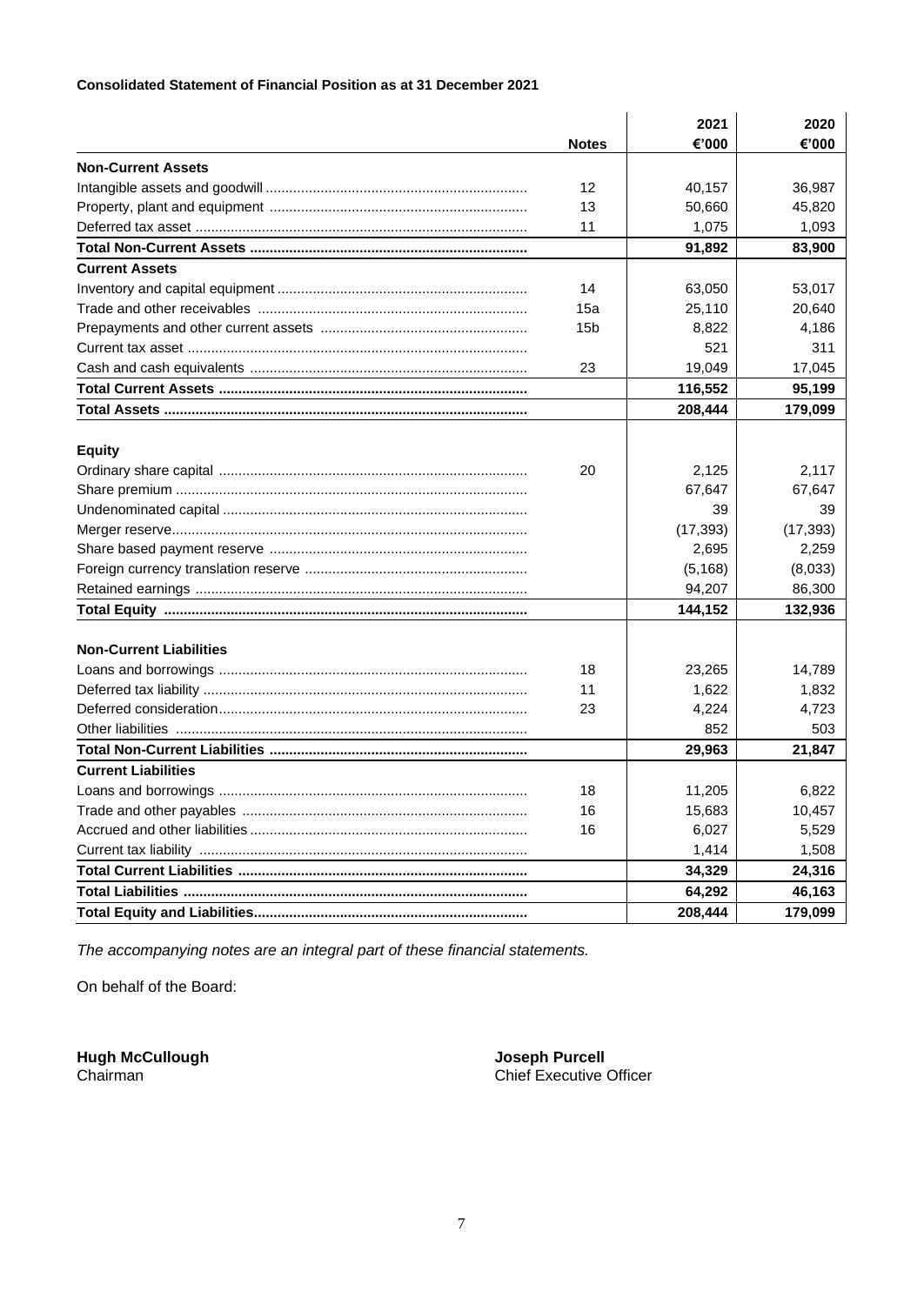## **Consolidated Statement of Cash Flows for the year ended 31 December 2021**

|                                                                               | <b>Notes</b> | 2021<br>€'000 | 2020<br>€'000 |
|-------------------------------------------------------------------------------|--------------|---------------|---------------|
| <b>Operating activities:</b>                                                  |              |               |               |
|                                                                               |              | 14,600        | 14,386        |
| Adjustments to reconcile profit to net cash provided by operating activities: |              |               |               |
|                                                                               | 13           | 7,105         | 6.482         |
|                                                                               | 12           | 105           |               |
|                                                                               |              | 2             | (11)          |
|                                                                               |              | 927           | 857           |
|                                                                               |              | (20)          | (42)          |
| (Gain)/Loss on sale of property, plant and equipment                          |              | (177)         | 18            |
|                                                                               |              | 3,228         | 2,683         |
|                                                                               |              | (633)         | 1,092         |
|                                                                               |              | 25,137        | 25,465        |
|                                                                               |              | (2,695)       | 919           |
|                                                                               |              | (4,502)       | 1,209         |
|                                                                               |              | (7, 468)      | (3,228)       |
|                                                                               |              | 5,240         | (1, 812)      |
|                                                                               |              | 15,712        | 22,553        |
|                                                                               |              | 20            | 42            |
|                                                                               |              | (927)         | (857)         |
|                                                                               |              |               |               |
|                                                                               |              | (3,627)       | (2,389)       |
|                                                                               |              | 11,178        | 19,349        |
| <b>Investing activities</b>                                                   |              |               |               |
|                                                                               |              |               | (7,222)       |
|                                                                               |              | (7, 567)      |               |
|                                                                               |              | 543           | 331           |
|                                                                               |              | (1, 139)      | (1,065)       |
|                                                                               |              | 8             |               |
|                                                                               |              | (681)         | (7, 156)      |
|                                                                               |              | (275)         |               |
|                                                                               |              | (2,082)       | (2,460)       |
|                                                                               |              | 111           | 706           |
|                                                                               |              | (11, 082)     | (16, 859)     |
| <b>Financing activities</b>                                                   |              |               |               |
|                                                                               |              | (6,693)       | (2, 222)      |
|                                                                               | 18           | (3,262)       | (1,536)       |
|                                                                               |              | (3,590)       | (3, 455)      |
|                                                                               | 18           | 15,236        | 6,622         |
|                                                                               |              |               | (1,000)       |
|                                                                               |              | 1,691         | (1, 591)      |
|                                                                               |              | 217           | (222)         |
|                                                                               |              | 2,004         | 677           |
|                                                                               |              |               |               |
|                                                                               |              | 17,045        | 16,368        |
|                                                                               |              | 19,049        | 17,045        |

*The accompanying notes are an integral part of these financial statemen*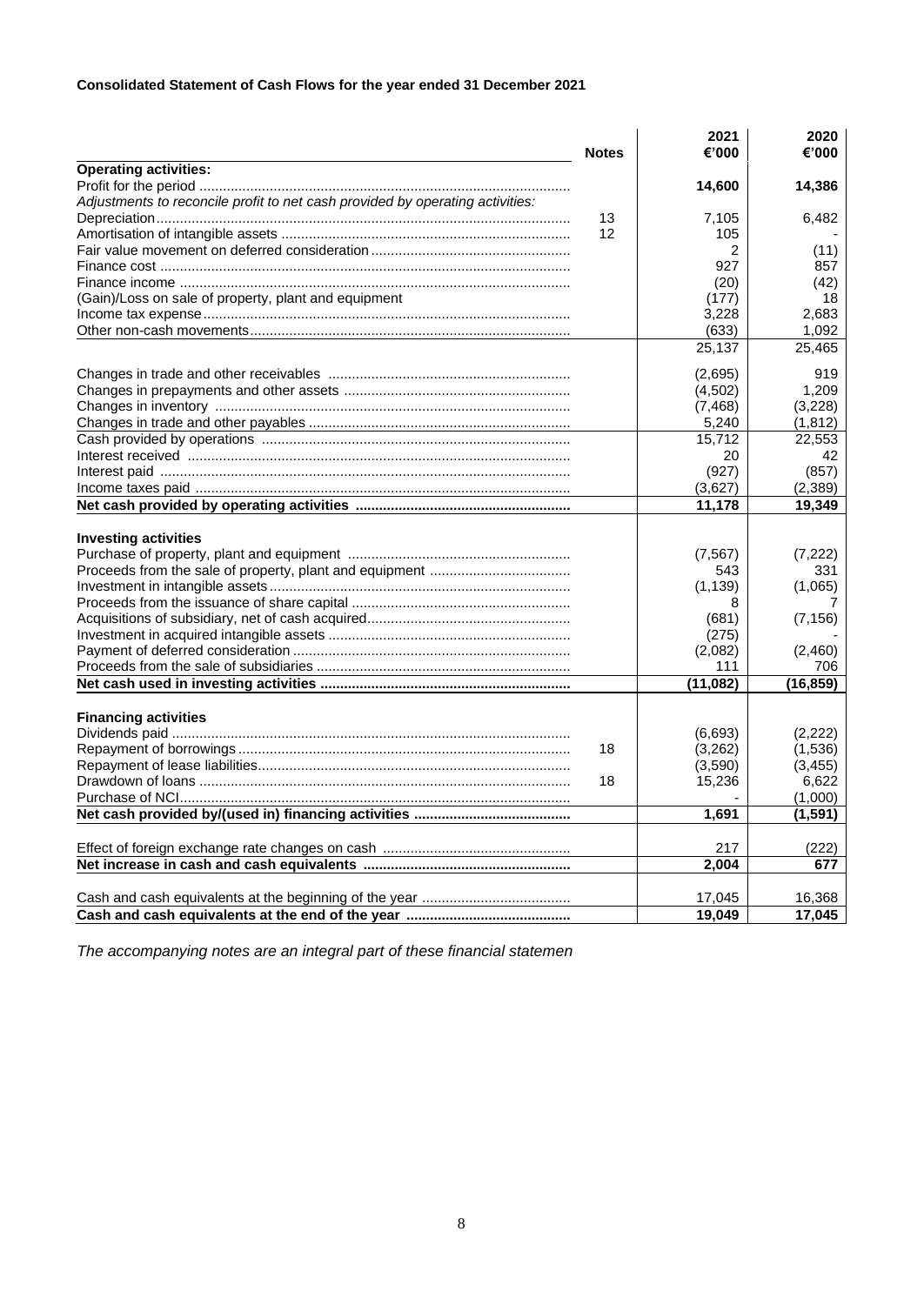## **Consolidated Statement of Changes in Equity for the year ended 31 December 2021**

|                                             |                |              |               |                          |                    | Foreign        |                 | <b>Total</b><br>attributable |             |              |
|---------------------------------------------|----------------|--------------|---------------|--------------------------|--------------------|----------------|-----------------|------------------------------|-------------|--------------|
|                                             |                |              |               | Un-                      | <b>Share based</b> | currency       |                 | to owner of                  | Non-        |              |
|                                             | <b>Share</b>   | <b>Share</b> | <b>Merger</b> | denominated              | payment            | translation    | <b>Retained</b> | the                          | controlling | <b>Total</b> |
|                                             | capital        | premium      | reserve       | capital                  | reserve            | reserve        | earnings        | company                      | interests   | equity       |
|                                             | €'000          | €'000        | €'000         | €'000                    | €'000              | €'000          | €'000           | €'000                        | €'000       | €'000        |
| Balances at 1 January 2020                  | 2.110          | 67.647       | (17, 393)     | 39                       | 1.629              | (3,868)        | 74.865          | 125,029                      | 1,115       | 126,144      |
| <b>Comprehensive income:</b>                |                |              |               |                          |                    |                |                 |                              |             |              |
|                                             |                |              |               |                          |                    |                | 14,221          | 14,221                       | 165         | 14,386       |
| Other comprehensive income/(loss):          |                |              |               |                          |                    |                |                 |                              |             |              |
|                                             |                |              |               |                          |                    | (4, 165)       |                 | (4, 165)                     |             | (4, 165)     |
|                                             |                |              |               |                          |                    |                | 156             | 156                          |             | 156          |
| Total comprehensive income                  |                |              |               |                          |                    | (4, 165)       | 14,377          | 10,212                       | 165         | 10,377       |
| <b>Transactions with Shareholders:</b>      |                |              |               |                          |                    |                |                 |                              |             |              |
| Issuance of share capital                   | $\overline{7}$ |              |               |                          |                    |                |                 | 7                            |             |              |
|                                             |                |              |               |                          | 630                |                |                 | 630                          |             | 630          |
|                                             |                |              |               |                          |                    |                | (2,222)         | (2, 222)                     |             | (2, 222)     |
| <b>Total transactions with Shareholders</b> | $\overline{7}$ |              |               |                          | 630                | $\blacksquare$ | (2, 222)        | (1, 585)                     |             | (1, 585)     |
| Acquisition of non-Controlling Interest     |                |              |               |                          |                    |                |                 |                              |             |              |
| without a change in control (note 18)       |                |              |               |                          |                    |                | (720)           | (720)                        | (1,280)     | (2,000)      |
| Balances at 31 December 2020                | 2,117          | 67,647       | (17, 393)     | 39                       | 2,259              | (8,033)        | 86,300          | 132,936                      |             | 132,936      |
| <b>Comprehensive income:</b>                |                |              |               |                          |                    |                |                 |                              |             |              |
|                                             |                |              |               |                          |                    |                | 14,600          | 14,600                       |             | 14,600       |
| Other comprehensive income/(loss):          |                |              |               |                          |                    |                |                 |                              |             |              |
| Foreign currency translation                |                |              |               |                          |                    | 2,865          |                 | 2,865                        |             | 2,865        |
| Total comprehensive income                  |                |              |               |                          |                    | 2,865          | 14,600          | 17,465                       |             | 17,465       |
| <b>Transactions with Shareholders:</b>      |                |              |               |                          |                    |                |                 |                              |             |              |
| Issuance of share capital                   | 8              |              |               |                          |                    |                |                 | 8                            |             | 8            |
| Share-based payments                        |                |              |               |                          | 436                |                |                 | 436                          |             | 436          |
|                                             |                |              |               | $\overline{\phantom{a}}$ |                    |                | (6, 693)        | (6, 693)                     |             | (6, 693)     |
| <b>Total transactions with Shareholders</b> | 8              |              |               | $\blacksquare$           | 436                | $\blacksquare$ | (6, 693)        | (6, 249)                     |             | (6, 249)     |
| Balances at 31 December 2021                | 2,125          | 67,647       | (17, 393)     | 39                       | 2,695              | (5, 168)       | 94,207          | 144,152                      |             | 144,152      |

*The accompanying notes are an integral part of these financial statements. See note 20 for explanation of movements in reserve balances.*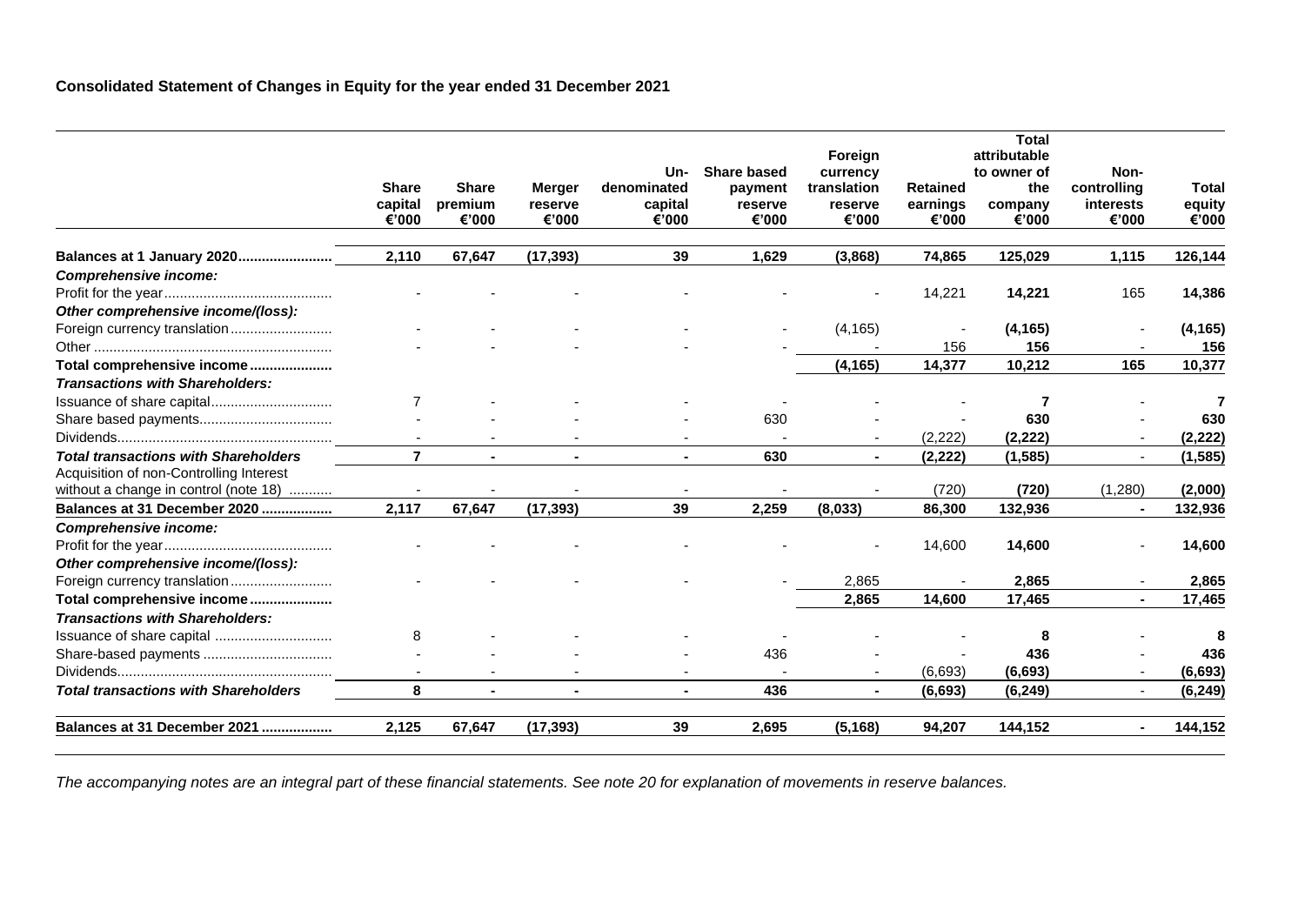## **Notes to the financial statements**

## **1. Description of business**

The consolidated financial statements of Mincon Group plc (also referred to as "Mincon" or "the Group") comprises the Company and its subsidiaries (together referred to as "the Group"). The companies registered address is Smithstown Industrial Estate, Smithstown, Shannon, Co. Clare, Ireland.

The Group is an Irish engineering Group, specialising in the design, manufacturing, sale and servicing of rock drilling tools and associated products. Mincon Group Plc is domiciled in Shannon, Ireland.

On 26 November 2013, Mincon Group plc was admitted to trading on the Euronext Growth and the Alternative Investment Market (AIM) of the London Stock Exchange.

## **2. Basis of preparation**

These consolidated financial statements have been prepared in accordance with the International Financial Reporting Standards as adopted by the European Union (EU IFRS), which comprise standards and interpretations approved by the International Accounting Standards Board (IASB), and endorsed by the EU.

The accounting policies set out in note 3 have been applied consistently in preparing the Group and Company financial statements for the years ended 31 December 2021 and 31 December 2020.

The Group and Company financial statements are presented in euro, which is the functional currency of the Company and also the presentation currency for the Group's financial reporting. Unless otherwise indicated, the amounts are presented in thousands of euro. These financial statements are prepared on the historical cost basis.

The preparation of the consolidated financial statements in conformity with IFRS requires management to make judgements, estimates and assumptions that affect the application of policies and reported amounts of assets and liabilities, income and expenses. The judgements, estimates and associated assumptions are based on historical experience and various other factors that are believed to be reasonable under the circumstances. Actual results could differ materially from these estimates. The areas involving a high degree of judgement and the areas where estimates and assumptions are critical to the consolidated financial statements are discussed in note 3.

The directors believe that the Group has adequate resources to continue in operational existence for the foreseeable future and that it is appropriate to continue to prepare our consolidated financial statements on a going concern basis.

## **3. Significant accounting principles, accounting estimates and judgements**

The accounting principles as set out in the following paragraphs have, unless otherwise stated, been consistently applied to all periods presented in the consolidated financial statements and for all entities included in the consolidated financial statements. The Group has initially adopted Interest rate Benchmark Reform- Phase 2 (Amendments to IFRS 9, IAS 39, IFRS7, IFRS 4 and IFRS 16) and it has not had a significant impact on the Groups financial statements.

The following new and amended standards are not expected to have a significant impact on the Group's consolidated financial statements:

#### Effective 01/04/2021

• COVID-19-Related Rent Concessions beyond 30 June 2021 (Amendment to IFRS 16)

#### Effective 01/01/2022

- Annual Improvements to IFRS Standards 2018–2020.
- Property, Plant and Equipment: Proceeds before Intended Use (Amendments to IAS 16).
- Onerous Contracts Cost of Fulfilling a Contract (Amendments to IAS 37)
- Reference to Conceptual Framework (Amendments to IFRS 3).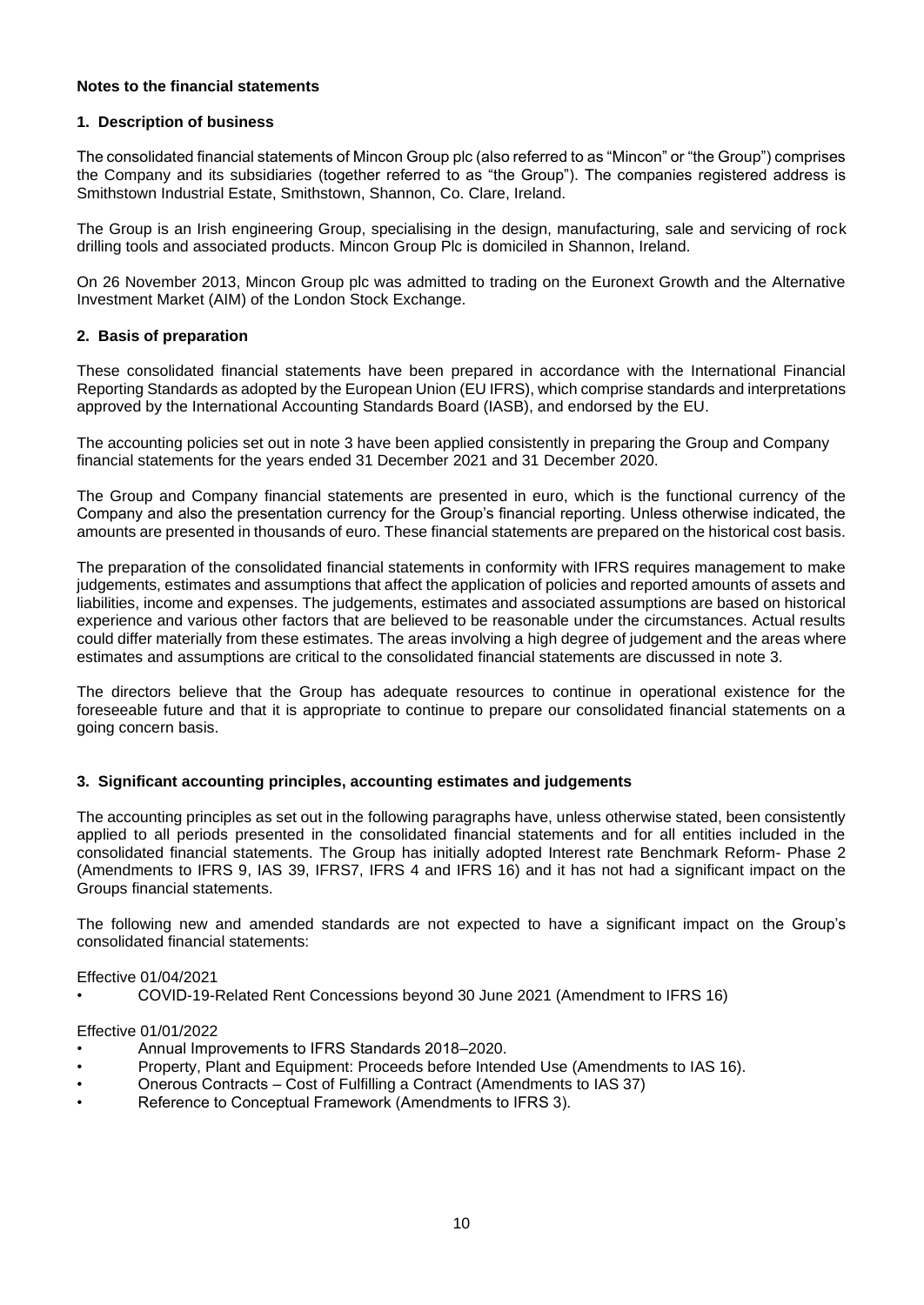#### Effective 01/01/2023

- Classification of Liabilities as Current or Non-current (Amendments to IAS 1).c
- IFRS 17 Insurance Contracts and amendments to IFRS 17 Insurance Contracts.
- Disclosure of Accounting Policies (Amendments to IAS 1 and IFRS Practice Statement 2).
- Deferred Tax related to Assets and Liabilities arising from a Single Transaction (Amendments to IAS 12)
- Definition of Accounting Estimates (Amendments to IAS 8).

#### **Revenue Recognition**

The Group is involved in the sale and servicing of rock drilling tools and associated products. Revenue from the sale of these goods and services to customers is measured at the fair value of the consideration received or receivable (excluding sales taxes). The Group recognises revenue when it transfers control of goods to a customer or has completed a service over a set period (typically one month) for a customer.

The following provides information about the nature and timing of the satisfaction of performance obligations in contracts with customers, including significant payment terms, and the related revenue recognition policies.

Customers obtain control of products when one of the following conditions are satisfied:

- 1. The goods have been picked up by the customer from Mincon's premises.
- 2. When goods have been shipped by Mincon, the goods are delivered to the customer and have been accepted at their premises, or;
- 3. The customer accepts responsibility of the goods during transit that is in line with international commercial terms.

Where the Group provides a service to a customer, who also purchases Mincon manufactured product from the Group, the revenue associated with this service is separately identified in a set period (typically one month) and is recognised in the Groups revenue as it occurs.

Invoices are generated when the above conditions are satisfied. Invoices are payable within the timeframe as set in agreement with the customer at the point of placing the order of the product or service. Discounts are provided from time-to-time to customers.

Customers may be permitted to return goods where issues are identified with regard to quality of the product. Returned goods are exchanged only for new goods or a credit note. No cash refunds are offered.

Where the customer is permitted to return an item, revenue is recognised to the extent that it is highly probable that a significant reversal in the amount of cumulative revenue recognised will not occur. Therefore, the amount of revenue recognised is adjusted for expected returns, which are estimated based on the historical data for specific types of product. In these circumstances, a refund liability and a right to recover returned goods asset are recognised.

## **Government Grants**

Amounts recognised in the profit and loss account are presented under the heading Operating Costs on a systematic basis in the periods in which the expenses are recognised, unless the conditions for receiving the grant are met after the related expenses have been recognised. In this case, the grant is recognised when it is receivable.

#### **Earnings per share**

Basic earnings per share is calculated based on the profit for the year attributable to owners of the Company and the basic weighted average number of shares outstanding. Diluted earnings per share is calculated based on the profit for the year attributable to owners of the Company and the diluted weighted average number of shares outstanding.

## **Taxation**

Current tax comprises the expected tax payable or receivable on the taxable income or loss for the year and any adjustment to the tax payable or receivable in respect of previous years. The amount of current tax payable or receivable is the best estimate of the tax amount expected to be paid or received that reflects uncertainty related to income taxes, if any. It is measured using tax rates enacted or substantively enacted at the reporting date. Current tax also includes any tax arising from dividends.

Current tax assets and liabilities are offset only if certain criteria are met.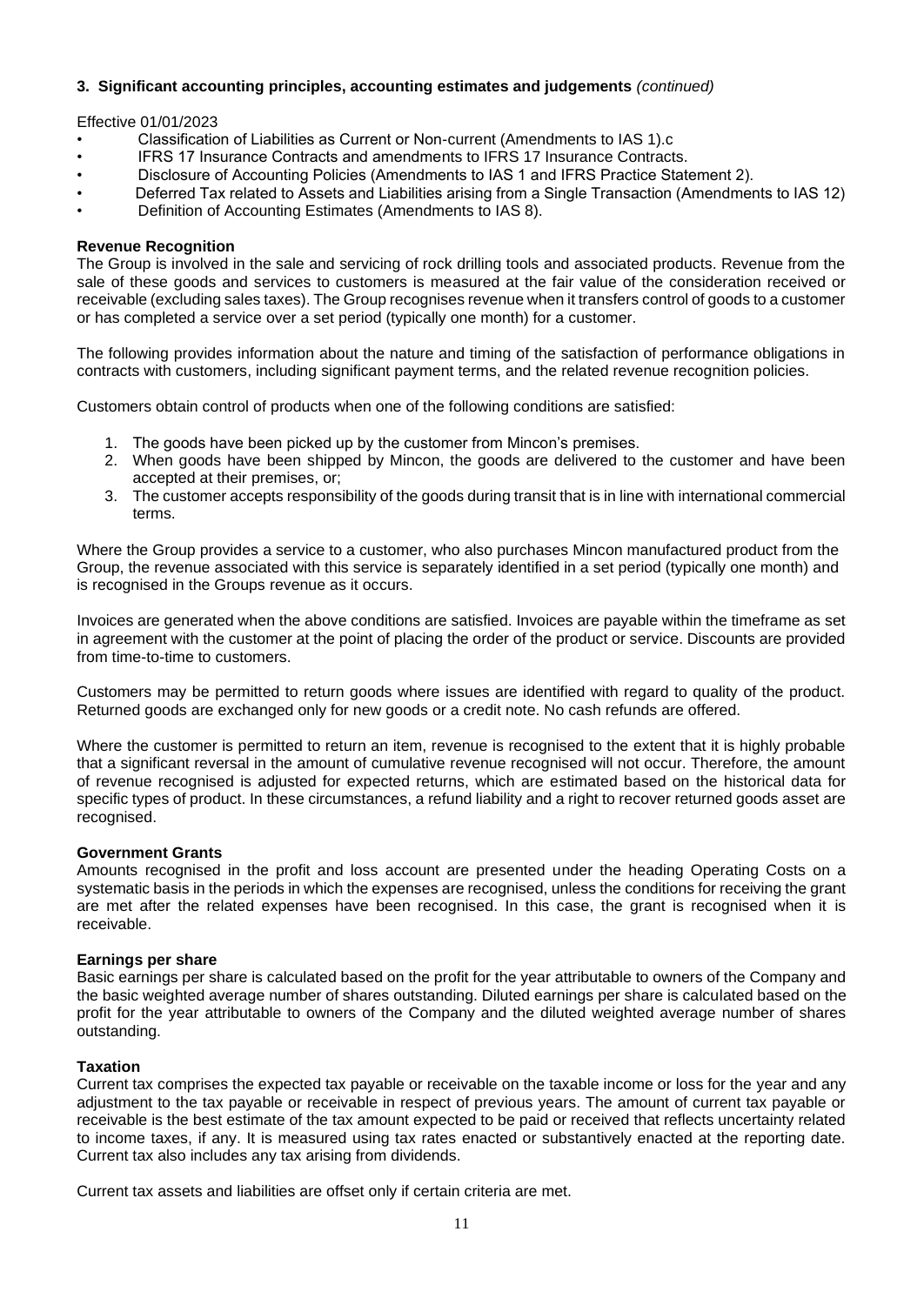## **Taxation** *(continued)*

### *Deferred tax*

Deferred tax is recognised in respect of temporary differences between the carrying amounts of assets and liabilities for financial reporting purposes and the amounts used for taxation purposes. Deferred tax is not recognised for:

- temporary differences on the initial recognition of assets or liabilities in a transaction that is not a business combination and that affects neither accounting nor taxable profit or loss;
- temporary differences related to investments in subsidiaries, associates and joint arrangements to the extent that the Group is able to control the timing of the reversal of the temporary differences and it is probable that they will not reverse in the foreseeable future; and
- taxable temporary differences arising on the initial recognition of goodwill.

Deferred tax assets are recognised for unused tax losses, unused tax credits and deductible temporary differences to the extent that it is probable that future taxable profits will be available against which they can be used. Future taxable profits are determined based on the reversal of relevant taxable temporary differences. If the amount of taxable temporary differences is insufficient to recognise a deferred tax asset in full, then future taxable profits, adjusted for reversals of existing temporary differences, are considered, based on the business plans for individual subsidiaries in the Group. Deferred tax assets are reviewed at each reporting date and are reduced to the extent that it is no longer probable that the related tax benefit will be realised; such reductions are reversed when the probability of future taxable profits improves.

Unrecognised deferred tax assets are reassessed at each reporting date and recognised to the extent that it has become probable that future taxable profits will be available against which they can be used.

Deferred tax is measured at the tax rates that are expected to be applied to temporary differences when they reverse, using tax rates enacted or substantively enacted at the reporting date.

The measurement of deferred tax reflects the tax consequences that would follow from the manner in which the Group expects, at the reporting date, to recover or settle the carrying amount of its assets and liabilities.

Deferred tax assets and liabilities are offset only if certain criteria are met.

#### **Leases**

At inception of a contract, the Group assesses whether a contract is, or contains, a lease. A contract is, or contains, a lease if the contract conveys the right to control the use of an identified asset for a period of time in exchange for consideration. To assess whether a contract conveys the right to control the use of an identified asset, the Group uses the definition of a lease in IFRS 16.

#### *(i) As a lessee*

At commencement or on modification of a contract that contains a lease component, the Group allocates the consideration in the contract to each lease component on the basis of its relative stand-alone prices.

The Group recognises a right-of-use asset and a lease liability at the lease commencement date. The right-of-use asset is initially measured at cost, which comprises the initial amount of the lease liability adjusted for any lease payments made at or before the commencement date, plus any initial direct costs incurred and an estimate of costs to dismantle and remove the underlying asset or to restore the underlying asset or the site on which it is located, less any lease incentives received.

The right-of-use asset is subsequently depreciated using the straight-line method from the commencement date to the end of the lease term, unless the lease transfers ownership of the underlying asset to the Group by the end of the lease term or the cost of the right-of-use asset reflects that the Group will exercise a purchase option. In that case the right-of-use asset will be depreciated over the useful life of the underlying asset, which is determined on the same basis as those of property and equipment. In addition, the right-of-use asset is periodically reduced by impairment losses, if any, and adjusted for certain remeasurements of the lease liability.

The lease liability is initially measured at the present value of the lease payments that are not paid at the commencement date, discounted using the interest rate implicit in the lease or, if that rate cannot be readily determined, the Group's incremental borrowing rate.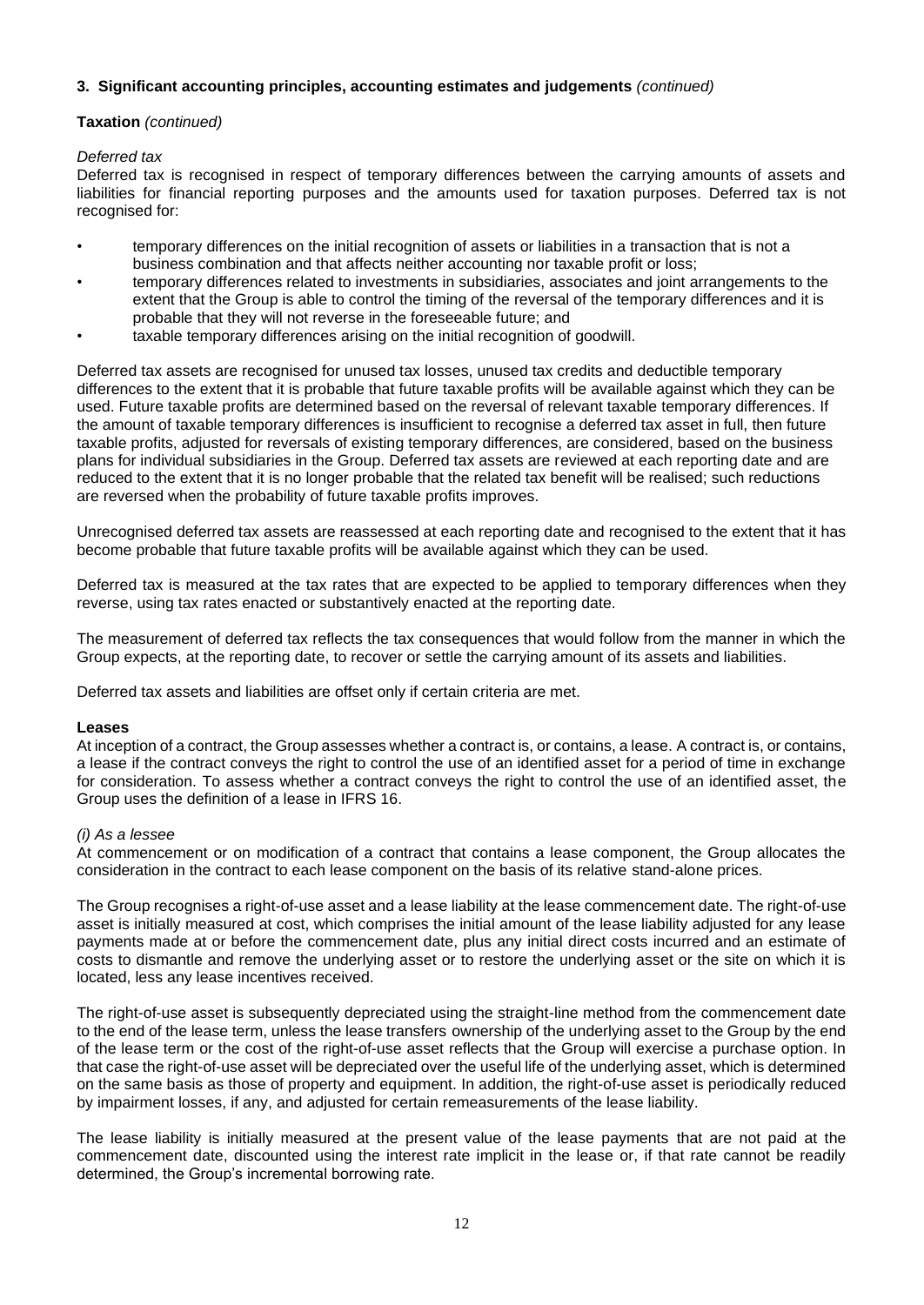#### **Leases** *(continued)*

The Group determines its incremental borrowing rate by obtaining interest rates from various external financing sources.

The lease liability is measured at amortised cost using the effective interest method. It is remeasured when there is a change in future lease payments arising from a change in an index or rate, if there is a change in the Group's estimate of the amount expected to be payable under a residual value guarantee, if the Group changes its assessment of whether it will exercise a purchase, extension or termination option or if there is a revised insubstance fixed lease payment.

When the lease liability is remeasured in this way, a corresponding adjustment is made to the carrying amount of the right-of-use asset, or is recorded in profit or loss if the carrying amount of the right-of-use asset has been reduced to zero.

#### *(ii) As a lessor*

At inception or on modification of a contract that contains a lease component, the Group allocates the consideration in the contract to each lease component on the basis of their relative stand-alone prices.

When the Group acts as a lessor, it determines at lease inception whether each lease is a finance lease or an operating lease.

When the Group is an intermediate lessor, it accounts for its interests in the head lease and the sub-lease separately. It assesses the lease classification of a sub-lease with reference to the right-of-use asset arising from the head lease, not with reference to the underlying asset.

#### **Short term leases and leases of low-value assets**

The Group has elected not to recognise right-of-use assets and lease liabilities for leases of low-value assets and short-term leases, including IT equipment. The Group recognises the lease payments associated with these leases as an expense on a straight-line basis over the lease term.

#### **Inventories and capital equipment**

Inventories and capital equipment (rigs) are valued at the lower of cost or net realisable value. Net realisable value is the estimated selling price in the ordinary course of business less the estimated costs of completion and selling expenses. The cost of inventories is based on the first-in, first-out principle and includes the costs of acquiring inventories and bringing them to their existing location and condition. Inventories manufactured by the Group and work in progress include an appropriate share of production overheads based on normal operating capacity. Inventories are reported net of deductions for obsolescence.

#### **Intangible Assets and Goodwill**

#### *Goodwill*

The Group accounts for acquisitions using the purchase accounting method as outlined in IFRS 3 Business Combinations. Goodwill is not amortised and is tested annually.

#### *Intangible assets*

Expenditure on research activities is recognised in profit or loss as incurred.

Development expenditure is capitalised only if the Group can demonstrate if the expenditure can be measured reliably, the product or process is technically and commercially feasible, future economic benefits are probable and the Group intends to and has sufficient resources to complete development and to use or sell the asset. Otherwise, it is recognised in the profit or loss as incurred. Subsequent to initial recognition, development expenditure is measured at cost less accumulated amortisation and any accumulated impairment losses.

Acquired IP which has been obtained at a cost that can be measured reliably, and that meets the definition and recognition criteria of IAS38, will be accounted for as an intangible asset.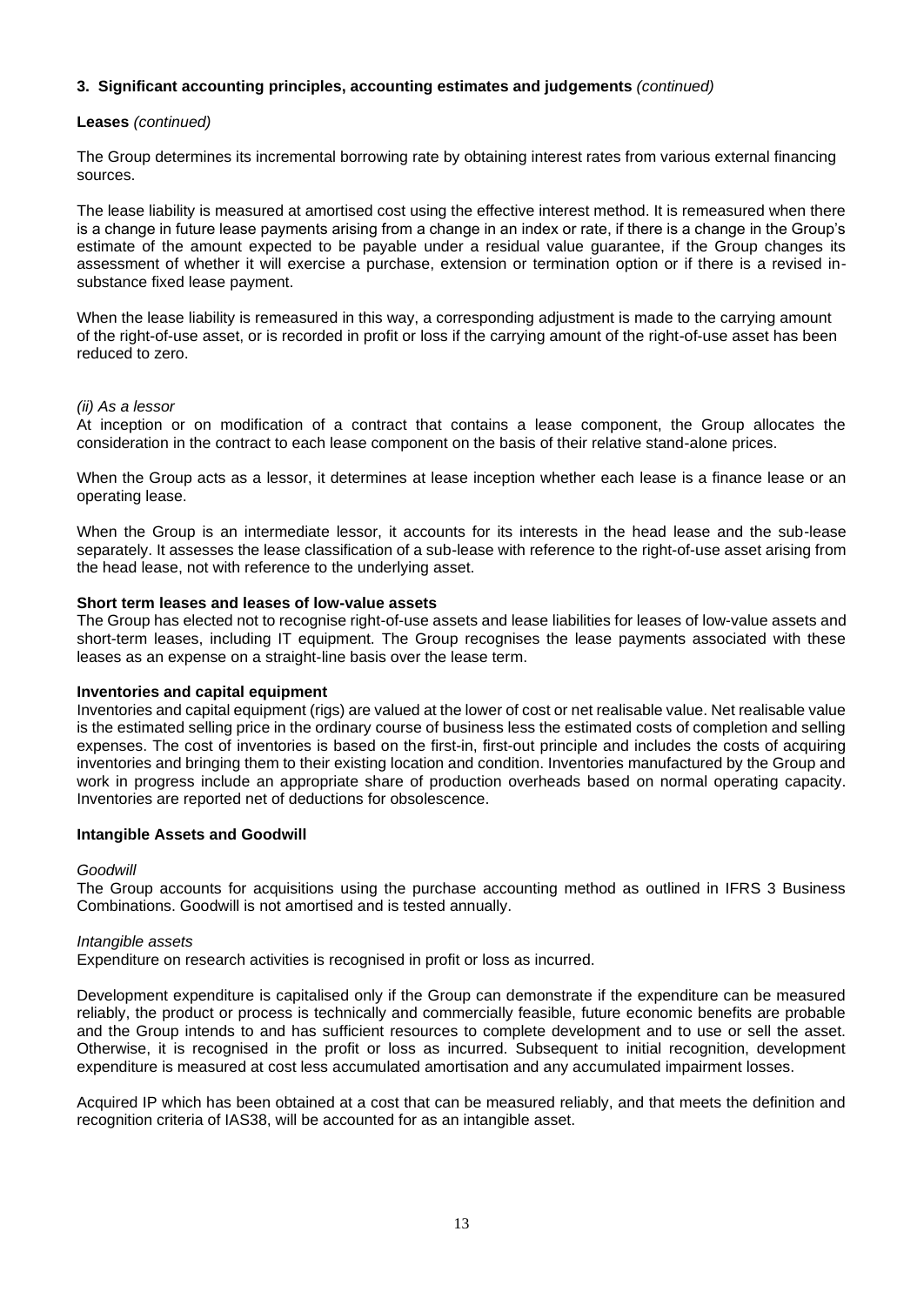#### **Foreign Currency**

#### *Foreign currency transactions*

Transactions in foreign currencies (those which are denominated in a currency other than the functional currency) are translated at the foreign exchange rate ruling at the date of the transaction. Monetary assets and liabilities denominated in foreign currencies are translated using the foreign exchange rate at the statement of financial position date. Exchange gains and losses related to trade receivables and payables, other financial assets and payables, and other operating receivables and payables are separately presented on the face of the income statement.

Exchange rate differences on translation to functional currency are reported in profit or loss, except when reported in other comprehensive income for the translation of intra-group receivables from, or liabilities to, a foreign operation that in substance is part of the net investment in the foreign operation.

Exchange rates for major currencies used in the various reporting periods are shown in note 23.

#### *Translation of accounts of foreign entities*

The assets and liabilities of foreign entities, including goodwill and fair value adjustments arising on consolidation, are translated to euro at the exchange rates ruling at the reporting date. Revenues, expenses, gains, and losses are translated at average exchange rates, when these approximate the exchange rate for the respective transaction. Foreign exchange differences arising on translation of foreign entities are recognised in other comprehensive income and are accumulated in a separate component of equity as a translation reserve. On divestment of foreign entities, the accumulated exchange differences, are recycled through profit or loss, increasing or decreasing the profit or loss on divestments.

### **Business combinations and consolidation**

The consolidated financial statements include the financial statements of the Group and all companies in which Mincon Group plc, directly or indirectly, has control. The Group controls an entity when it is exposed to, or has rights to, variable returns from its involvement with the entity and has the ability to affect those returns through its power over the entity. The financial statements of subsidiaries are included in the consolidated financial statements from the date on which control commences until the date on which control ceases.

The consolidated financial statements have been prepared in accordance with the acquisition method. According to this method, business combinations are seen as if the Group directly acquires the assets and assumes the liabilities of the entity acquired. At the acquisition date, i.e. the date on which control is obtained, each identifiable asset acquired and liability assumed is recognised at its acquisition-date fair value.

Consideration transferred is measured at its fair value. It includes the sum of the acquisition date fair values of the assets transferred, liabilities incurred to the previous owners of the acquiree, and equity interests issued by the Group. Deferred consideration is initially measured at its acquisition-date fair value. Any subsequent change in such fair value is recognised in profit or loss, unless the deferred consideration is classified as equity. In that case, there is no remeasurement and the subsequent settlement is accounted for within equity. Deferred consideration arises in the current year where part payment for an acquisition is deferred to the following year or years.

Transaction costs that the Group incurs in connection with a business combination, such as legal fees, due diligence fees, and other professional and consulting fees are expensed as incurred.

Goodwill is measured as the excess of the fair value of the consideration transferred, the amount of any noncontrolling interest in the acquiree, and the fair value of the Group's previously held equity interest in the acquiree (if any) over the net of acquisition-date fair values of the identifiable assets acquired and liabilities assumed. Goodwill is not amortised but tested for impairment at least annually.

Non-controlling interest is initially measured either at fair value or at the non-controlling interest's proportionate share of the fair value of the acquiree's identifiable net assets. This means that goodwill is either recorded in "full" (on the total acquired net assets) or in "part" (only on the Group's share of net assets). The choice of measurement basis is made on an acquisition-by-acquisition basis.

Earnings from the acquirees are reported in the consolidated income statement from the date of control.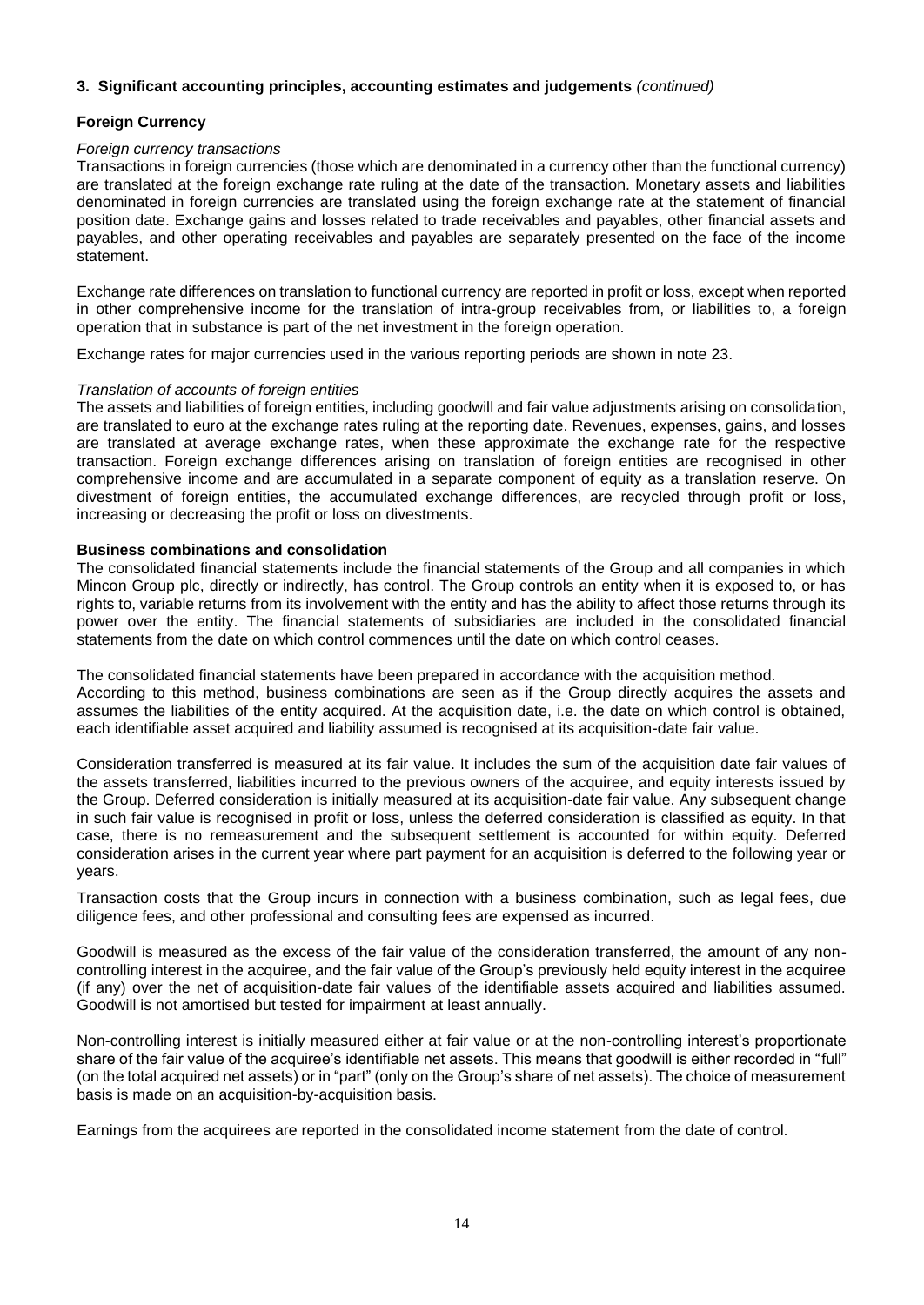#### **Business combinations and consolidation** *(continued)*

Intra-group balances and transactions such as income, expenses and dividends are eliminated in preparing the consolidated financial statements. Profits and losses resulting from intra-group transactions that are recognised in assets, such as inventory, are eliminated in full, but losses are only eliminated to the extent that there is no evidence of impairment.

#### **Property, plant and equipment**

Items of property, plant and equipment are carried at cost less accumulated depreciation and impairment losses. Cost of an item of property, plant and equipment comprises the purchase price, import duties, and any cost directly attributable to bringing the asset to its location and condition for use. The Group capitalises costs on initial recognition and on replacement of significant parts of property, plant and equipment, if it is probable that the future economic benefits embodied will flow to the Group and the cost can be measured reliably. All other costs are recognised as an expense in profit or loss when incurred.

#### *Depreciation*

Depreciation is calculated based on cost using the straight-line method over the estimated useful life of the asset. The following useful lives are used for depreciation:

|                     | Years     |
|---------------------|-----------|
| <b>Buildings</b>    | $20 - 30$ |
| Plant and equipment | $3 - 10$  |

The depreciation methods, useful lives and residual values are reassessed annually. Land is not depreciated.

Right of use assets are depreciated using the straight-line method over the estimated useful life of the asset being the remaining duration of the lease from inception date of the asset. The depreciation methods, useful lives and residual values are reassessed annually.

#### **Financial Assets and Liabilities**

#### *Recognition and derecognition*

Financial assets and liabilities are recognised at fair value when the Group becomes a party to the contractual provisions of the instrument. Purchases and sales of financial assets are accounted for at trade date, which is the day when the Group contractually commits to acquire or dispose of the assets. Trade receivables are recognised once the responsibility associated with control of the product has transferred to the customer. Liabilities are recognised when the other party has performed and there is a contractual obligation to pay. Derecognition (fully or partially) of a financial asset occurs when the rights to receive cash flows from the financial instruments expire or are transferred and substantially all of the risks and rewards of ownership have been removed from the Group. The Group derecognises (fully or partially) a financial liability when the obligation specified in the contract is discharged or otherwise expires. A financial asset and a financial liability are offset and the net amount presented in the statement of financial position when there is a legally enforceable right to set off the recognised amounts and there is an intention to either settle on a net basis or to realise the asset and settle the liability simultaneously.

#### *Effective interest method*

The effective interest method is a method of calculating the amortised cost of a financial asset or a financial liability and of allocating the interest income or interest expense over the relevant periods. The effective interest rate is the rate that exactly discounts estimated future cash payments or receipts through the expected life of the financial instrument, or when appropriate a shorter period, to the net carrying amount of the financial asset or financial liability. The calculation includes all fees and points paid or received between parties to the contract that are an integral part of the effective interest rate, transaction costs, and all other premiums or discounts.

#### *Borrowing costs*

All borrowing costs are expensed in accordance with the effective interest rate method.

#### *Investments in subsidiaries - Company*

Investments in subsidiary undertakings are stated at cost less provision for impairment in the Company's statement of financial position. Loans to subsidiary undertakings are initially recorded at fair value in the Company statement of financial position and subsequently at amortised cost using an effective interest rate methodology.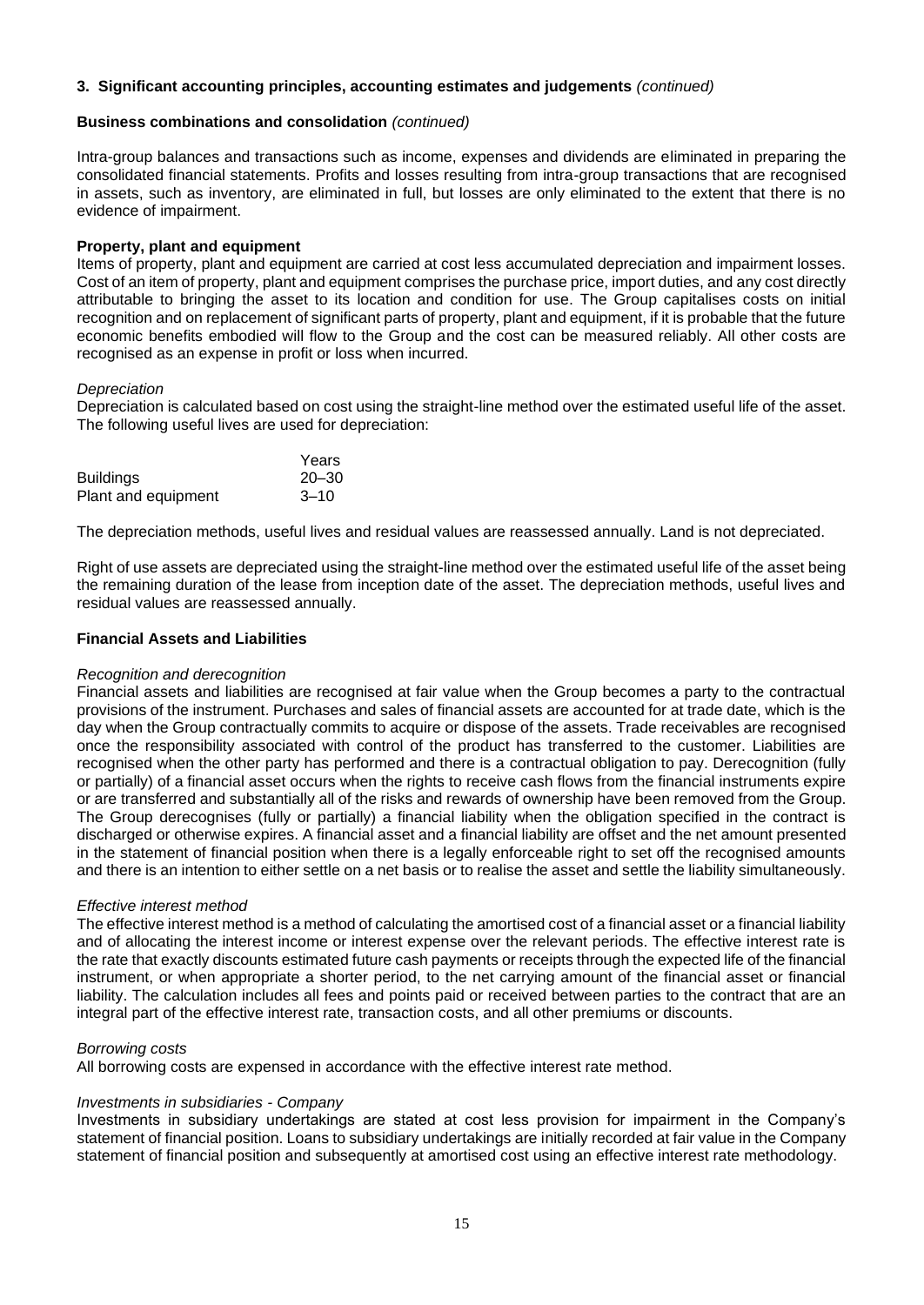### **Financial Assets and Liabilities (***continued)*

#### *Impairment of financial assets*

Financial assets are assessed at each reporting date to determine whether there is any objective evidence that they are impaired. A financial asset is considered to be impaired if objective evidence indicates that one or more events have had a negative effect on the estimated future cash flows of that asset.

#### *Equity*

Shares are classified as equity. Incremental costs directly attributable to the issue of ordinary shares and share options are recognised as a deduction from equity, net of any tax effect.

#### *Contingent liabilities*

A contingent liability is a possible obligation or a present obligation that arises from past events that is not reported as a liability or provision, as it is not probable that an outflow of resources will be required to settle the obligation or that a sufficiently reliable calculation of the amount cannot be made

#### *Financial instruments carried at fair value: Deferred consideration*

Fair value is calculated based on the present value of future principal and interest cash flows, discounted at the market rate of interest at the reporting date. These are set amounts detailed in each contract.

#### *Finance income and expenses*

Finance income and expense are included in profit or loss using the effective interest method.

#### **Cash and cash equivalents**

Cash and cash equivalents comprise cash balances and call deposits with maturities of three months or less*.* 

#### **Provisions**

A provision is recognised in the statement of financial position when the Group has a legal or constructive obligation as a result of a past event, it is probable that an outflow of economic benefits will be required to settle the obligation, and the outflow can be estimated reliably. The amount recognised as a provision is the best estimate of the expenditure required to settle the present obligation at the reporting date. If the effect of the time value of money is material, the provision is determined by discounting the expected future cash flows at a pre-tax rate that reflects the current market assessments of the time value of money and, where appropriate, the risks specific to the liability.

A provision for restructuring is recognised when the Group has approved a detailed and formal restructuring plan and the restructuring has either commenced or been announced publicly. Future operating losses are not provided for.

#### **Defined contribution plans**

A defined contribution retirement benefit plan is a post-employment benefit plan under which the Group pays fixed contributions into a separate entity and will have no legal or constructive obligation to pay further amounts. Obligations for contributions to defined contribution retirement benefit plans are recognised as an employee benefit expense in profit or loss when employees provide services entitling them to the contributions.

#### **Share-based payment transactions**

The Group operates a long term incentive plan which allows the Company to grant Restricted Share Awards ("RSAs") to executive directors and senior management. All schemes are equity settled arrangements under IFRS 2 Share-based Payment.

The grant-date fair value of share-based payment awards granted to employees is recognised as an employee expense, with a corresponding increase in equity, over the period that the employees become unconditionally entitled to the awards. The amount recognised as an expense is adjusted to reflect the number of awards for which the related service and non-market performance conditions are expected to be met, such that the amount ultimately recognised as an expense is based on the number of awards that meet the related service and nonmarket performance conditions at the vesting date.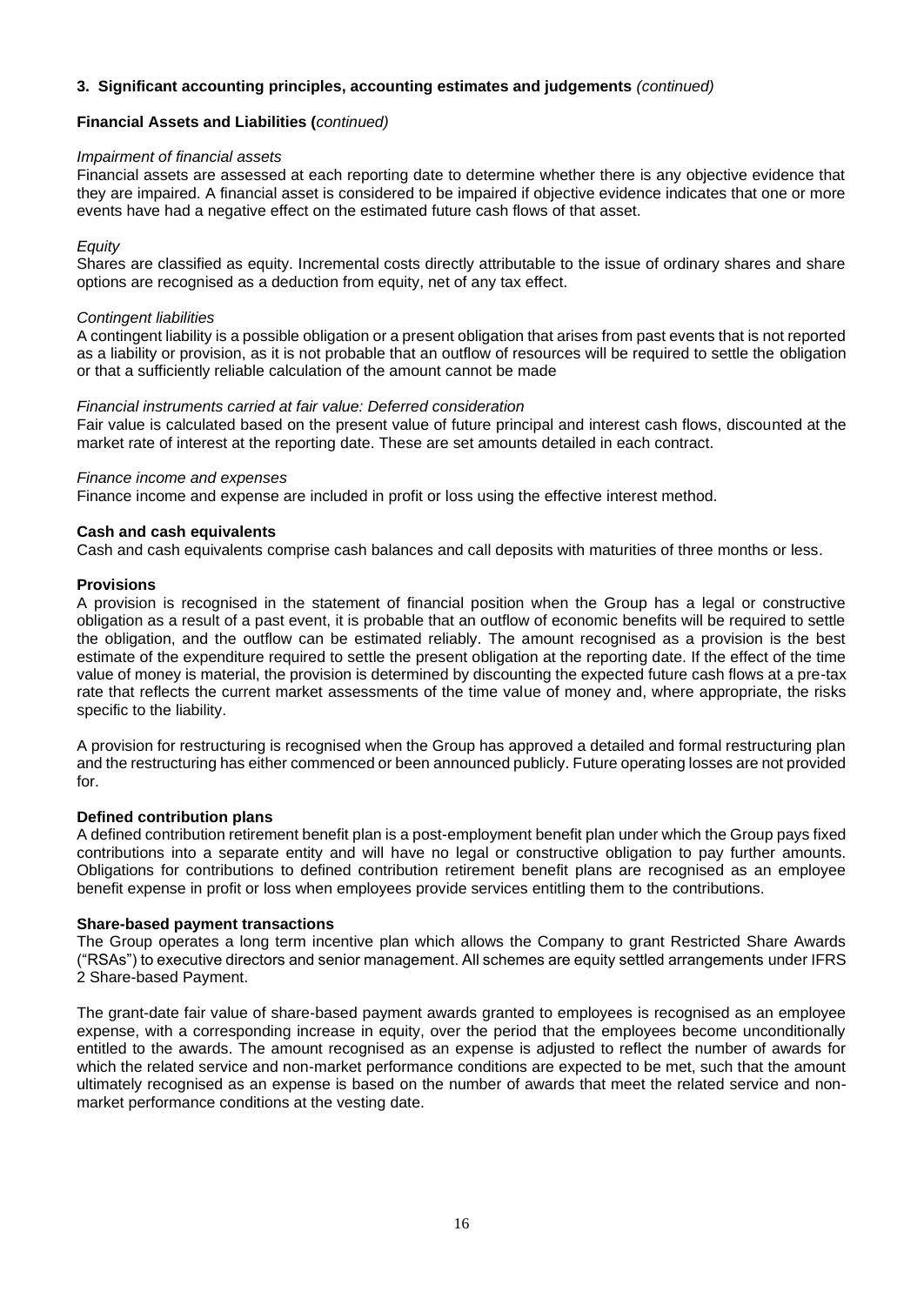#### **Critical accounting estimates and judgements**

The preparation of financial statements requires management's judgement and the use of estimates and assumptions that affect the amounts reported in the consolidated financial statements and accompanying notes. These estimates and associated assumptions are based on historical experience and various other factors that are believed to be reasonable under the prevailing circumstances. Actual results may differ from those estimates. The estimates and assumptions are reviewed on an ongoing basis. Revisions to the accounting estimates are recognised in the period in which they are revised and in any future periods affected.

Following are the estimates and judgements which, in the opinion of management, are significant to the underlying amounts included in the financial reports and for which there is a significant risk that future events or new information could entail a change in those estimates or judgements.

#### *Deferred consideration*

The deferred consideration payable represents management's best estimate of the fair value of the amounts that will be payable, discounted as appropriate using a market interest rate. The fair value was estimated by assigning probabilities, based on management's current expectations, to the potential pay-out scenarios. The fair value of deferred consideration is primarily dependent on the future performance of the acquired businesses against predetermined targets and on management's current expectations thereof.

#### *Goodwill*

The initial recognition of goodwill represents management' best estimate of the fair value of the acquired entities value less the identified assets acquired.

During the annual impairment assessment over goodwill, management calculate the recoverable value of the group using their best estimate of the discounted future cash flows of the group. The fair values were estimated using management's current and future projections of the Mincon Group's performance as well as appropriate data inputs and assumptions

#### *Trade and other receivables*

Trade and other receivables are included in current assets, except for those with maturities more than 12 months after the reporting date, which are classified as non-current assets. The Group estimates the risk that receivables will not be paid and provides for doubtful debts in line with IFRS 9.

The Group applies the simplified approach to providing for expected credit losses (ECL) permitted by IFRS 9 Financial Instruments, which requires expected lifetime losses to be recognised from initial recognition of the receivables. Loss rates are calculated using a "roll rate" method based on the probability of a receivable progressing through successive chains of non-payment to write-off.

Trade receivables are written off when there is no reasonable expectation of recovery, such as a debtor failing to engage in a repayment plan with the company. Where recoveries are made, these are recognised in the Consolidated Income Statement.

## **4. Revenue**

In the following table, revenue is disaggregated between Mincon manufactured product and product that is purchased outside the Group and resold through Mincon distribution channels.

|                         | 2021    | 2020    |
|-------------------------|---------|---------|
|                         | €'000   | €'000   |
| <b>Product revenue:</b> |         |         |
|                         | 118.802 | 108.556 |
|                         | 25.560  | 21.347  |
|                         | 144.362 | 129.903 |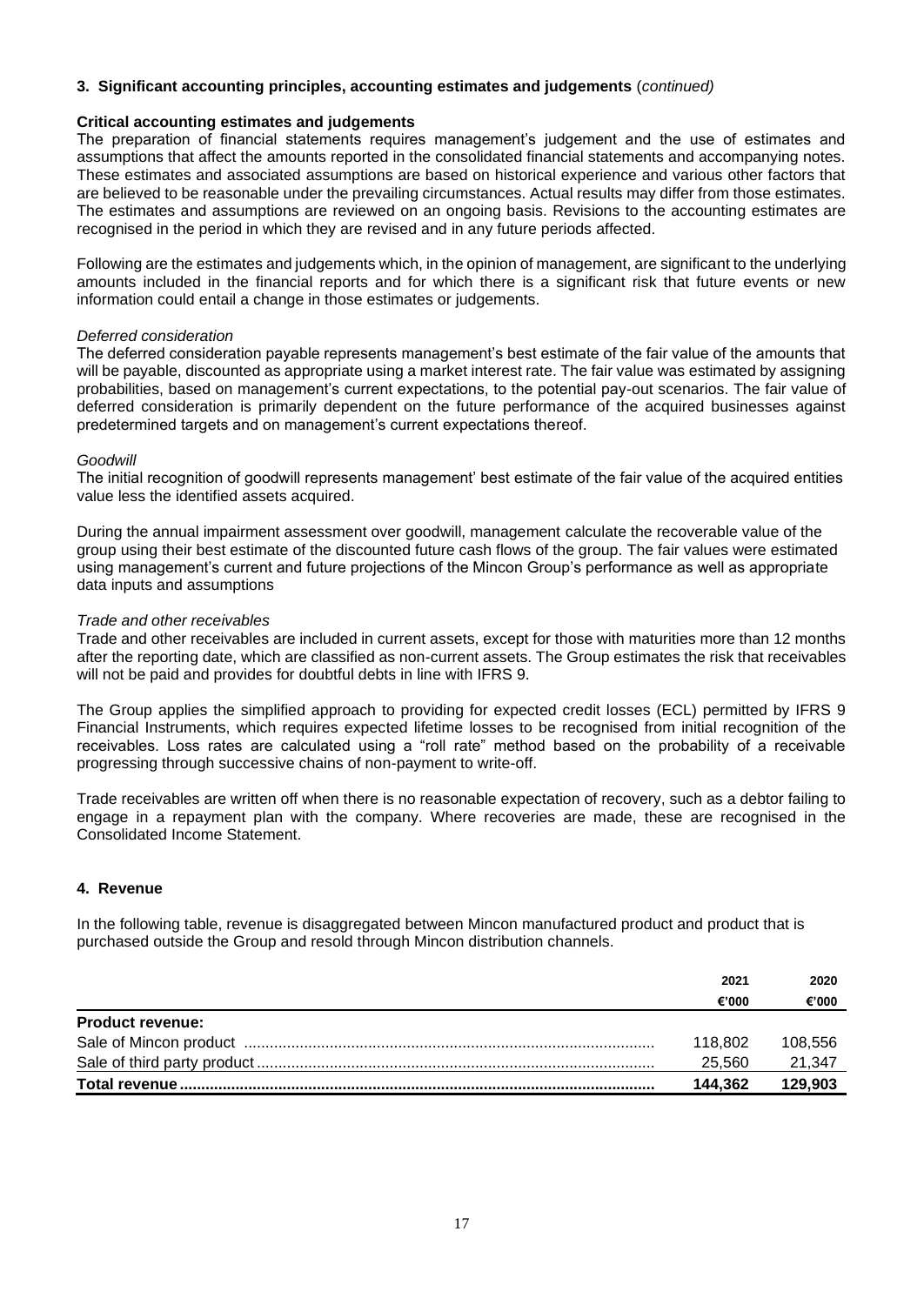## **5. Operating Segment**

An operating segment is a component of the Group that engages in business activities from which it may earn revenue and incur expenses, and for which discrete financial information is available. The operating results of the operating segment is reviewed regularly by the Board of Directors, the chief operating decision maker, to make decisions about allocation of resources and also to assess performance.

Results are reported in a manner consistent with the internal reporting provided to the chief operating decision maker (CODM). Our CODM has been identified as the Board of Directors.

The Group has determined that it has one reportable segment. The Group is managed as a single business unit that sells drilling equipment, primarily manufactured by Mincon manufacturing sites.

The CODM assesses operating segment performance based on operating profit. Segment revenue for the year ended 31 December 2021 of €144.4 million (2020: €129.9 million) is wholly derived from sales to external customers.

#### **Entity-wide disclosures**

The business is managed on a worldwide basis but operates manufacturing facilities and sales offices in Ireland, UK, Sweden, Finland, South Africa, Western Australia, the United States and Canada and sales offices in ten other locations including Eastern Australia, South Africa, France, Spain, Namibia, Sweden, Chile and Peru. In presenting information on geography, revenue is based on the geographical location of customers and non-current assets based on the location of these assets.

*Revenue by region (by location of customers):*

|                | 2021    | 2020    |
|----------------|---------|---------|
|                | €'000   | €'000   |
| <b>Region:</b> |         |         |
|                | 1.859   | 1.487   |
|                | 45,908  | 43,640  |
|                | 17,327  | 24,754  |
|                | 79,268  | 60,022  |
|                | 144,362 | 129,903 |

During 2021, Mincon had sales in the USA of €24.4 million (2020: €24.7 million), Australia of €14.7 million (2020: €14.6 million, these separately contributed to more than 10% of the entire Group's sales for 2021.

*Non-current assets by region (location of assets):*

|                                         | 2021   | 2020   |
|-----------------------------------------|--------|--------|
|                                         | €'000  | €'000  |
| <b>Region:</b>                          |        |        |
| Americas                                | 14,682 | 11,310 |
| Australasia                             | 11.838 | 11,338 |
|                                         | 64.297 | 60,159 |
| Total non-current assets <sup>(1)</sup> | 90.817 | 82,807 |

*(1) Non-current assets exclude deferred tax assets.*

During 2021, Mincon held non-current assets (excluding deferred tax assets) in Ireland of €18.3 million (2020: €18.3 million), in the USA of €10.7 million (2020: €9.4 million) these separately contributed to more than 10% of the entire Group's non-current assets (excluding deferred tax assets) for 2021.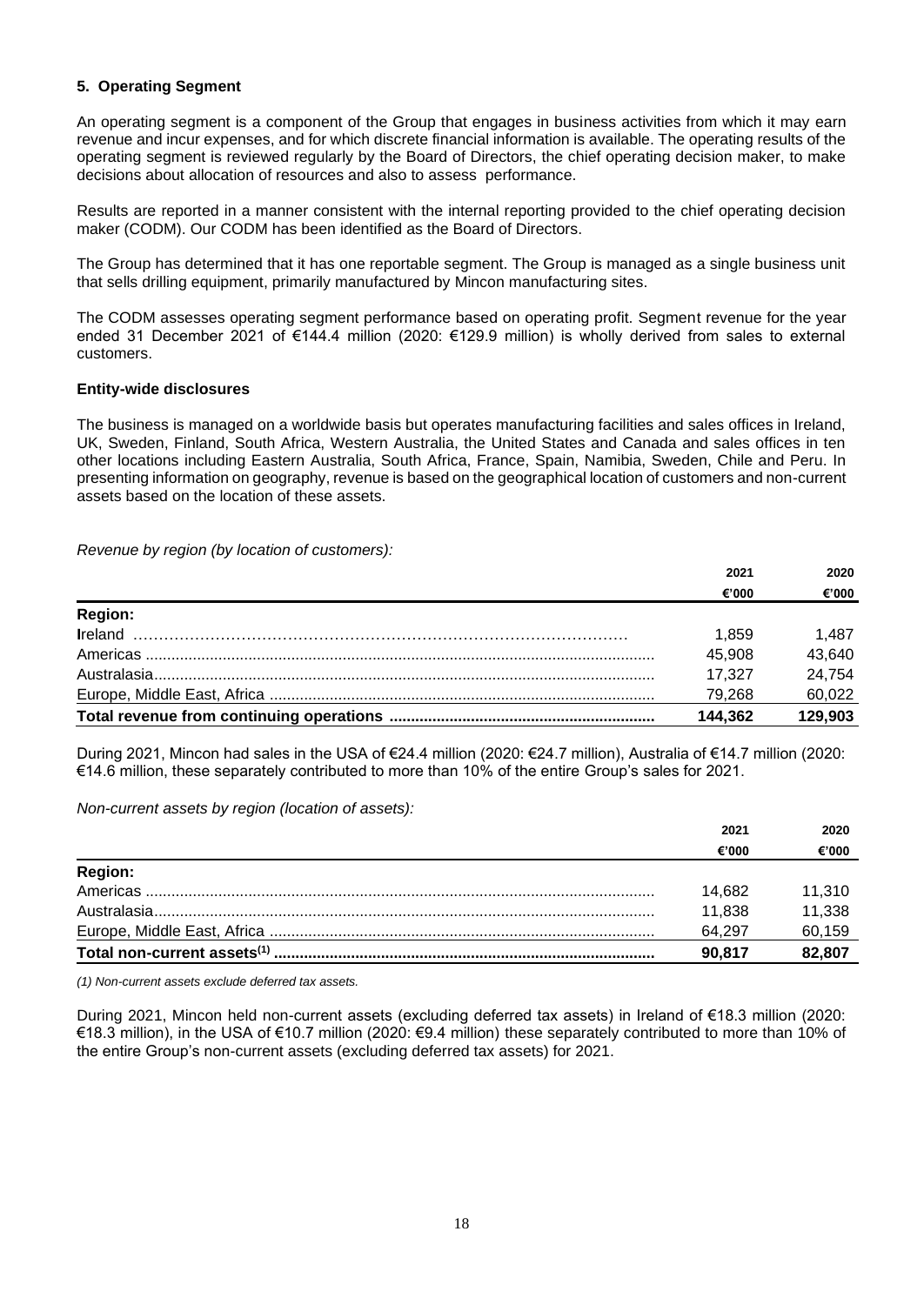#### **6. Cost of Sales and operating expenses**

Included within cost of sales and operating costs were the following major components:

## **Cost of sales**

| 2021   | 2020   |
|--------|--------|
| €'000  | €'000  |
| 37,081 | 32,860 |
| 19.275 | 16,098 |
| 19.764 | 17,504 |
| 4.801  | 4,216  |
| 3.772  | 3.106  |
| 2.188  | 1.623  |
| 1.711  | 1,392  |
| 5.463  | 5,364  |
| 1.544  | 2,023  |
| 95.599 | 84,186 |

The Group invested approximately €3.9 million on research and development projects in 2021 (2020: €3.7 million). €2.8 million of this has been expensed in the period (2020: €2.6 million), with the balance of €1.1 million of development costs capitalised (2020: €1.1 million) (note 12).

#### **Operating costs**

| 2021   | 2020   |
|--------|--------|
| €'000  | €'000  |
| 18.615 | 17,438 |
| 2,304  | 2,266  |
| 105    |        |
| 1.238  | 964    |
| 2,589  | 2.291  |
| 2.841  | 2,007  |
| 694    | 542    |
| 629    | 878    |
| 1.641  | 1,082  |
| 30.656 | 27,468 |
|        |        |

The Group recognised €450,000 in Government Grants in 2021 (2020: €1.3 million). These grants differ in structure from country to country, they primarily relate to personnel costs.

Included in professional costs are acquisition costs of €63,000, relating to acquisition of Attakroc and the acquisition of the IP of Campbell's Welding and Fabrication. Also included in professional fees is costs relating to the Non-Business Combination of Hammer Drill Rigs.

#### **7. Finance costs**

| 2021  | 2020  |
|-------|-------|
| €'000 | €'000 |
| 684   |       |
| 243   |       |
|       | 857   |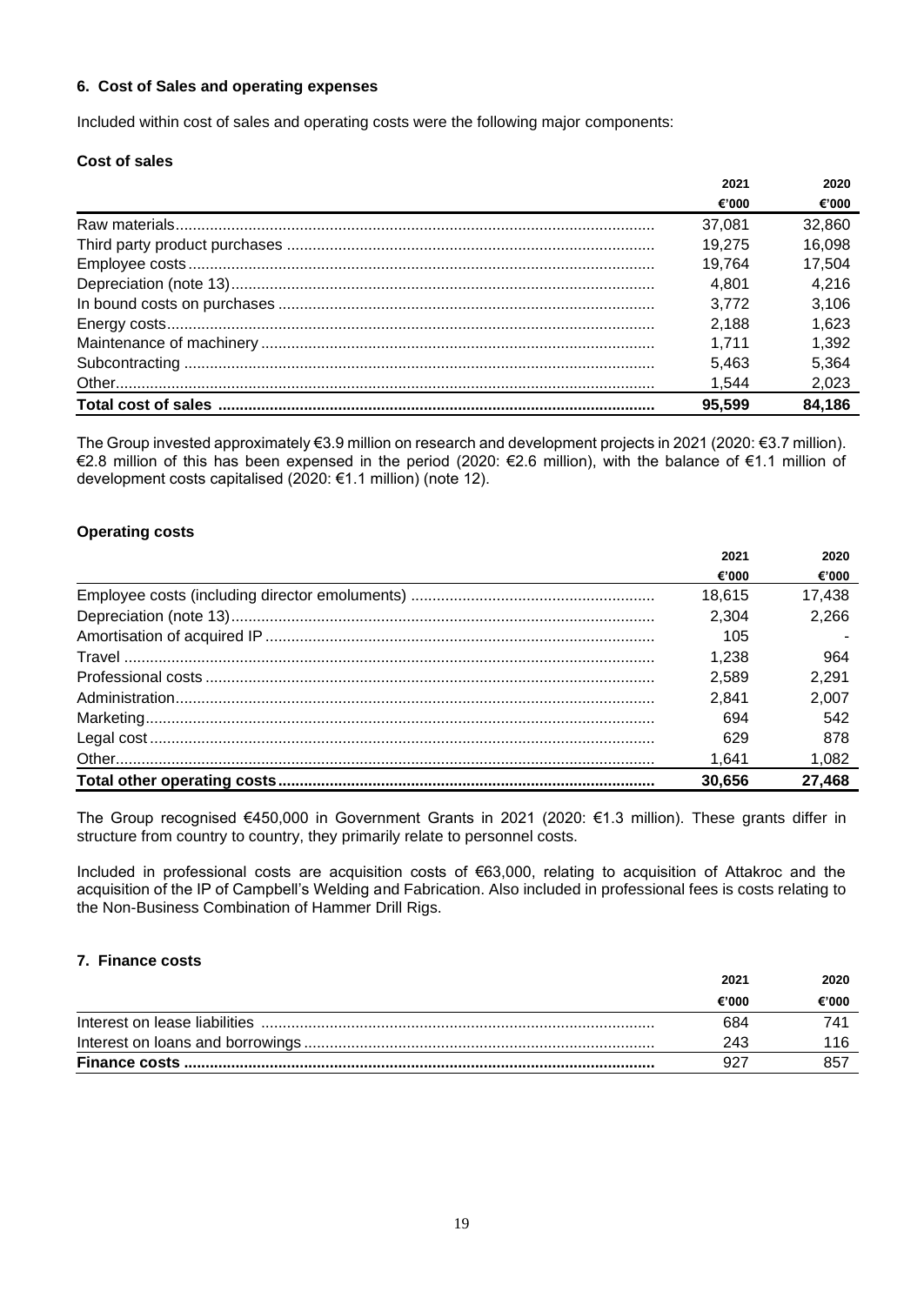## **8. Employee information**

|                                                                    | 2021   | 2020   |
|--------------------------------------------------------------------|--------|--------|
|                                                                    | €'000  | €'000  |
|                                                                    | 31.830 | 28.753 |
| Wages, salaries, fees and retirement benefit - directors (note 10) | 797    | 795    |
|                                                                    | 3.357  | 3.029  |
|                                                                    | 1.959  | 1.735  |
|                                                                    | 436    | 630    |
|                                                                    | 38,379 | 34,942 |

In addition to the above employee costs, the Group capitalised payroll costs of €700,000 in 2021 (2020: 500,000) in relation to development.

At 31 December 2021, there was €256,000 (2020: €219,000) accrued for and not in paid pension contributions.

The average number of employees was as follows:

| 2021          | 2020          |
|---------------|---------------|
| <b>Number</b> | <b>Number</b> |
| 136           | 126           |
| 75            | 66            |
| 383           | 360           |
| 594           | 552           |

## **Retirement benefit and Other Employee Benefit Plans**

The Group operates various defined contribution retirement benefit plans. During the year ended 31 December 2021, the Group recorded €2 million (2020: €1.7 million) of expense in connection with these plans.

### **9. Acquisitions & Disposals**

In June 2021, Mincon acquired the business of Campbell's Welding & Fabrication, for a consideration of €421,000. This was made up of a cash consideration of €84,000 and deferred consideration of €337,000. Mincon acquired Campbell's Welding & Fabrication to bring in-house their knowhow and processes.

In June 2021, Mincon acquired 100% shareholding in Attakroc, a Canadian-based mining and construction product distributor, for a consideration of €1.8 million. The Group acquired Attakroc to bring in-house their vast experience in selling and servicing the mining and construction industries in western Canada. Attakroc brings their knowledge of the local market conditions and give Mincon a distinctive advantage in this region. The transaction included a cash consideration of €600,000 and deferred consideration of €1.2 million.

## **A. Consideration transferred**

The following table summarises the acquisition date fair value of each major class of consideration transferred.

|                                  | Campbell<br>Welding &<br><b>Fabrication</b><br>€'000 | <b>Attakroc</b> | Total |
|----------------------------------|------------------------------------------------------|-----------------|-------|
|                                  |                                                      | €'000           | €'000 |
| Cash                             | 84                                                   | 597             | 681   |
| Deferred consideration           | 337                                                  | 1.227           | 1,564 |
| Total consideration transferred. | 421                                                  | 1.824           | 2,245 |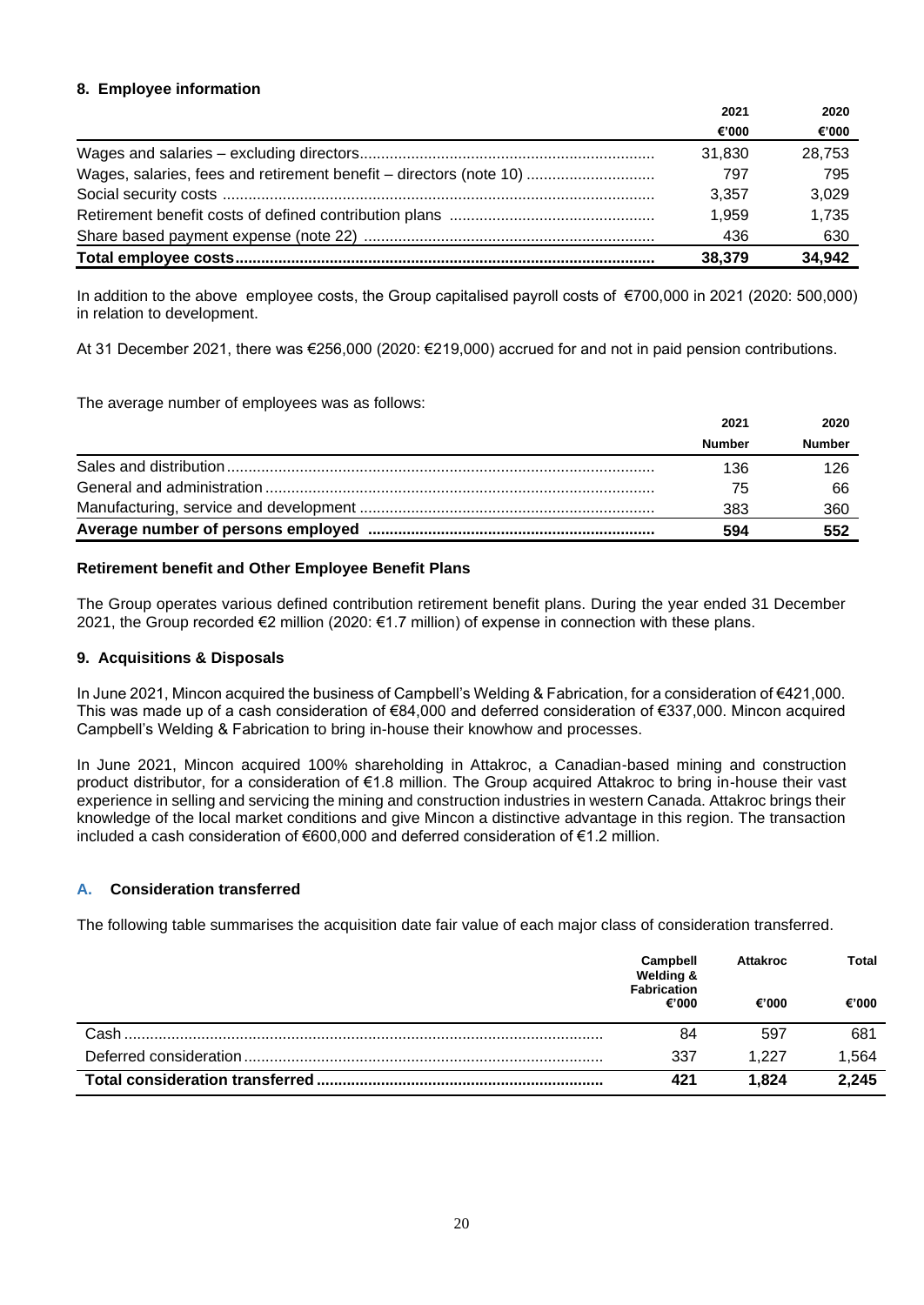## **9. Acquisitions & Disposals** *(continued)*

## **B. Identifiable assets acquired and liabilities assumed**

The following table summarises the recognised amounts of assets and liabilities assumed at the date of acquisition.

| 1.009 |
|-------|
| (615) |
| (39)  |
| (699) |
| 15    |
| 1.174 |
| 958   |
| 39    |
| 176   |
| €'000 |
| Total |

#### **Measurement of fair values**

The valuation techniques used for measuring the fair value of material assets acquired were as follows.

| <b>Assets acquired</b>           | <b>Valuation Technique</b>                                                                                                                                                                                                                                                                                                              |
|----------------------------------|-----------------------------------------------------------------------------------------------------------------------------------------------------------------------------------------------------------------------------------------------------------------------------------------------------------------------------------------|
| Property, plant and<br>equipment | Market comparison technique and cost technique: The valuation model considers quoted<br>market prices for similar items when they are available, and depreciated replacement cost<br>when appropriate. Depreciated replacement cost reflects adjustments for physical<br>deterioration as well as functional and economic obsolescence. |
| Inventories                      | Market comparison technique: The fair value is determined based on the estimated selling<br>price in the ordinary course of business less the estimated costs of completion and sale, and<br>a reasonable profit margin based on the effort required to complete and sell the inventories.                                              |

#### **Goodwill**

Goodwill arising from the acquisition has been recognised as follows.

|          | Attakroc<br>€'000 | Total<br>2021<br>€'000 |
|----------|-------------------|------------------------|
|          | 1.824             | .824                   |
|          | .009              | .009                   |
| Goodwill | 815               |                        |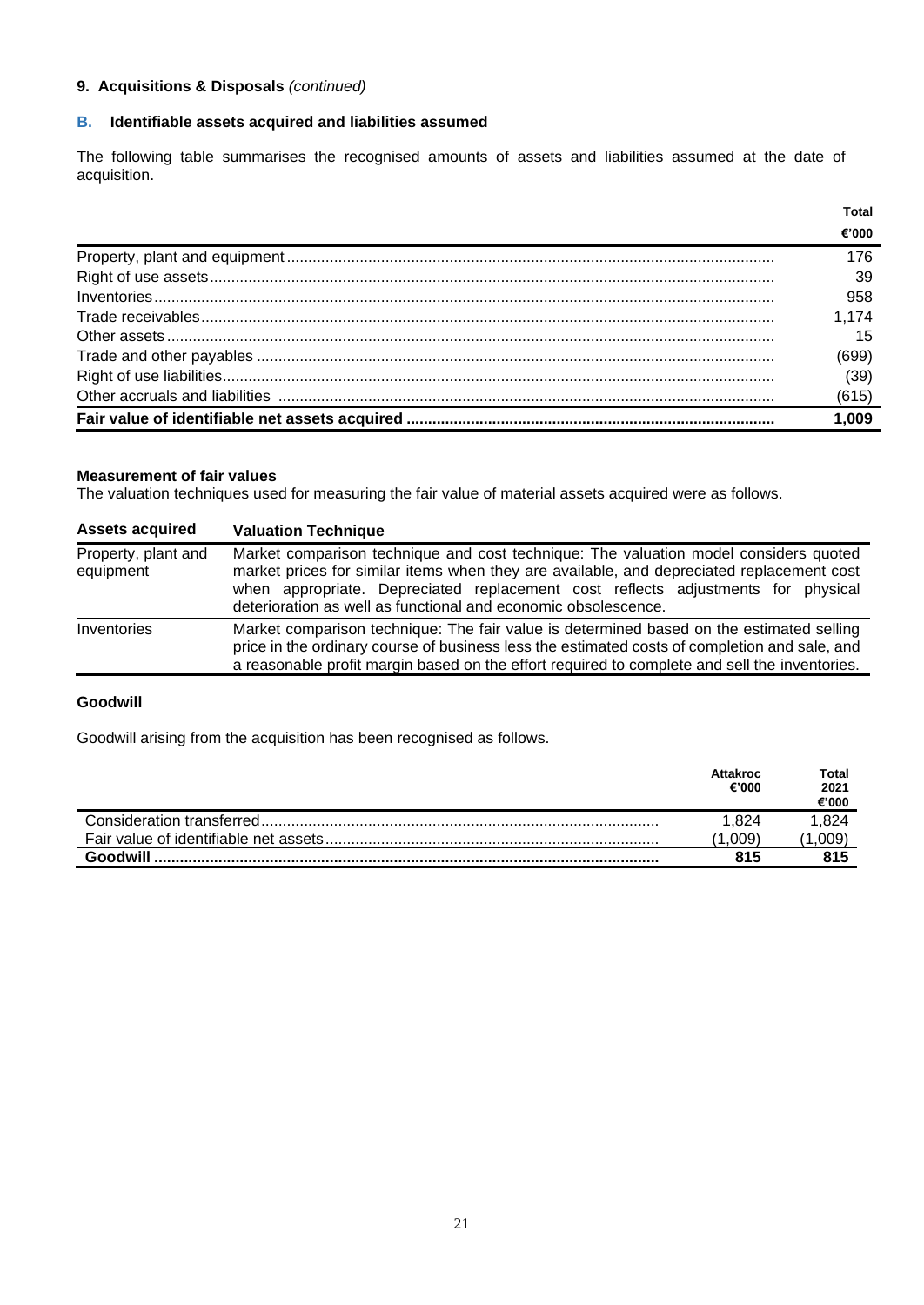## **10. Statutory and other required disclosures**

| Operating profit is stated after charging the following amounts:                  | 2021          | 2020          |
|-----------------------------------------------------------------------------------|---------------|---------------|
|                                                                                   | €'000         | €'000         |
| <b>Directors' remuneration</b>                                                    |               |               |
|                                                                                   | 220           | 165           |
|                                                                                   | 522           | 574           |
|                                                                                   | 55            | 56            |
|                                                                                   | 797           | 795           |
| <b>Auditor's remuneration</b>                                                     |               |               |
|                                                                                   | 2021<br>€'000 | 2020<br>€'000 |
| Auditor's remuneration - Fees payable to lead audit firm                          |               |               |
|                                                                                   | 205           | 205           |
|                                                                                   | 15            | 15            |
|                                                                                   | 20            | 20            |
|                                                                                   | 240           | 240           |
| Auditor's remuneration – Fees payable to other firms in lead audit firm's network |               |               |
|                                                                                   | 149           | 112           |
|                                                                                   | 3             | 2             |
|                                                                                   |               | 9             |
|                                                                                   | 152           | 123           |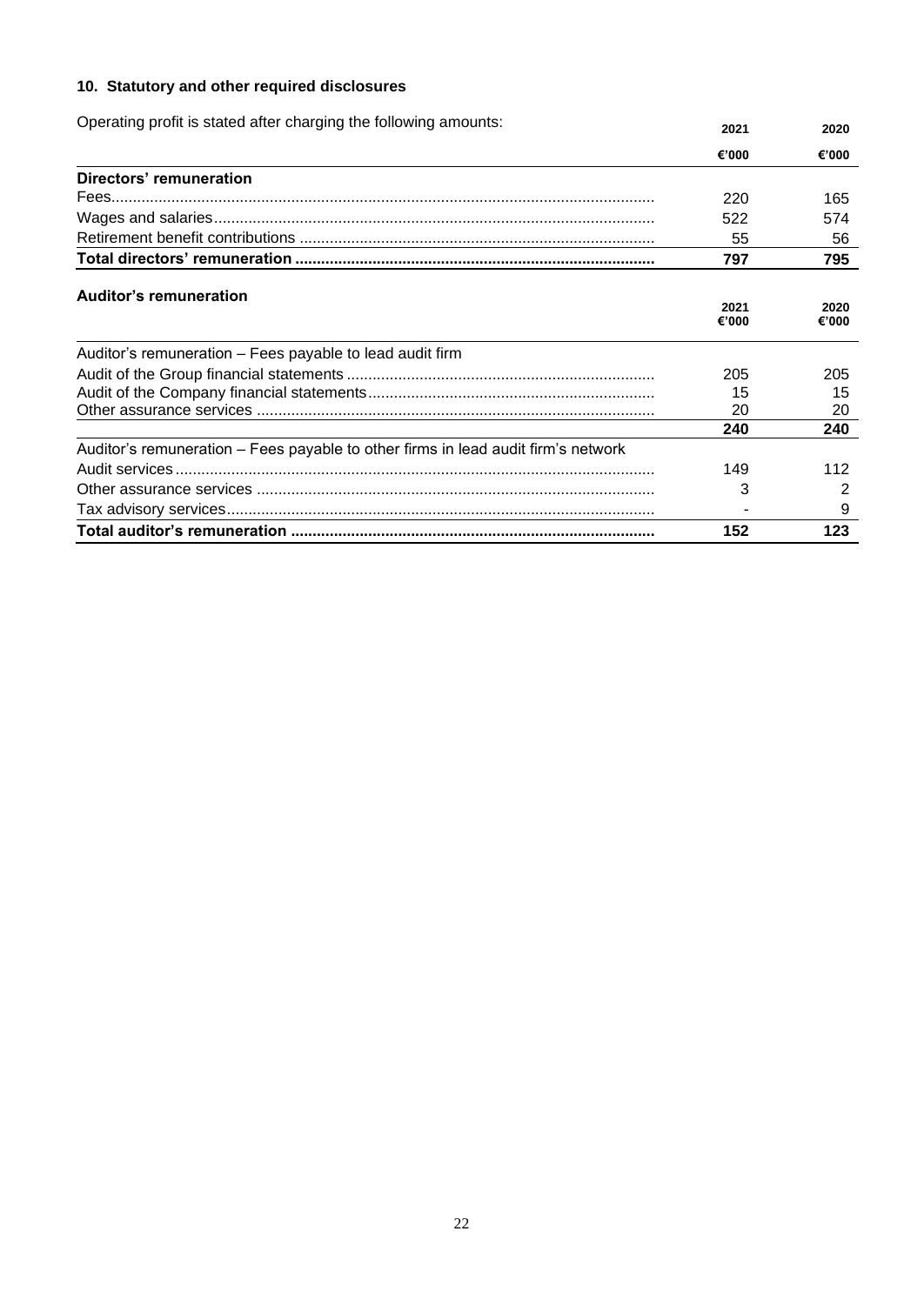## **11. Income tax**

Tax recognised in income statement:

|                            | 2021  | 2020  |
|----------------------------|-------|-------|
| <b>Current tax expense</b> | €'000 | €'000 |
|                            | 3.427 | 3,224 |
|                            | (7)   | (103) |
|                            | 3.420 | 3,121 |
| Deferred tax expense       |       |       |
|                            | (192) | (438) |
|                            |       |       |
|                            | (192) | (438) |
|                            | 3.228 | 2.683 |

A reconciliation of the expected income tax expense for continuing operations is computed by applying the standard Irish tax rate to the profit before tax and the reconciliation to the actual income tax expense is as follows:

|       | 2021   | 2020   |
|-------|--------|--------|
|       | €'000  | €'000  |
|       | 17,828 | 17,069 |
|       | 12.5%  | 12.5%  |
|       | 2.229  | 2,134  |
|       | 691    | 849    |
|       | 277    | (843)  |
| Other | 31     | 543    |
|       | 3.228  | 2,683  |

The Group's net deferred taxation liability was as follows:

|                                | 2021     | 2020    |
|--------------------------------|----------|---------|
|                                | €'000    | €'000   |
| Deferred taxation assets:      |          |         |
|                                | 741      | 585     |
|                                |          | 31      |
|                                | 334      | 477     |
|                                | 1.075    | 1,093   |
| Deferred taxation liabilities: |          |         |
|                                | (1, 332) | (1,780) |
|                                | (290)    | (52)    |
|                                | (1,622)  | (1,832) |
|                                |          |         |
|                                | (547)    | 739)    |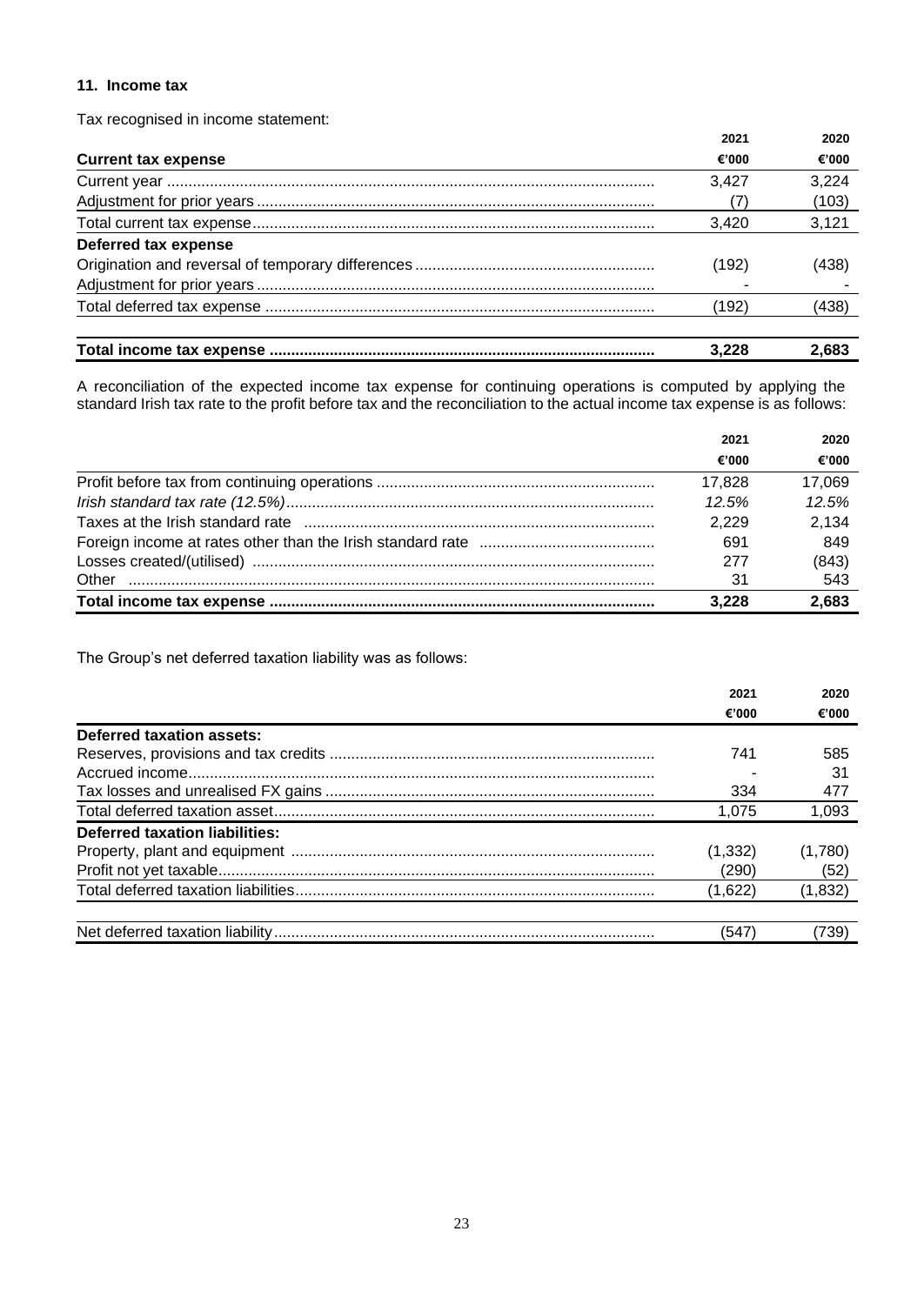## **11. Income tax** *(continued)*

The movement in temporary differences during the year were as follows:

| 1 January 2020 - 31 December 2020    | <b>Balance</b><br>1 Januarv<br>€'000 | Recognised in<br>€'000 | Acquired in a<br><b>Profit or Loss Business combination</b><br>€'000 | <b>Balance</b><br>31 December<br>€'000 |
|--------------------------------------|--------------------------------------|------------------------|----------------------------------------------------------------------|----------------------------------------|
| Deferred taxation assets:            |                                      |                        |                                                                      |                                        |
| Reserves, provisions and tax credits | 610                                  | (25)                   |                                                                      | 585                                    |
| Accrued income                       |                                      | 31                     |                                                                      | 31                                     |
|                                      | 6                                    | 471                    |                                                                      | 477                                    |
| Total deferred taxation asset        | 616                                  | 477                    |                                                                      | 1,093                                  |
| Deferred taxation liabilities:       |                                      |                        |                                                                      |                                        |
| Property, plant and equipment        | (1,742)                              | (38)                   |                                                                      | (1,780)                                |
|                                      | (52)                                 |                        |                                                                      | (52)                                   |
| Total deferred taxation liabilities  | (1,794)                              | (38)                   |                                                                      | (1,832)                                |
|                                      | (1, 178)                             | 439                    |                                                                      | (739)                                  |

| 1 January 2021 - 31 December 2021     | <b>Balance</b><br>1 January<br>€'000 | <b>Recognised in</b><br>€'000 | Acquired in a<br><b>Profit or Loss Business combination</b><br>€'000 | <b>Balance</b><br>31 December<br>€'000 |
|---------------------------------------|--------------------------------------|-------------------------------|----------------------------------------------------------------------|----------------------------------------|
| Deferred taxation assets:             |                                      |                               |                                                                      |                                        |
| Reserves, provisions and tax credits  | 585                                  | 156                           |                                                                      | 741                                    |
| Accrued income                        | 31                                   | (31)                          |                                                                      |                                        |
|                                       | 477                                  | (143)                         |                                                                      | 334                                    |
| Total deferred taxation asset         | 1.093                                | (18)                          |                                                                      | 1,075                                  |
| <b>Deferred taxation liabilities:</b> |                                      |                               |                                                                      |                                        |
|                                       | (1,780)                              | 448                           |                                                                      | (1, 332)                               |
|                                       | (52)                                 | (238)                         |                                                                      | (290)                                  |
| Total deferred taxation liabilities   | (1,832)                              | 210                           |                                                                      | (1,622)                                |
|                                       |                                      |                               |                                                                      |                                        |
|                                       | (739)                                | 192                           |                                                                      | (547)                                  |

Deferred taxation assets have not been recognised in respect of the following items:

|            | 2021  | 2020  |
|------------|-------|-------|
|            | €'000 | €'000 |
| Tax losses | 566   |       |
| Total      | 566   |       |
|            |       |       |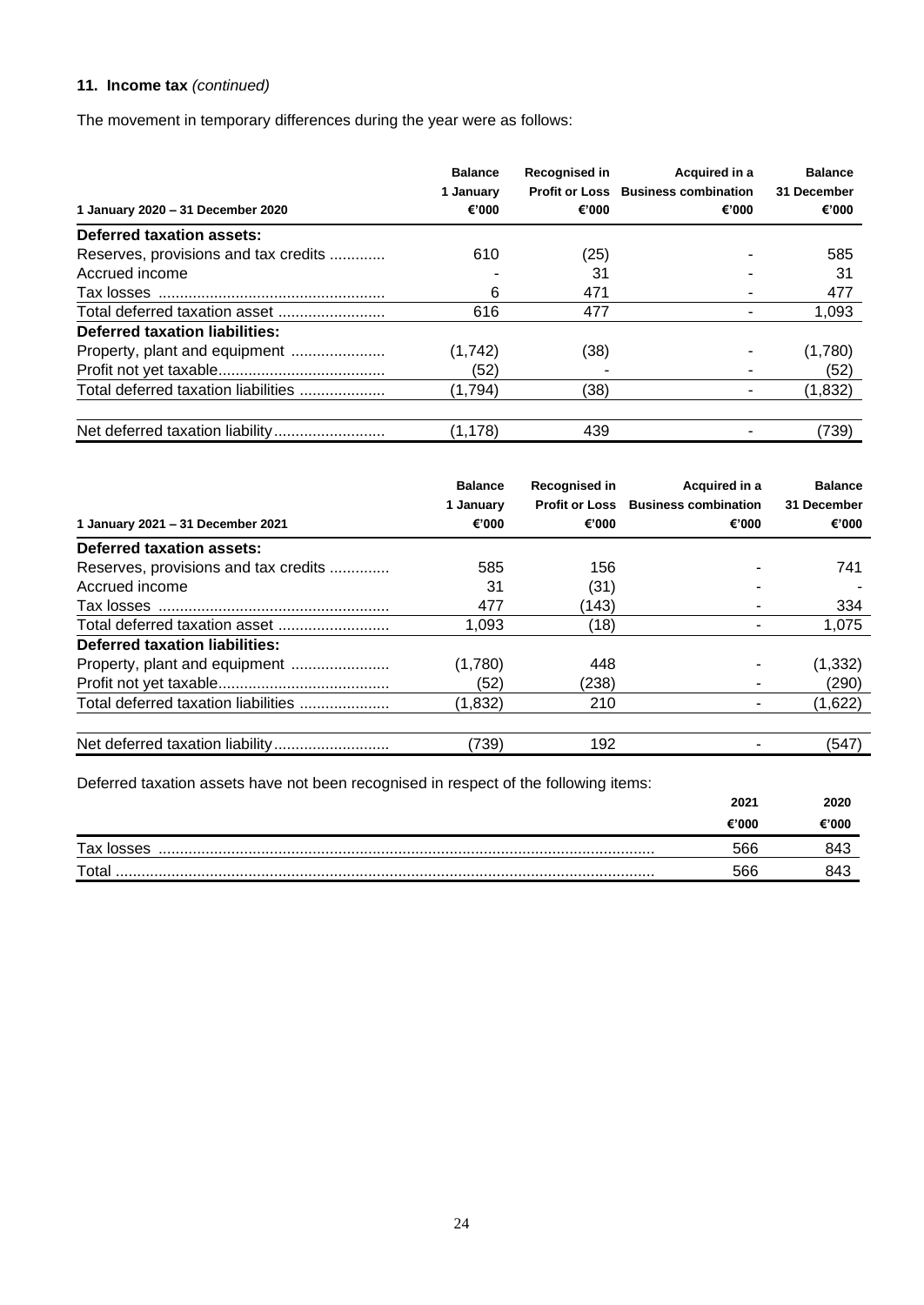### **12. Intangible assets and goodwill**

| <b>Product development</b> | Goodwill | <b>Acquired</b><br>intellectual<br>property | Total  |  |
|----------------------------|----------|---------------------------------------------|--------|--|
| €'000                      | €'000    | €'000                                       | €'000  |  |
| 4,782                      | 27,155   | $\blacksquare$                              | 31,937 |  |
| 1,065                      |          | $\overline{a}$                              | 1,065  |  |
|                            | 4,533    | $\blacksquare$                              | 4,533  |  |
|                            | (548)    | ۰                                           | (548)  |  |
| 5,847                      | 31.140   | $\blacksquare$                              | 36,987 |  |
| 1.139                      |          |                                             | 1,139  |  |
|                            | 815      | $\blacksquare$                              | 815    |  |
|                            |          | 696*                                        | 696    |  |
|                            |          | (105)                                       | (105)  |  |
|                            | 590      | 35                                          | 625    |  |
| 6.986                      | 32,545   | 626                                         | 40,157 |  |

\* Included is €275,000 for the Non-Business Combination of Hammer Drilling Rigs in January 2021. Also included is the acquisition of the IP of Campbell Welding & Fabrication €421,000.

Goodwill relates to the acquisition of the below companies, being the dates that the Group obtained control of these business:

- The remaining 60% of DDS-SA Pty Limited in November 2009.
- The 60% acquisition of Omina Supplies in August 2014.
- The 65% acquisition of Rotacan in August 2014.
- The acquisition of ABC products in August 2014.
- The acquisition of Ozmine in January 2015.
- The acquisition of Mincon Chile in March 2015.
- The acquisition of and Mincon Tanzania in March 2015.
- The acquisition of Premier in November 2016.
- The acquisition of Rockdrill Engineering in November 2016.
- The acquisition of PPV in April 2017.
- The acquisition of Viqing July 2017.
- The acquisition of Driconeg in March 2018.
- The acquisition of Pacific Bit of Canada in January 2019
- The acquisition of Lehti Group in January 2020
- The acquisition of Rocdrill in May 2020
- The acquisition of Attakroc in June 2021

The Group accounts for acquisitions using the purchase accounting method as outlined in IFRS 3 *Business Combinations*.

The businesses acquired were integrated with other Group operations soon after acquisition. Impairment testing (including sensitivity analysis) is performed at each period end. Group management has determined that the Group has one cash generating unit and one operating segment and therefore all goodwill is tested for impairment at Group level.

The recoverable amount of goodwill has been assessed based on estimates of fair value less costs to sell (FVLCS). The FVLCS valuation is calculated on the basis of a discounted cash flow ("DCF") model. The most significant assumptions within the DCF are weighted average cost of capital ("WACC"), tax rates and terminal value assumptions. Goodwill impairment testing did not indicate any impairment during any of the periods being reported. Four sensitivities are applied as part of the analysis considering the effects of changes in:

- 1) the WACC,
- 2) the EBITDA margin,
- 3) the long term growth rate and
- 4) the level of terminal value capital expenditure.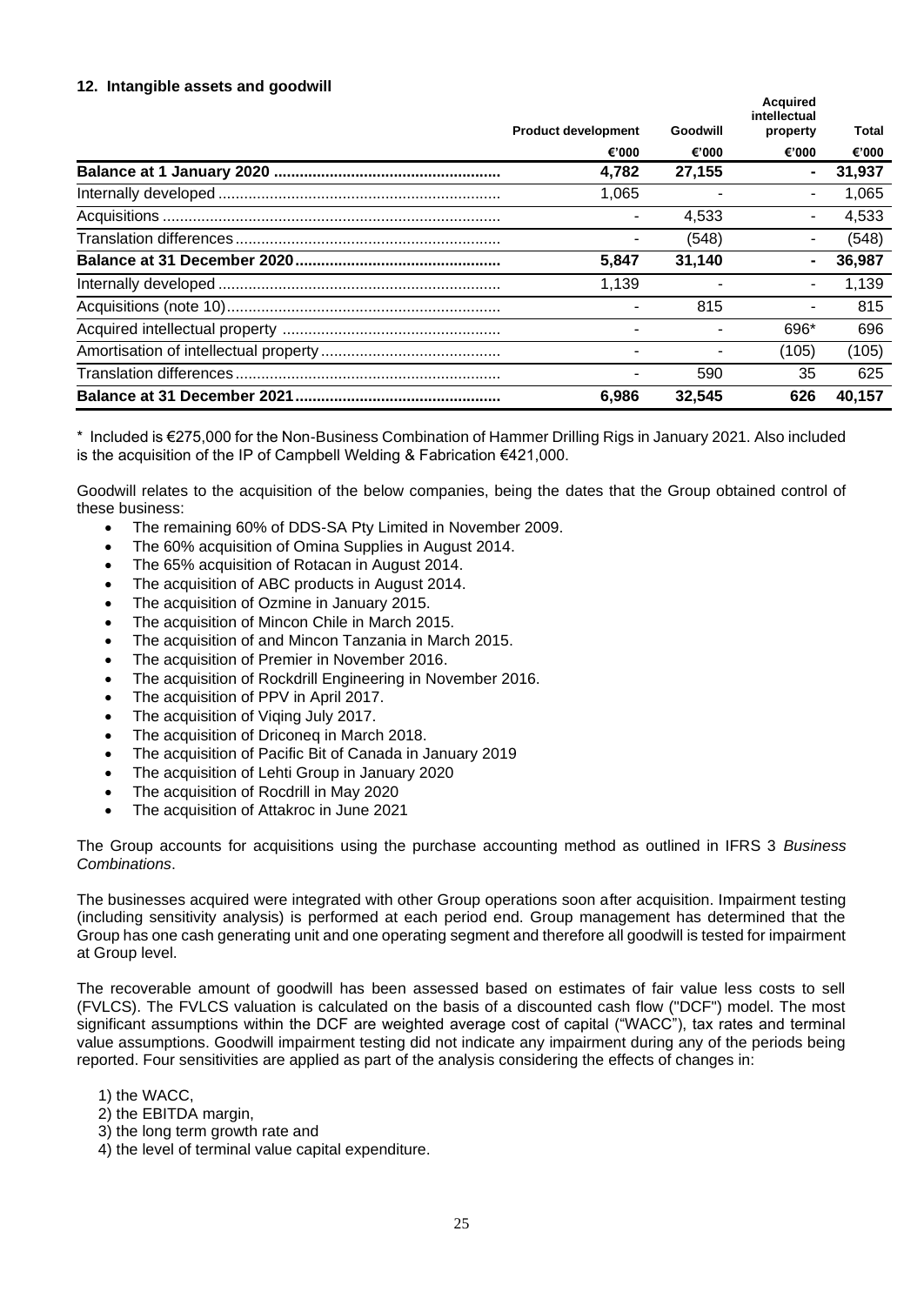#### **12. Intangible assets and goodwill** *(continued)*

The sensitivities calculate downside scenarios to assess potential indications of impairments due to changes in key assumptions. The results from the sensitivity analysis did not suggest that goodwill would be impaired when those sensitivities were applied.

The carrying amount of the CGU was determined to be lower than its fair value less cost to sell by €42.9 million (2020: €68.4 million), giving management substantial headroom and comfort in the above stated impairment assessment.

The key assumptions used in the estimation of the fair value less cost calculation were as follows:

| 2021   | 2020                          |
|--------|-------------------------------|
| 9.60%  | 10.50%                        |
| 16.69% | 17.84%                        |
| 2 24%  | 2.25%                         |
|        | $€9.3$ million $€7.1$ million |

The WACC calculation considers market data and data from comparable public companies. Peer group data was especially considered for the beta factor and assumed financing structure (gearing level). The analysis resulted in a discount rate range of 8.70% to 10.50%. This results in a midpoint WACC being used of 9.6%.

The Long term growth rate of 2.24% applied is based on a weighted average of the long term inflation rates of the countries in which Mincon generates revenues and earnings.

The budgeted EBITDA was based on expectations of future outcomes, taking account for past experience, adjusted for anticipated revenue growth as detailed in managements approved Budget. No EBITDA margin effect is assumed in the terminal value i.e. the budgeted EBITDA margin of 16.69% for 2024 is assumed in the Terminal Value calculation used to arrive at the FVLCS.

Terminal value capital expenditure assumes no balance sheet growth is assumed in the terminal value, capital expenditure is assumed to equal depreciation of €9.3 million.

The following table shows the amount by which the two assumptions below would need to change to individually for the estimated recoverable amount to be equal to the carrying amount.

|             | 202٬   | 2020   |
|-------------|--------|--------|
| <b>WACC</b> | 10.60% | 13.28% |
|             | .48%   | ' 50%  |

Investment expenditure of €1.1 million, which has been capitalised, is in relation to ongoing product development within the Group. Amortisation will begin at the stage of commercialisation and charged to the income statement over a period of three to five years, or the capitalised amount will be written off if the project is deemed no longer viable by management.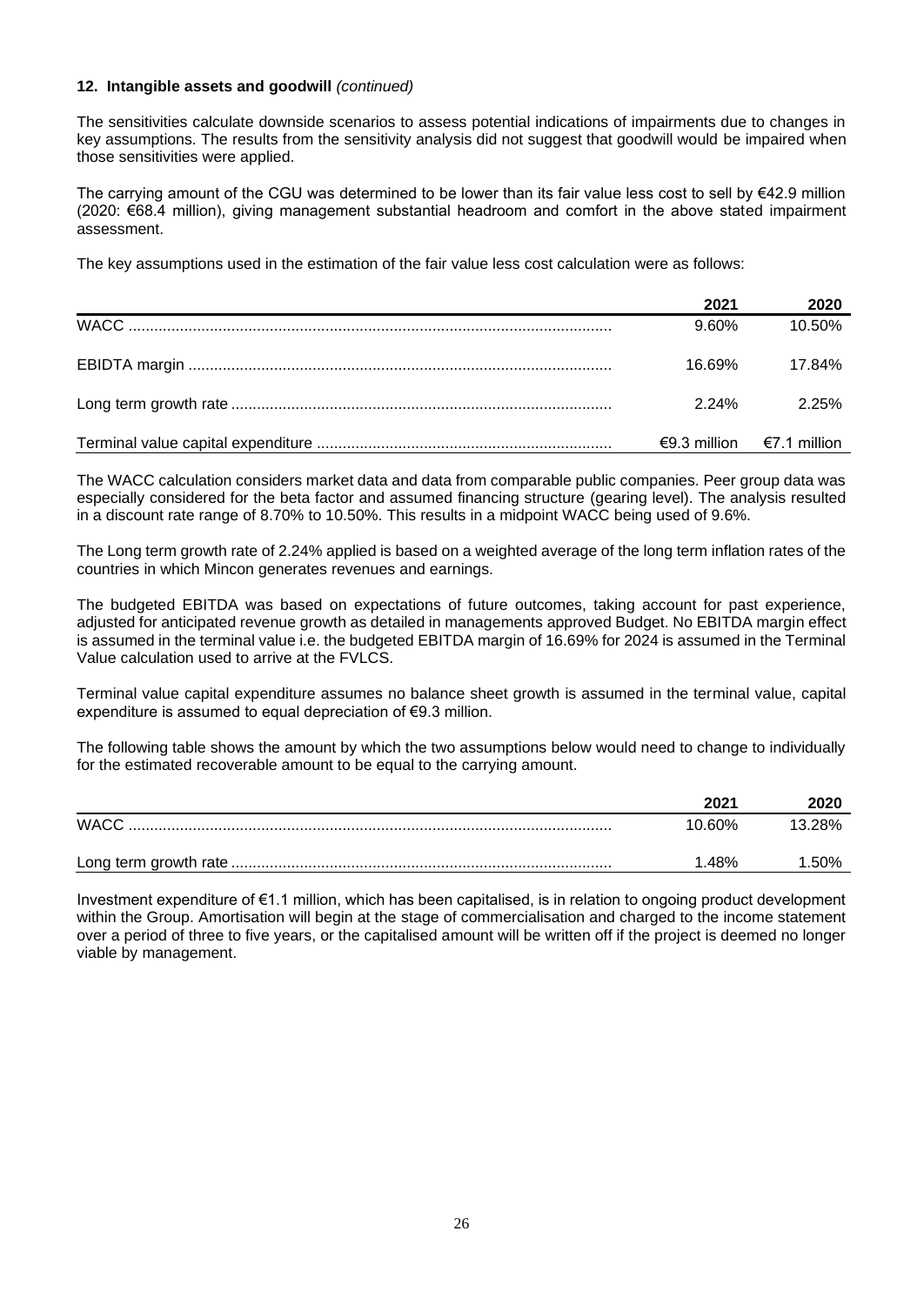## **13. Property, plant and equipment**

|                                            | Land &           | Plant &          | <b>ROU</b>    |              |
|--------------------------------------------|------------------|------------------|---------------|--------------|
|                                            | <b>Buildings</b> | <b>Equipment</b> | <b>Assets</b> | <b>Total</b> |
|                                            | €'000            | €'000            | €'000         | €'000        |
| Cost:                                      |                  |                  |               |              |
|                                            | 16,228           | 45,829           | 4,832         | 66,889       |
| Acquisitions through business combinations | 95               | 2,542            | 3,385         | 6,022        |
|                                            | 387              | 6,835            | 102           | 7,324        |
| Disposals and derecognition of ROU assets  |                  | (2, 282)         | (1, 199)      | (3,481)      |
|                                            | (419)            | (1, 384)         | (233)         | (2,036)      |
|                                            | 16,291           | 51,540           | 6,887         | 74,718       |
| Acquisitions through business combinations |                  | 176              | 39            | 215          |
|                                            | 1,524            | 6,043            | 3,419         | 10,986       |
| Disposals and derecognition of ROU assets  | (264)            | (570)            | (1,022)       | (1,856)      |
|                                            | 496              | 1,586            | 122           | 2,204        |
|                                            | 18,047           | 58,775           | 9,445         | 86,267       |
| <b>Accumulated depreciation:</b>           |                  |                  |               |              |
|                                            | (3,027)          | (21, 346)        | (1, 344)      | (25, 717)    |
|                                            | (461)            | (4,205)          | (1, 816)      | (6, 482)     |
|                                            |                  | 1,969            | 432           | 2,401        |
|                                            | 68               | 750              | 82            | 900          |
|                                            | (3, 420)         | (22, 832)        | (2,646)       | (28, 898)    |
|                                            | (524)            | (4,685)          | (1,896)       | (7, 105)     |
|                                            | 18               | 450              | 866           | 1,334        |
|                                            | (79)             | (786)            | (73)          | (938)        |
|                                            | (4,005)          | (27, 853)        | (3,749)       | (35, 607)    |
|                                            |                  |                  |               |              |
| Carrying amount: 31 December 2021          | 14,042           | 30,922           | 5,696         | 50,660       |
|                                            | 12,871           | 28,708           | 4,241         | 45,820       |
|                                            | 13,201           | 24,483           | 3,488         | 41,172       |

ROU assets includes Property of €5 million (2020: €3.6 million) and Plant and Equipment of €700,000 (2020: €1.1 million).

The depreciation charge for property, plant and equipment is recognised in the following line items in the income statement:

|                              | 2021  | 2020  |
|------------------------------|-------|-------|
|                              | €'000 | €'000 |
|                              | 4.413 | 3.744 |
|                              | 388   | 472   |
|                              | 796   | 922   |
| Operating expenses ROU asset | 1.508 | 1,344 |
|                              | 7.105 | 6.482 |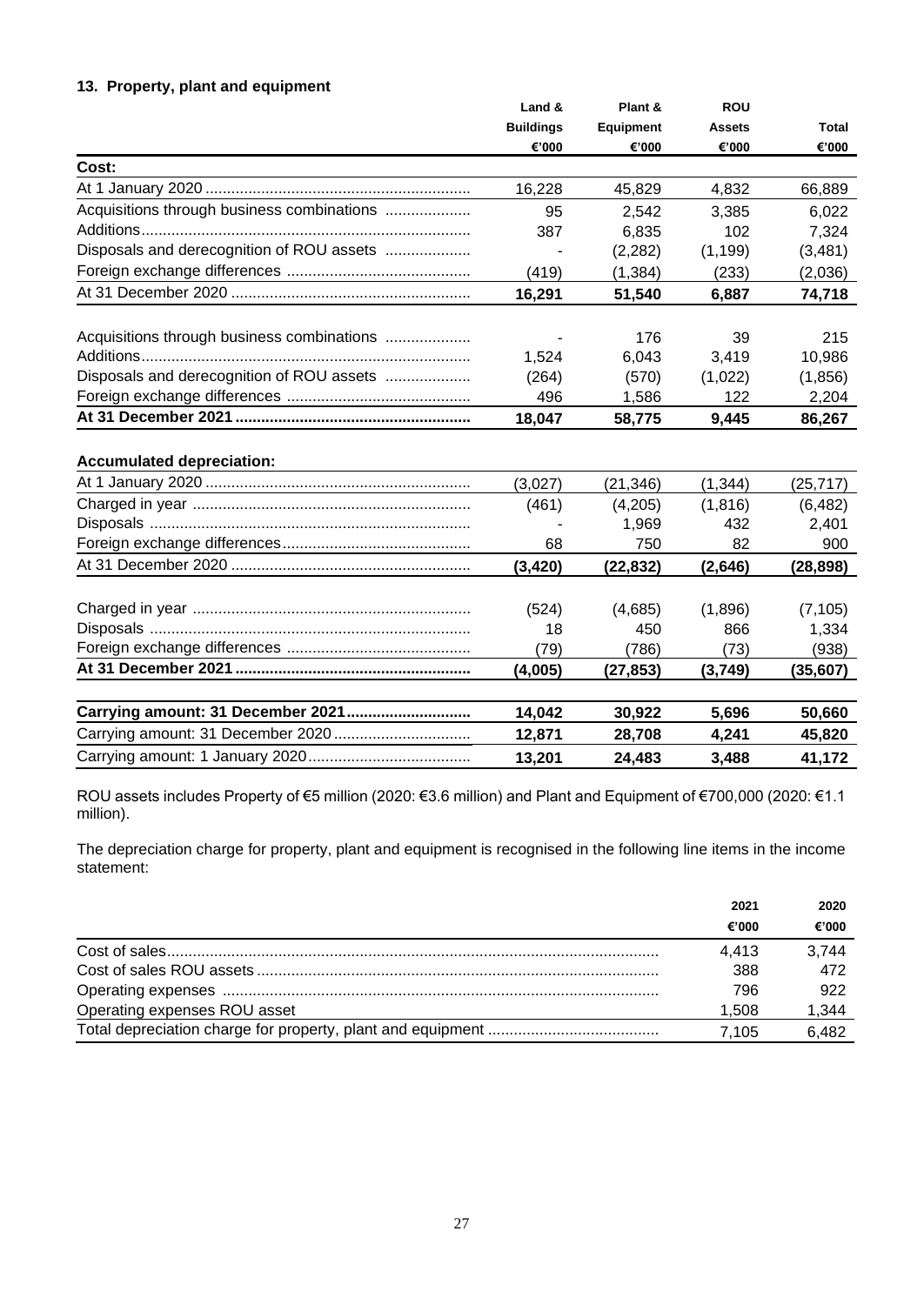#### **14. Inventory and capital equipment**

| 2021   | 2020   |
|--------|--------|
| €'000  | €'000  |
| 42.396 | 34,120 |
| 9.596  | 8,206  |
| 11.058 | 10,187 |
|        | 504    |
| 63,050 | 53,017 |

The Group recorded an impairment of €22,000 against inventory to take account of net realisable value during the year ended 31 December 2021 (2020: €80,000). Write-downs are included in cost of sales.

At 31 December 2020, capital equipment are rigs held in South Africa for resale, during 2021 these rigs were sold.

## **15. Trade and other receivables and other current assets**

#### a) Trade and other receivables

| 2020   | 2020   |
|--------|--------|
| €'000  | €'000  |
| 26.047 | 21,830 |
| (937   | .190)  |
| 25.110 | 20.640 |

|                                                                        | <b>Provision for</b><br>impairment |
|------------------------------------------------------------------------|------------------------------------|
|                                                                        | €'000                              |
|                                                                        | (1, 190)                           |
| Reduction in provision arising from prior years receivables impairment | 136                                |
|                                                                        | 117                                |
|                                                                        | 937                                |

The following table provides the information about the exposure to credit risk and ECL's for trade receivables as at 31 December 2021.

| Weighted<br>average loss<br>rate % | <b>Gross</b><br>carrying<br>amount<br>€'000 | Loss<br>allowance<br><br>€'000 |
|------------------------------------|---------------------------------------------|--------------------------------|
| 1%                                 | 19.804                                      | 198                            |
| 5%                                 | 3.749                                       | 187                            |
| 14%                                | 1,649                                       | 230                            |
| 17%                                | 628                                         | 106                            |
| 100%                               | 216                                         | 216                            |
|                                    | 26.047                                      | 937                            |

The following table provides the information about the exposure to credit risk and ECL's for trade receivables as at 31 December 2020.

| Weighted<br>average loss<br>rate % | <b>Gross</b><br>carrying<br>amount<br>€'000 | Loss<br>allowance<br><br>€'000 |
|------------------------------------|---------------------------------------------|--------------------------------|
| 2%                                 | 12.709                                      | 254                            |
| 5%                                 | 5.169                                       | 258                            |
| 14%                                | 1,350                                       | 189                            |
| 9%                                 | 2.312                                       | 199                            |
| 100%                               | 290                                         | 290                            |
|                                    | 21.830                                      | 1,190                          |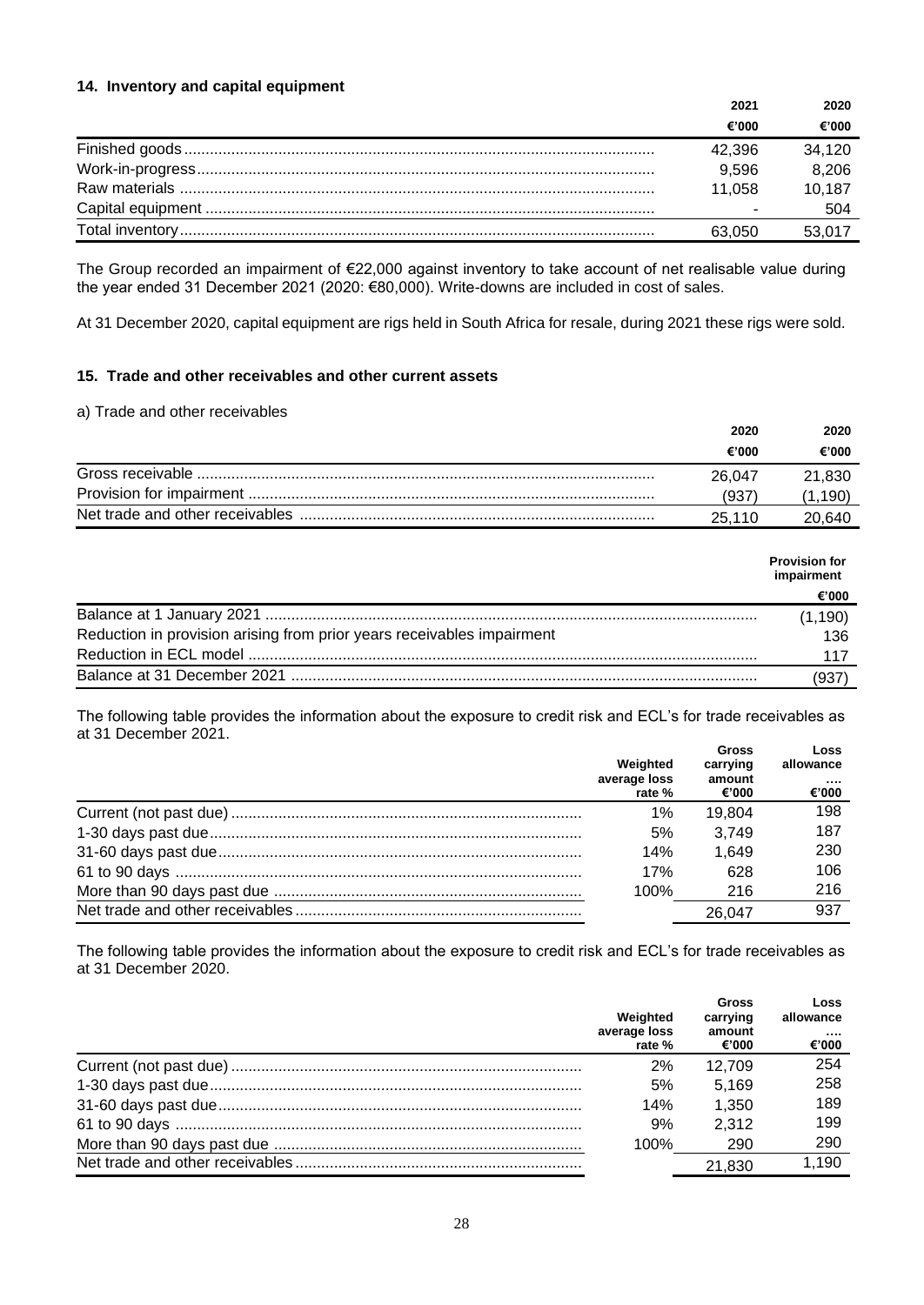## **15. Trade and other receivables and other current assets** *(continued)*

#### b) Prepayments and other current assets

| 2021  | 2020  |
|-------|-------|
| €'000 | €'000 |
| 5.781 | 1.597 |
| 3.041 | 2,589 |
| 8.822 | 4.186 |

#### **16. Trade creditors, accruals and other liabilities**

|                 | 2021   | 2020   |
|-----------------|--------|--------|
|                 | €'000  | €'000  |
| Trade creditors | 15.683 | 10.457 |
|                 | 15.683 | 10.457 |

|            | 2021  | 2020  |
|------------|-------|-------|
|            | €'000 | €'000 |
| <b>VAT</b> |       | 390   |
|            | 768   | 1,088 |
|            | 5.228 | 4,051 |
|            | 6.027 | 5.529 |

## **17. Capital management**

The Group's policy is to have a strong capital base in order to maintain investor, creditor and market confidence and to sustain future development of the business. Management monitors the return on capital, as well as the level of dividends to ordinary shareholders.

The Board of Directors seeks to maintain a balance between the higher returns that might be possible with higher levels of borrowing and the advantages and security afforded by a sound capital position.

The Group monitors capital using a ratio of 'net debt' to equity. Net debt is calculated as total liabilities less cash and cash equivalents (as shown in the statement of financial position).

| 2021     | 2020     |
|----------|----------|
| €'000    | €'000    |
| (64,292) | (46,163) |
| 19.049   | 17,045   |
| (45.243) | (29,118) |
| 144.152  | 132,936  |
| 0.31     |          |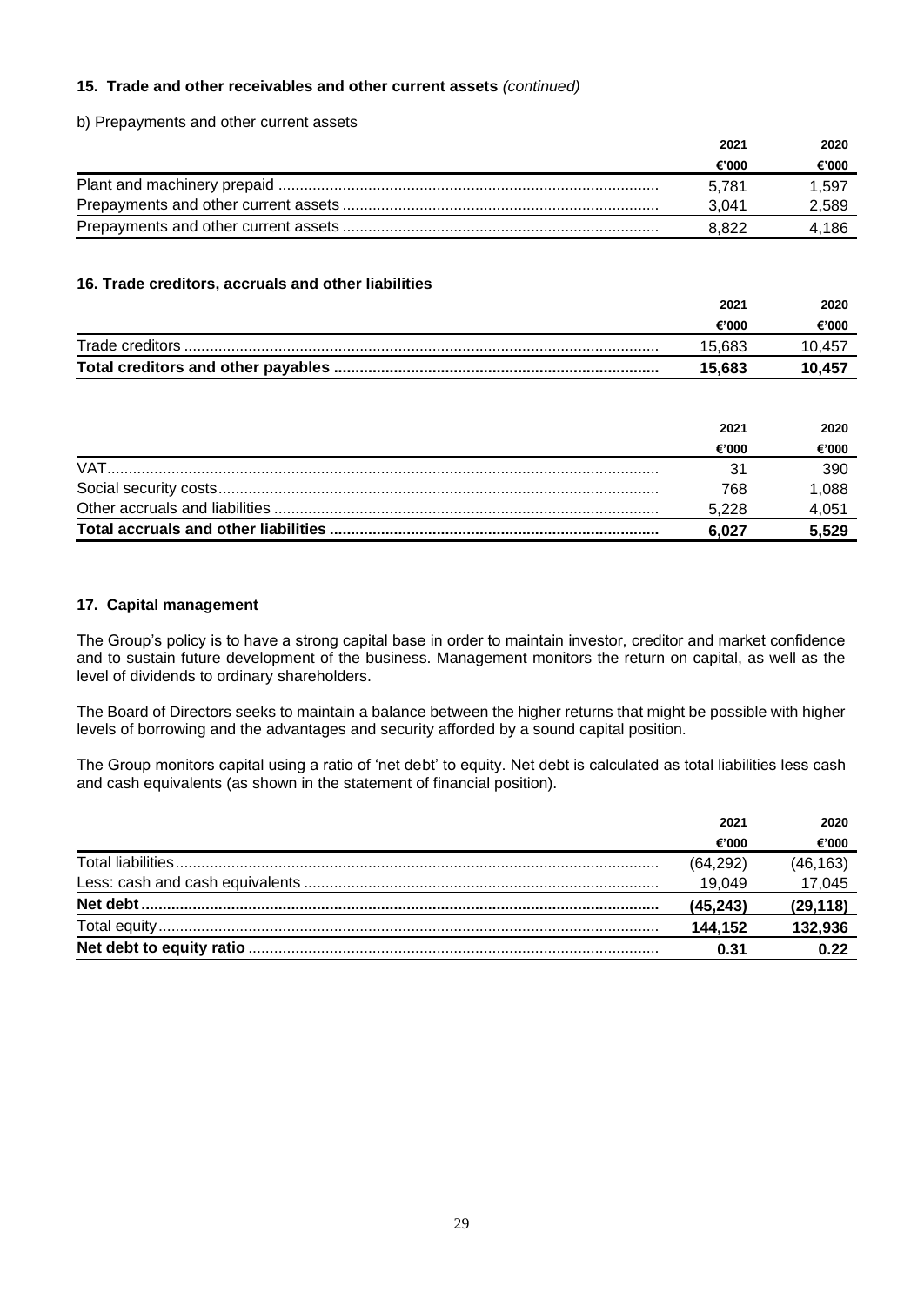#### **18. Loans and borrowings**

|           | 2021   | 2020   |
|-----------|--------|--------|
| Maturitv  | €'000  | €'000  |
| 2022-2036 | 23,391 | 11,090 |
| 2022-2031 | 11.079 | 10,521 |
|           | 34.470 | 21,611 |
|           | 11.205 | 6,822  |
|           | 23.265 | 14.789 |

The Group has a number of bank loans and lease liabilities with a mixture of variable and fixed interest rates. The Group has not been in default on any of these debt agreements during any of the periods presented. The loans are secured against the assets for which they have been drawn down for.

The Group has been in compliance with all debt agreements during the periods presented. The loan agreements in Ireland of €10.5 million (2020: €4 million) carry restrictive financial covenants including, EBITA to be no less than €18 million at end of each reporting period, interest cover to be 3:1 and to maintain a minimum cash balance of €5 million.

Interest rates on current borrowings are at an average rate of 4.64%

During 2021, the Group availed of the option to enter into overdraft facilities and to draw down loans of €15.2 million, €12.4 million in loans and €2.8 million in overdraft facilities. At 31 December 2021, Mincon Group has €2.5 million to drawdown on existing loan facilities.

Loans are repayable in line with their specific terms, the Group has one bullet repayment due in 2026 of €5 million.

Reconciliation of movements of liabilities to cash flows arising from financing activities

|              | <b>Balance at 1</b><br>January 2021 | Arising from<br>acquisition | Cash<br>movements | Non-cash<br>movements | Foreign<br>exchange<br>differences | <b>Balance at</b><br>31<br><b>December</b><br>2021 |
|--------------|-------------------------------------|-----------------------------|-------------------|-----------------------|------------------------------------|----------------------------------------------------|
|              | €'000                               | €'000                       | €'000             | €'000                 | €'000                              | €'000                                              |
|              | 11.090                              | 83                          | 11.974            | ۰                     | 244                                | 23,391                                             |
|              | 10,521                              | 39                          | (3.590)           | 3.943                 | 166                                | 11,079                                             |
| <b>Total</b> | 21,611                              | 122                         | 8,384             | 3,943                 | 410                                | 34,470                                             |

|                    | Interest rate<br>range | <b>Effective</b><br>interest rate |
|--------------------|------------------------|-----------------------------------|
| Bank loans.        | $1\% - 7.8\%$          | 3.4%                              |
| Lease Liabilities. | 2% -<br>15%            | 5.4%                              |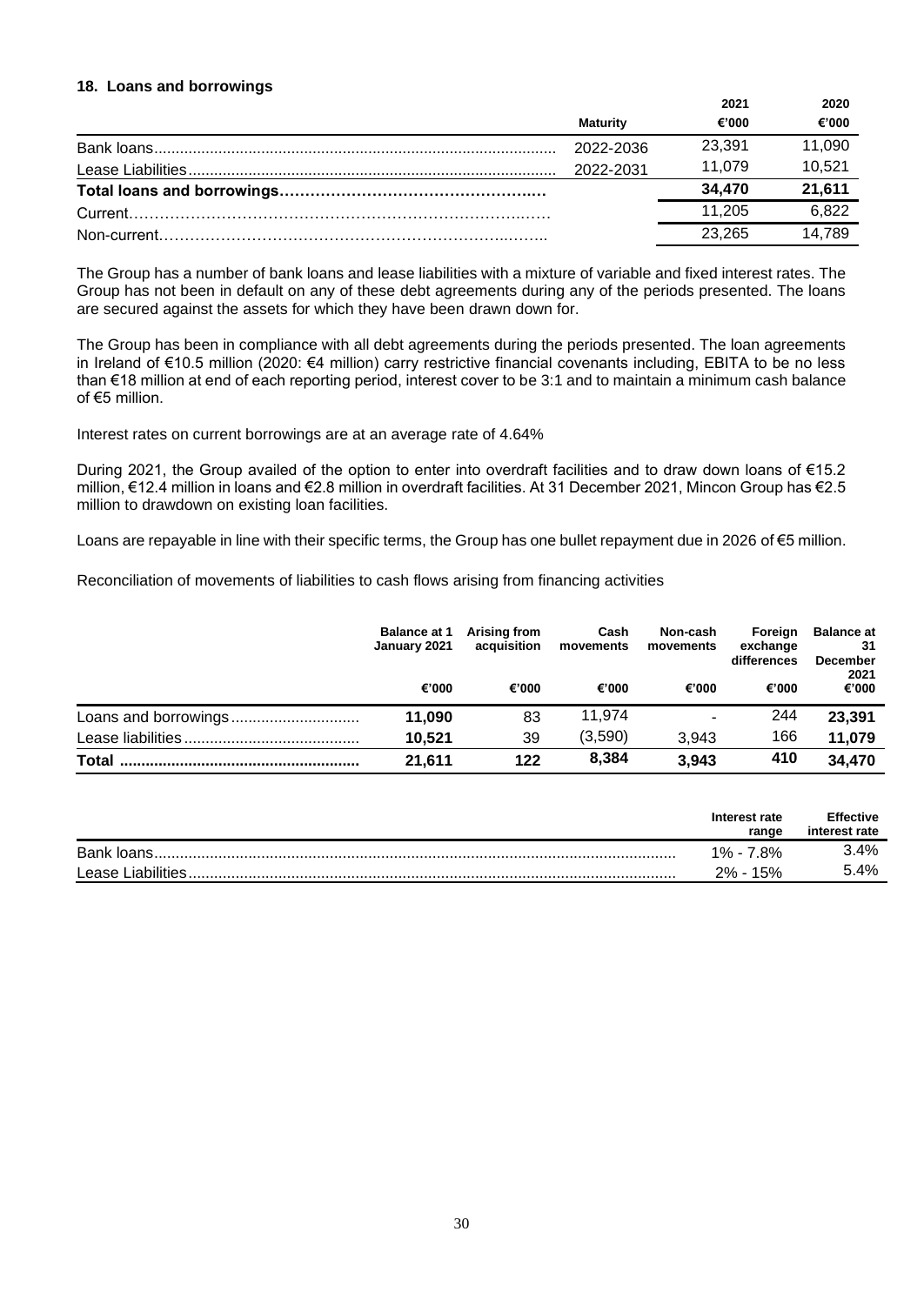#### **19. Non-controlling interest**

The following table summarises the information relating to the Group's subsidiary, Mincon West Africa SL, Mincon Group plc acquired the additional 20% interest in the voting shares of Mincon West Africa on 1 October 2020, increasing its ownership interest to 100%.

|                                     | 2021  | 2020  |
|-------------------------------------|-------|-------|
| <b>Non-controlling Interest 20%</b> | €'000 | €'000 |
|                                     |       |       |
|                                     |       |       |
|                                     |       |       |
|                                     |       |       |
|                                     |       |       |
|                                     |       |       |
|                                     |       | 6.919 |
|                                     |       | 826   |
| OCI                                 |       |       |
|                                     |       | 826   |
|                                     |       | 165   |

#### **20. Share capital and reserves**

#### **At 31 December 2021**

| <b>Authorised Share Capital</b>              | <b>Number</b> | €000        |
|----------------------------------------------|---------------|-------------|
|                                              |               | 5,000       |
| Allotted, called-up and fully paid up shares | <b>Number</b> | €000        |
|                                              |               | 2,125       |
|                                              | 2021          | 2020        |
|                                              | 211,675,02    | 210,973,102 |
|                                              | 797,390       | 701,922     |
|                                              | 212,472,414   | 211,675,024 |

#### Share issuances

On 26 November 2013, Mincon Group plc was admitted to trading on the Euronext Growth and the Alternative Investment Market (AIM) of the London Stock Exchange.

#### Voting rights

The holders of Ordinary Shares have the right to receive notice of and attend and vote at all general meetings of the Company and they are entitled, on a poll or a show of hands, to one vote for every Ordinary Share they hold. Votes at general meetings may be given either personally or by proxy. Subject to the Companies Act and any special rights or restrictions as to voting attached to any shares, on a show of hands every member who (being an individual) is present in person and every proxy and every member (being a corporation) who is present by a representative duly authorised, shall have one vote, so, however, that no individual shall have more than one vote for every share carrying voting rights and on a poll every member present in person or by proxy shall have one vote for every share of which he is the holder.

#### Dividends

In June 2021, Mincon Group plc paid a final dividend for 2020 of €0.021 (2.10 cent) per ordinary share (€4.5 million).

In September 2021, Mincon Group plc paid an interim dividend in the amount of €0.0105 (1.05 cent) per ordinary share (€2.2 million total payment), which was paid to shareholders on the register at the close of business on 20 August 2021.

The Directors recommend the payment of a final dividend of €0.0105 (1.05 cent) per share for the year ended 31 December 2021 (31 December 2020: 1.05 cent per share).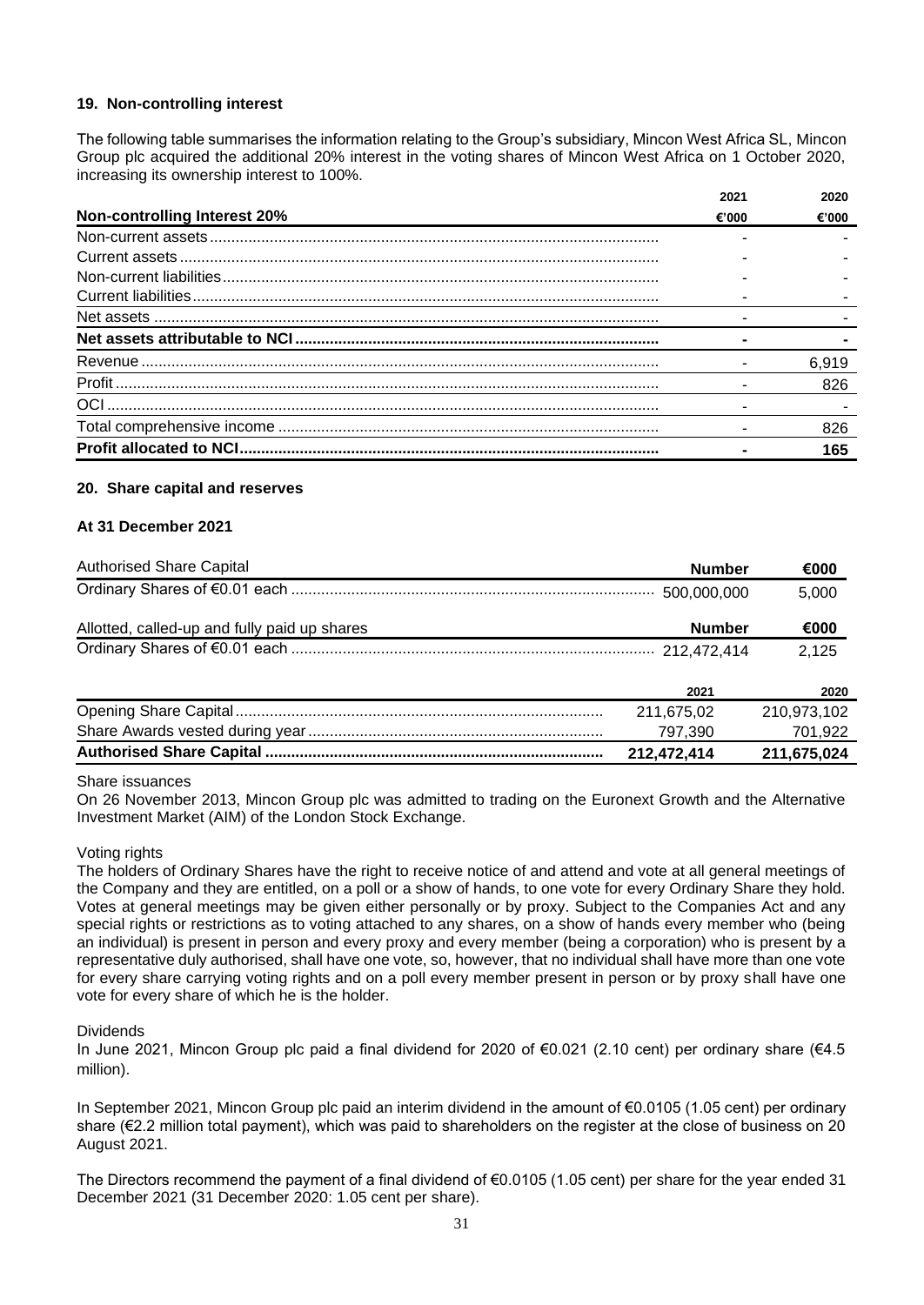## **20. Share capital and reserves** *(continued)*

#### Share premium and other reserves

As part of a Group reorganisation of the Company, Mincon Group plc, became the ultimate parent entity of the Group. On 30 August 2013, the Company acquired 100% of the issued share capital in Smithstown Holdings and acquired (directly or indirectly) the shareholdings previously held by Smithstown Holdings in each of its subsidiaries, thereby creating a merger reserve.

## **21. Earnings per share**

Basic earnings per share (EPS) is computed by dividing the profit for the period available to ordinary shareholders by the weighted average number of Ordinary Shares outstanding during the period. Diluted earnings per share is computed by dividing the profit for the period by the weighted average number of Ordinary Shares outstanding and, when dilutive, adjusted for the effect of all potentially dilutive shares. The following table sets forth the computation for basic and diluted net profit per share for the years ended 31 December:

|                                    | 2021        | 2020        |
|------------------------------------|-------------|-------------|
| Numerator (amounts in €'000):      |             |             |
|                                    | 14.600      | 14.221      |
| Denominator (Number):              |             |             |
|                                    | 212,472,414 | 211,675,024 |
|                                    | 5,820,000   | 4,825,517   |
|                                    |             | 216,500,544 |
| <b>Earnings per Ordinary Share</b> |             |             |
|                                    | 6,87        | 6.72        |
|                                    | 6.69        | 6.57        |

## **22. Share based payment**

The vesting conditions of the scheme state that the minimum growth in EPS shall be CPI plus 5% per annum, compounded annually, over the relevant three accounting years up to the share award of 100% of the participants basic salary. Where awards have been granted to a participant in excess of 100% of their basic salary, the performance condition for the element that is in excess of 100% of basic salary is that the minimum growth in EPS shall be CPI plus 10% per annum, compounded annually, over the three accounting years.

## **i. Share Awards**

In March 2021, 516,128 Restricted Share Awards (RSAs) met the vesting conditions set down by the board of directors and were allotted to the recipients of the awards.

In April 2021, a further 281,261 Restricted Share Awards (RSAs) met the vesting conditions set down by the board of directors and were allotted to the recipients of the awards**.**

| Reconciliation of outstanding share awards | Number of<br>Awards<br>in thousand |
|--------------------------------------------|------------------------------------|
|                                            | 844                                |
|                                            | (47)                               |
|                                            | (797)                              |
|                                            |                                    |
|                                            |                                    |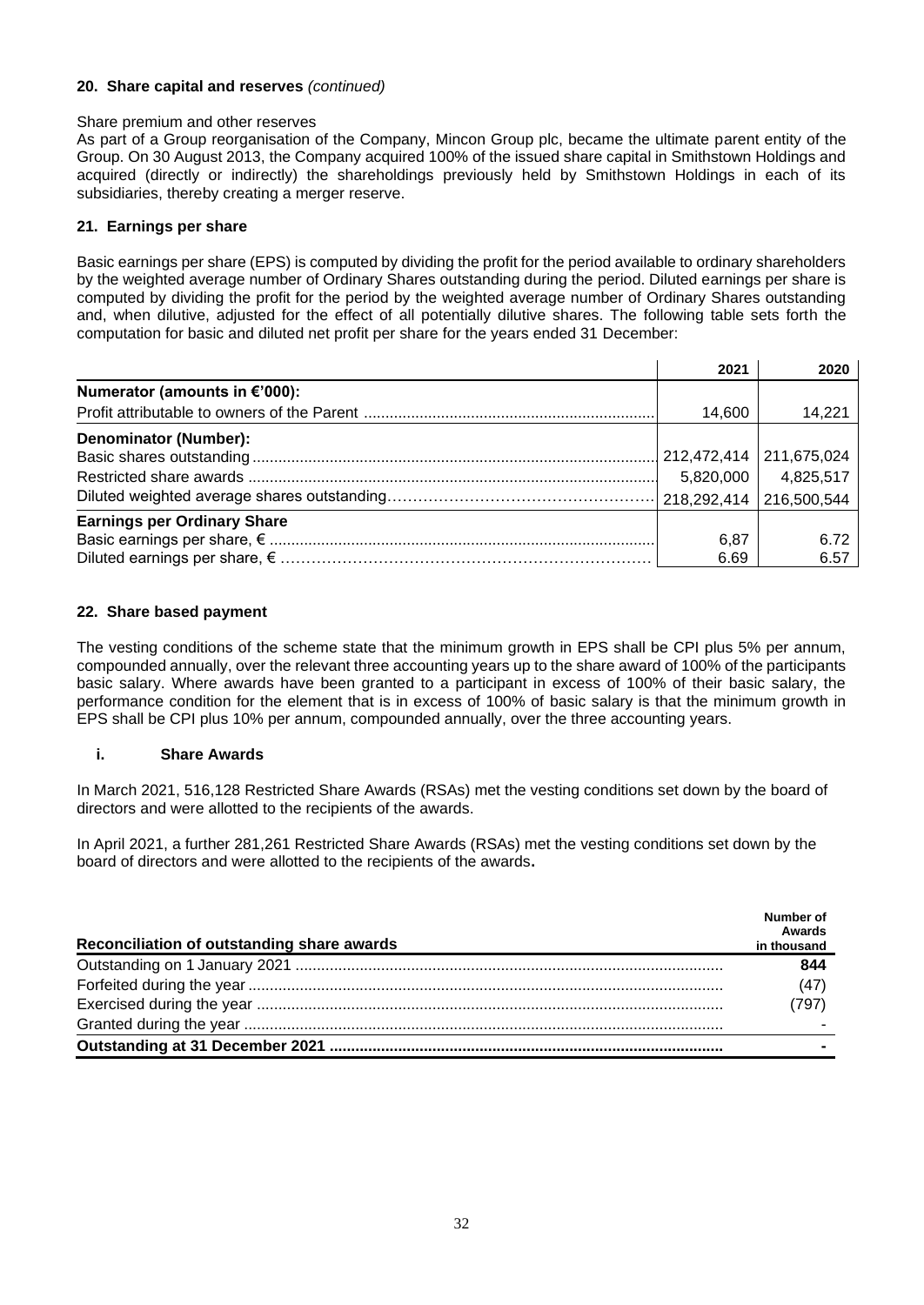## **22. Share based payment** *(continued)*

## **ii. Share Options**

During the year ended 31 December 2021, the Remuneration Committee made a grant of approximately 2,060,000 Restricted Share Options (RSAs) to members of the senior management team.

|                                             | Number of      |
|---------------------------------------------|----------------|
|                                             | <b>Options</b> |
| Reconciliation of outstanding share options | in thousands   |
|                                             | 3.981          |
|                                             | (221)          |
|                                             |                |
|                                             | 2,060          |
|                                             | 5,820          |

| <b>LTIP Scheme</b>                     | 2021<br><b>Conditional Award at Grant Date</b> | 2020<br><b>Conditional Award at Grant Date</b> |
|----------------------------------------|------------------------------------------------|------------------------------------------------|
|                                        | <b>April 2021</b>                              | April 2020                                     |
|                                        | 2024/2028                                      | 2023/2027                                      |
|                                        | €1.35                                          | €0.80                                          |
| Exercise price per share/share options | €1.35                                          | €0.80                                          |
|                                        | 36.57%                                         | 36.81%                                         |
|                                        | 7 years                                        | 7 years                                        |
|                                        | (0.53%)                                        | $(0.50\%)$                                     |
|                                        | 1.58%                                          | 2.53%                                          |
|                                        | €0.39                                          | $\epsilon$ 0.21                                |
|                                        | <b>Black &amp; Scholes Model</b>               | <b>Black &amp; Scholes Model</b>               |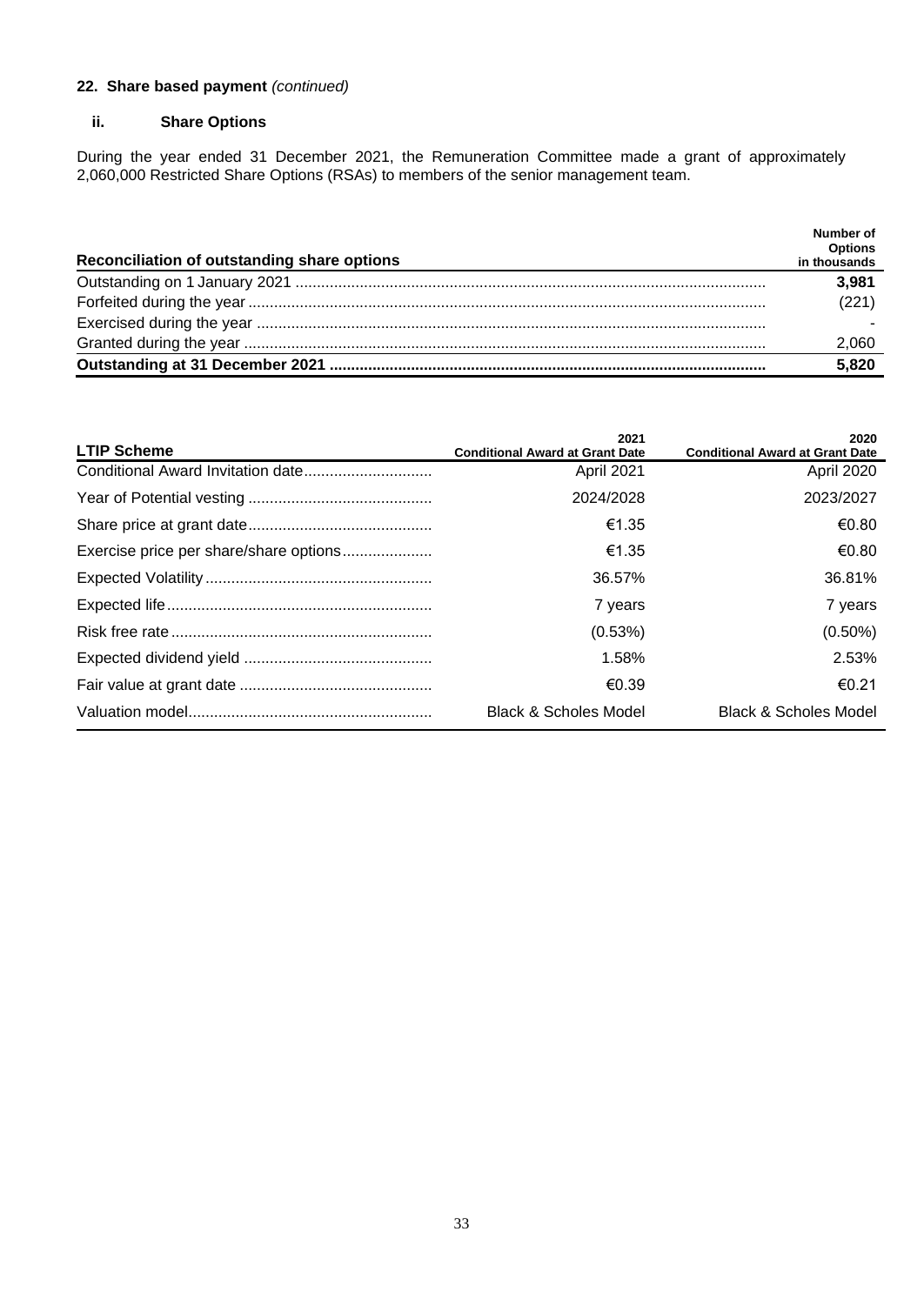#### **23. Financial risk management**

The Group is exposed to various financial risks arising in the normal course of business. Its financial risk exposures are predominantly related to changes in foreign currency exchange rates and interest rates, as well as the creditworthiness of our counterparties.

The Company's Board of Directors has overall responsibility for the establishment and oversight of the Group's risk management framework. The Group's risk management policies are established to identify and analyse the risks faced by the Group, to set appropriate risk limits and controls and to monitor risks and adherence to limits. Risk management policies and systems are reviewed regularly to reflect changes in market conditions and the Group's activities. The Group, through its training and management standards and procedures, aims to maintain a disciplined and constructive control environment in which all employees understand their roles and obligations.

The Group audit committee oversees how management monitors compliance with the Group's risk management policies and procedures, and reviews the adequacy of the risk management framework in relation to the risks faced by the Group.

#### a) Liquidity and capital

The Group defines liquid resources as the total of its cash, cash equivalents and short term deposits. Capital is defined as the Group's shareholders' equity and borrowings.

The Group's objectives when managing its liquid resources are:

- To maintain adequate liquid resources to fund its ongoing operations and safeguard its ability to continue as a going concern, so that it can continue to create value for investors;
- To have available the necessary financial resources to allow it to invest in areas that may create value for shareholders; and
- To maintain sufficient financial resources to mitigate against risks and unforeseen events.

Liquid and capital resources are monitored on the basis of the total amount of such resources available and the Group's anticipated requirements for the foreseeable future. The Group's liquid resources and shareholders' equity at 31 December 2021 and 31 December 2020 were as follows:

| 2021    | 2020    |
|---------|---------|
| €'000   | €'000   |
| 19.049  | 17.045  |
| 34.470  | 21.611  |
| 144.152 | 132.936 |

The Group frequently assess its liquidity requirements, together with this requirement and the rate return of long term euro deposits, the Group has decided to keep all cash readily available that is accessible within a month or less. Cash at bank earns interest at floating rates based on daily bank deposits. The fair value of cash and cash equivalents equals the carrying amount.

Cash and cash equivalents are held by major Irish, European, United States and Australian institutions with credit rating of A3 or better. The Company deposits cash with individual institutions to avoid concentration of risk with any one counterparty. The Group has also engaged the services of a depository to ensure the security of the cash assets.

Risk of counterparty default arising on cash and cash equivalents and derivative financial instruments is controlled by dealing with high-quality institutions and by policy, limiting the amount of credit exposure to any one bank or institution.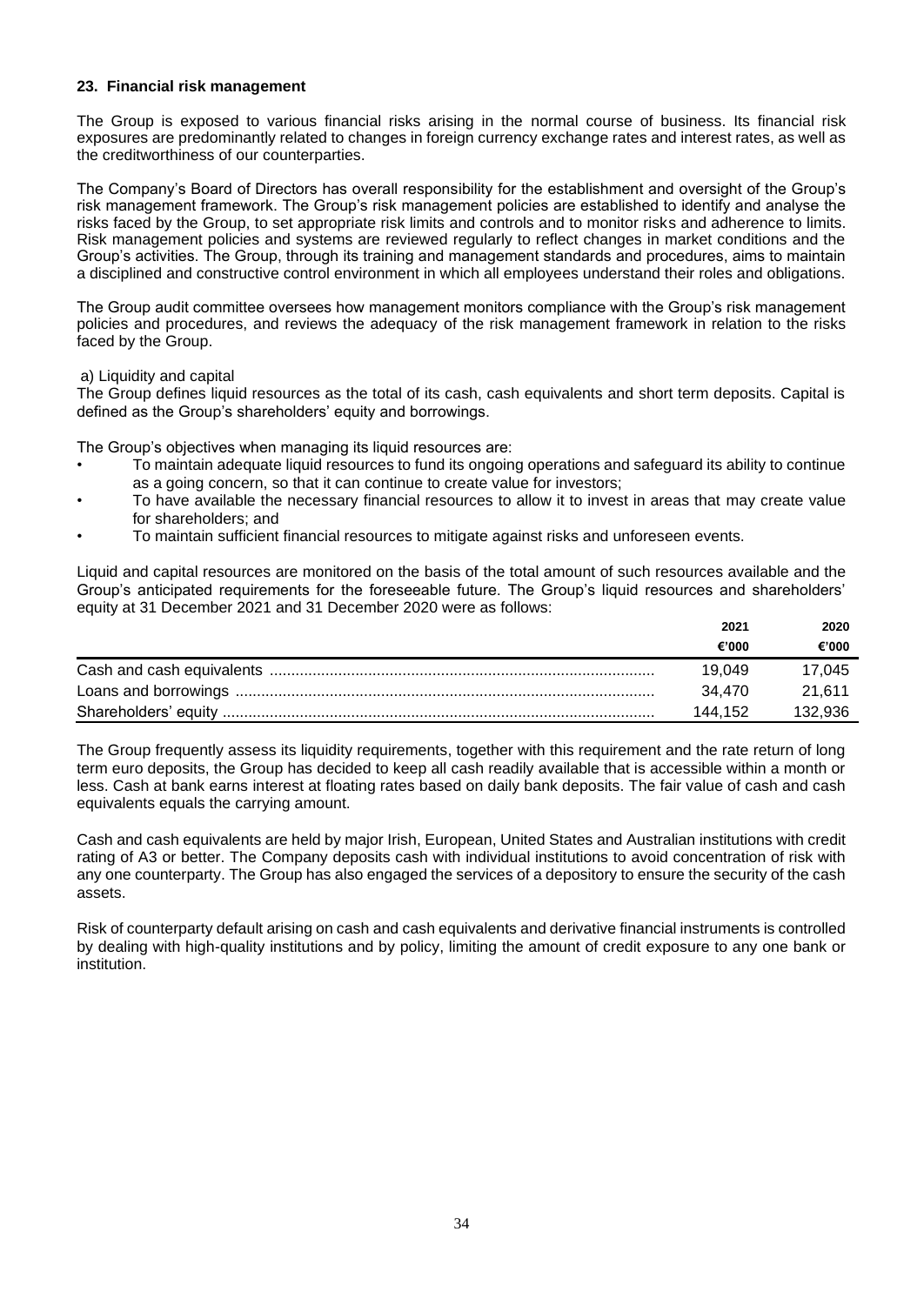## **23. Financial risk management** *(continued)*

## a) Liquidity and capital *(continued)*

At year-end, the Group's total cash and cash equivalents were held in the following jurisdictions:

|         | 31 December | 31 December |
|---------|-------------|-------------|
|         | 2021        | 2020        |
|         | €'000       | €'000       |
| Ireland | 4.760       | 1.870       |
|         | 3,136       | 2,989       |
|         | 1.108       | 1,723       |
|         | 10.045      | 10,463      |
|         | 19.049      | 17.045      |

There are currently no restrictions that would have a material adverse impact on the Group in relation to the intercompany transfer of cash held by its foreign subsidiaries. The Group continually evaluates its liquidity requirements, capital needs and availability of resources in view of, among other things, alternative uses of capital, the cost of debt and equity capital and estimated future operating cash flow.

In the normal course of business, the Group may investigate, evaluate, discuss and engage in future company or product acquisitions, capital expenditures, investments and other business opportunities. In the event of any future acquisitions, capital expenditures, investments or other business opportunities, the Group may consider using available cash or raising additional capital, including the issuance of additional debt. The maturity of the contractual undiscounted cash flows (including estimated future interest payments on debt) of the Group's financial liabilities at 31 December were as follows:

|                                         | <b>Total</b>            |                                                                  |           |           |           |           |
|-----------------------------------------|-------------------------|------------------------------------------------------------------|-----------|-----------|-----------|-----------|
|                                         | <b>Current Value of</b> | Total<br><b>Undiscounted</b><br>contractual<br><b>Cash Flows</b> | Less than |           |           | More than |
|                                         | <b>Cash Flows</b>       |                                                                  | 1 Year    | 1-3 Years | 3-5 Years | 5 Years   |
|                                         | €'000                   | €'000                                                            | €'000     | €'000     | €'000     | €'000     |
| At 31 December 2020:                    |                         |                                                                  |           |           |           |           |
| Deferred consideration                  | 4,723                   | 4,803                                                            | 2,068     | 2,252     | 370       | 113       |
| Loans and borrowings                    | 11.090                  | 11,313                                                           | 3.666     | 3.991     | 1.937     | 1,719     |
|                                         | 10,521                  | 10,742                                                           | 3,155     | 5,534     | 1,936     | 117       |
| Trade and other payables                | 10,457                  | 10,457                                                           | 10,457    |           |           |           |
| Accrued and other financial liabilities | 5,529                   | 5,529                                                            | 5,529     |           |           |           |
| Total at 31 December 2020               | 42,320                  | 42,844                                                           | 24,875    | 11,777    | 4,243     | 1,949     |
| At 31 December 2021:                    |                         |                                                                  |           |           |           |           |
| Deferred consideration                  | 4,224                   | 4,281                                                            | 2,319     | 1,759     | 203       |           |
| Loans and borrowings                    | 23,391                  | 23,866                                                           | 7.565     | 7.163     | 4.409     | 4,729     |
|                                         | 11,079                  | 11,302                                                           | 3,640     | 5,249     | 1,699     | 714       |
| Trade and other payables                | 15,683                  | 15,683                                                           | 15,683    |           |           |           |
| Accrued and other financial liabilities | 6,027                   | 6,027                                                            | 6,027     |           |           |           |
| Total at 31 December 2021               | 60.404                  | 61,159                                                           | 35,234    | 14.171    | 6.311     | 5,443     |

#### b) Foreign currency risk

The Group is a multinational business operating in a number of countries and the euro is the presentation currency. The Group, however, does have revenues, costs, assets and liabilities denominated in currencies other than euro.

Transactions in foreign currencies are recorded at the exchange rate prevailing at the date of the transaction. The resulting monetary assets and liabilities are translated into the appropriate functional currency at exchange rates prevailing at the reporting date and the resulting gains and losses are recognised in the income statement. The Group manages some of its transaction exposure by matching cash inflows and outflows of the same currencies. The Group does not engage in hedging transactions and therefore any movements in the primary transactional currencies will impact profitability. The Group continues to monitor the appropriateness of this policy.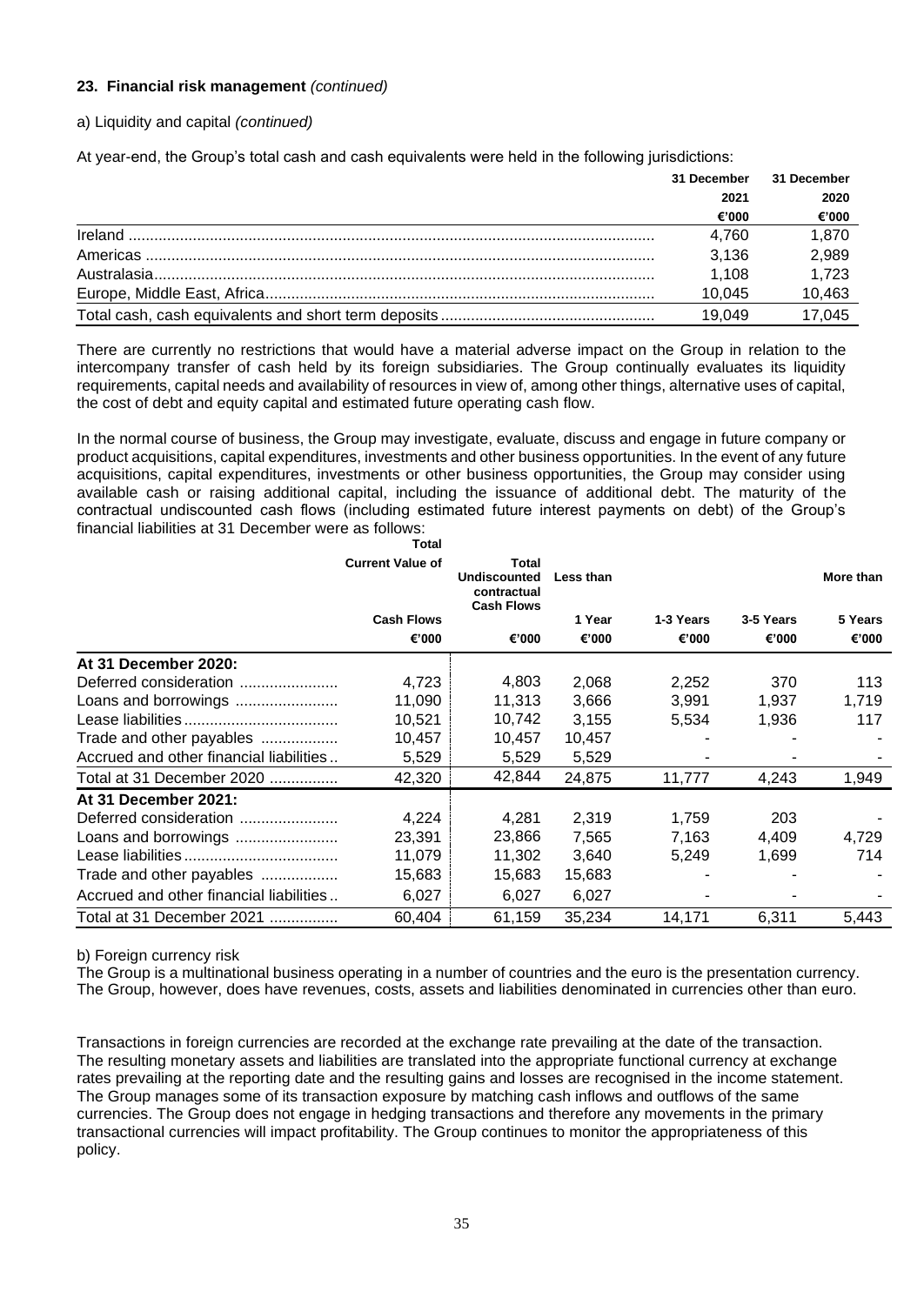## **23. Financial risk management** *(continued)*

#### b) Foreign currency risk *(continued)*

The Group has material subsidiaries with a functional currency other than the euro, such as US dollar, Australian dollar, South African rand, Canadian dollar, British pound and Swedish krona. Changes in the exchange rate year on year between the reporting currencies of these operations and the Euro, have an impact on the Group's consolidated reported result.

The Group's worldwide presence creates currency volatility when compared year on year. During 2021, currencies were volatile due to the COVID-19 Global pandemic, however the euro remained relatively steady against all major currencies the Group trades in.

- The US dollar increased by 7% against the closing 2020 euro rate (2020 decrease of 9% against 2019).
- The Australian dollar increased by 2% against the closing 2020 euro rated (2020 remained flat against 2019).
- The South African rand remained flat against the closing 2020 euro rated (2020 decrease of 14% against 2019).
- The Swedish Krona has decreased 2% against the closing 2020 euro rated (2020 increase of 4% against 2019).

In 2021, 54% (2020: 57%) of Mincon's revenue €144 million (2020: €130 million) was generated in AUD, SEK and USD. The majority of the Group's manufacturing base has a euro, US dollar or Swedish Krona cost base. While Group management makes every effort to reduce the impact of this currency volatility, it is impossible to eliminate or significantly reduce given the fact that the highest grades of our key raw materials are either not available or not denominated in these markets and currencies. Additionally, the ability to increase prices for our products in these jurisdictions is limited by the current market factors.

The Group is also exposed to foreign currency risk on its liquid resources (cash), of which the euro equivalent of €4.8 million was held in US dollar (USD 5.5 million), €2.5 million was held in Swedish krona (SEK 25.6 million) and the euro equivalent of €1.1 million was held in Australian dollar (AUD 1.7 million).

|                     | 2021           |         | 2020           |         |
|---------------------|----------------|---------|----------------|---------|
| Euro exchange rates | <b>Closing</b> | Average | <b>Closing</b> | Average |
|                     | 1.13           | 1 18    | 1 22           | 1.14    |
|                     | 1.56           | 1.57    | 1.59           | 1.66    |
|                     | 18.06          | 1747    | 17.91          | 18.76   |
|                     | 10.26          | 10.14   | 10.06          | 10.48   |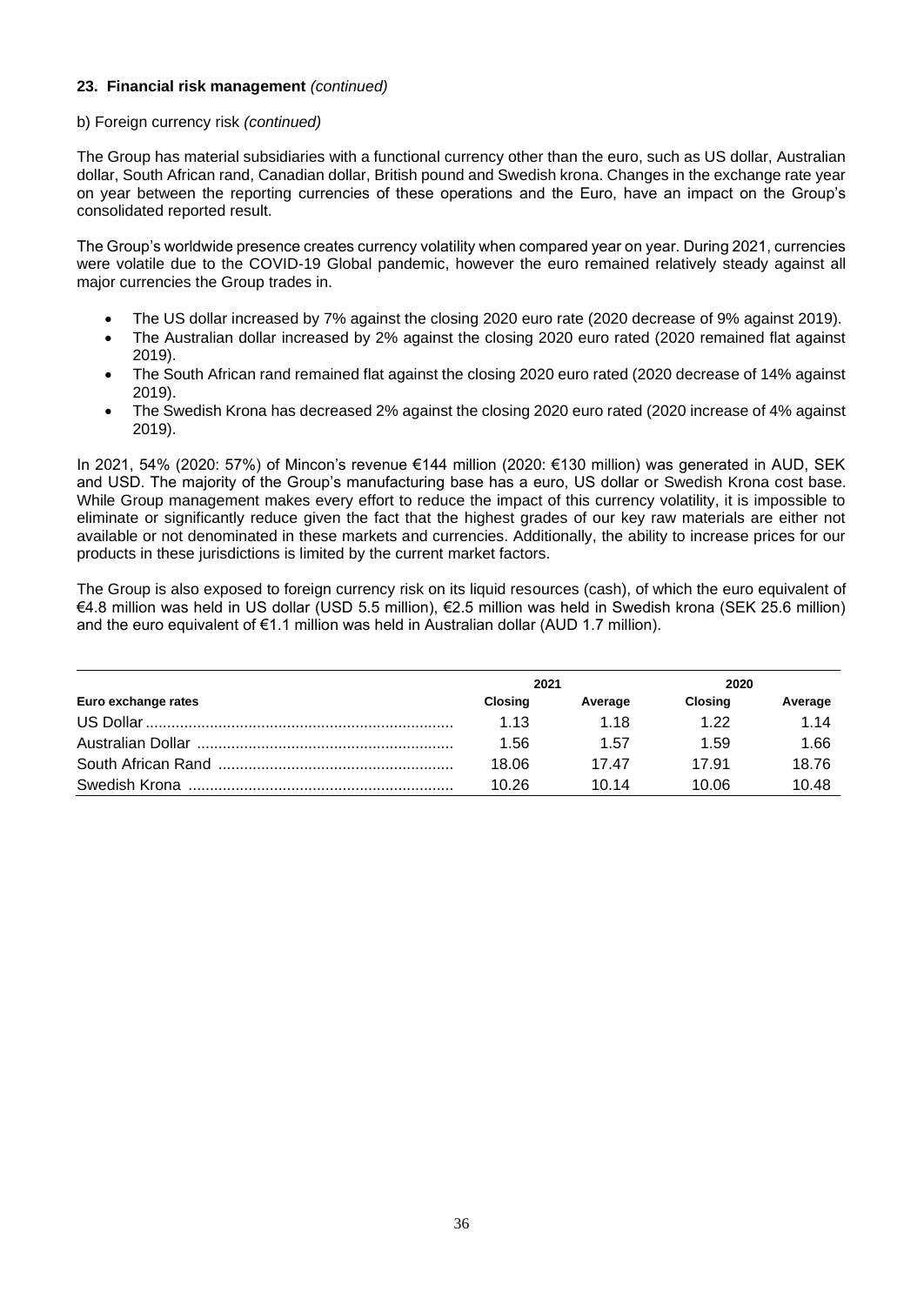## **23. Financial risk management** *(continued)*

#### c) Credit risk

Credit risk is the risk that the possibility that the Group's customers may experience financial difficulty and be unable to meet their obligations. The Group monitors its collection experience on a monthly basis and ensures that a stringent policy is adopted to provide for all past due amounts. The majority of the Group's customers are third party distributors and end users of drilling tools and equipment.

#### Expected credit loss assessment

The Group allocates each exposure to a credit risk grade based on data that is determined to be predictive of the risk of loss and applying experienced credit judgement. Credit risk grades are defined using quantitative factors that are indicative of the risk of default and are aligned to past experiences. Loss rates are based on accrual credit loss experience over the past five years.

The maximum exposure to credit risk for trade and other receivables at 31 December 2021 and 31 December 2020 by geographic region was as follows:

| 2021   | 2020   |
|--------|--------|
| €'000  | €'000  |
| 7.969  | 7,298  |
| 3.330  | 2.540  |
| 13.811 | 10,802 |
| 25.110 | 20,640 |

#### d) Interest rate risk

#### Interest Rate Risk on financial liabilities

There were no significant changes in interest rates during 2021 and therefore there was no significant impact. Movements in interest rates had no significant impact on our financial liabilities or finance cost recognised in either 2020 or 2021.

#### Interest Rate Risk on cash and cash equivalents

Our exposure to interest rate risk on cash and cash equivalents is actively monitored and managed, the rate risk on cash and cash equivalents is not considered material to the Group.

#### e) Fair values

Fair value is the amount at which a financial instrument could be exchanged in an arms-length transaction between informed and willing parties, other than in a forced or liquidation sale. The contractual amounts payable less impairment provision of trade receivables, trade payables and other accrued liabilities approximate to their fair values.

#### f) Deferred consideration

The movements in respect of the deferred consideration value in the year to 31 December 2021 are as follows:

| <b>Deferred</b><br>consideration |
|----------------------------------|
| €'000                            |
| 4,723                            |
| 1,564                            |
| (2,082)                          |
|                                  |
|                                  |
| 4.224                            |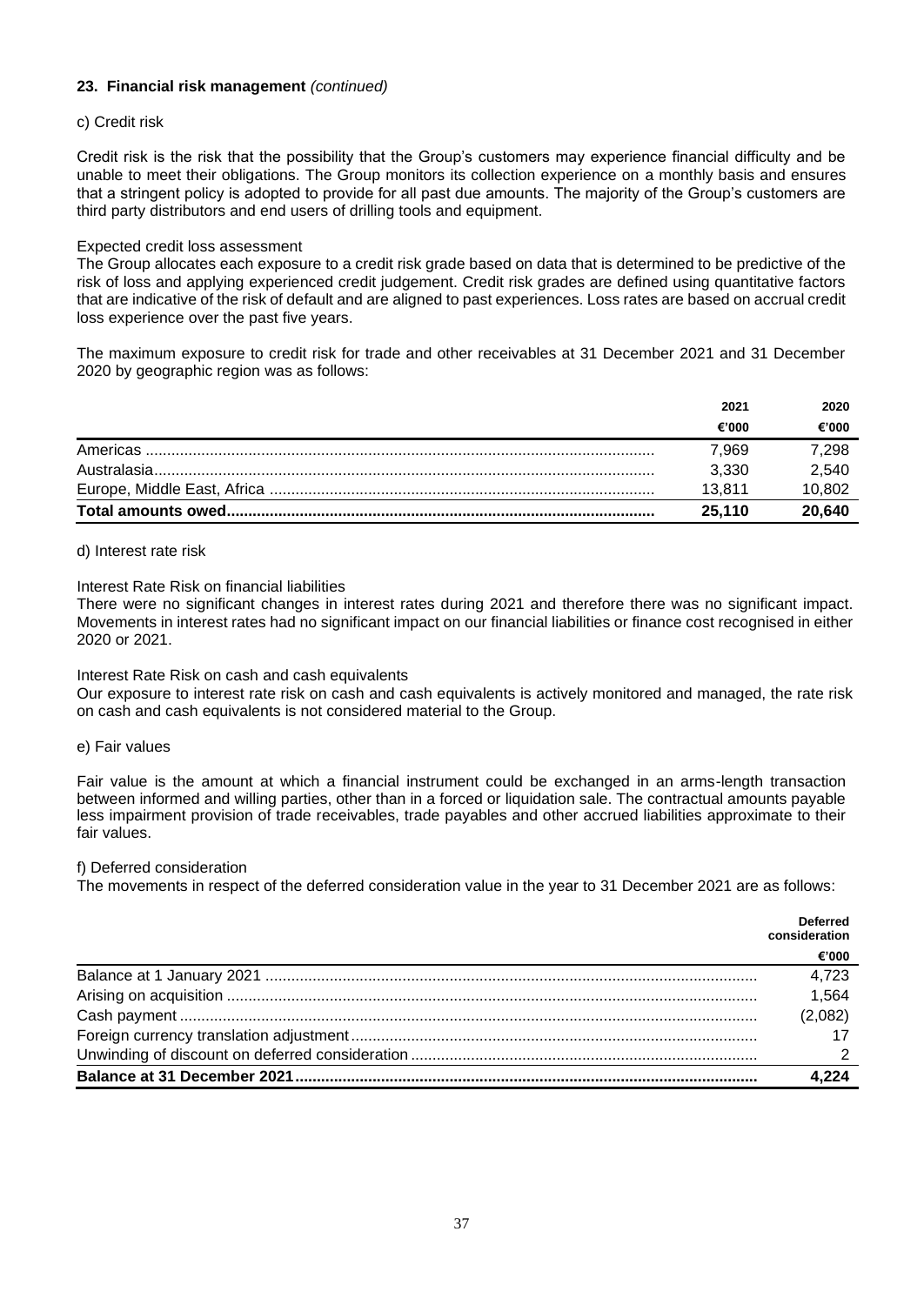## **24. Subsidiary undertakings**

At 31 December 2021, the Group had the following subsidiary undertakings:

| Company                                              | Group<br>Share % | <b>Registered Office &amp;</b><br><b>Country of Incorporation</b>                                                                                            |
|------------------------------------------------------|------------------|--------------------------------------------------------------------------------------------------------------------------------------------------------------|
| Mincon International Limited                         | 100%             | Smithstown, Shannon, Co. Clare, Ireland                                                                                                                      |
| Manufacturer of rock drilling equipment              |                  |                                                                                                                                                              |
| Mincon Rockdrills PTY Ltd                            | 100%             | 8 Fargo Way, Welshpool, WA 6106, Australia                                                                                                                   |
| Manufacturer of rock drilling equipment              |                  |                                                                                                                                                              |
| 1676427 Ontario Inc. (Operating as Mincon<br>Canada) | 100%             | 400B Kirkpatrick Street, North Bay,<br>Ontario, P1B 8G5, Canada                                                                                              |
| Manufacturer of rock drilling equipment              |                  |                                                                                                                                                              |
| Mincon Carbide Ltd                                   | 100%             | Windsor St, Sheffield S4 7WB, United Kingdom                                                                                                                 |
| Manufacturer of tungsten carbide                     |                  |                                                                                                                                                              |
| Mincon Inc.                                          | 100%             | 603 Centre Avenue, N.W. Roanoke, VA 24016, USA                                                                                                               |
| Sales company                                        |                  |                                                                                                                                                              |
| Mincon Sweden AB                                     | 100%             | Industrivagen 2-4, 61202 Finspang, Sweden                                                                                                                    |
| Sales company                                        |                  |                                                                                                                                                              |
| Mincon Nordic OY                                     | 100%             | Hulikanmutka 6, 37570 Lempäälä, Finland                                                                                                                      |
| Sales company                                        |                  |                                                                                                                                                              |
| Mincon Holdings Southern Africa (Pty)                | 100%             | 1 Northlake, Jetpark 1469, Gauteng, South Africa                                                                                                             |
| Sales company                                        |                  |                                                                                                                                                              |
| ABC Products (Rocky) Pty Ltd                         | 100%             | 2/57 Alexandra Street, North Rockhampton,                                                                                                                    |
| Sales company                                        |                  | Queensland, 4701 Australia                                                                                                                                   |
| <b>Mincon West Africa SARL</b>                       | 100%             | Villa TF 4635 GRD, Almadies, Dakar B.P. 45534,                                                                                                               |
| Dormant company                                      |                  | Senegal                                                                                                                                                      |
| Mincon West Africa SL                                | 100%             | Calle Adolfo Alonso Fernández, s/n, Parcela P-16,<br>Planta 2, Oficina 23, Zona Franca de Gran Canaria,<br>Puerto de la Luz, Código Postal 35008, Las Palmas |
| Sales company                                        |                  | de Gran Canari                                                                                                                                               |
| Mincon Poland                                        | 100%             | ul. Mickiewicza 32, 32-050 Skawina, Poland                                                                                                                   |
| Dormant company                                      |                  |                                                                                                                                                              |
| Mincon Canada - Western Service Centre               | 100%             | 3568-191 Street, Unit 101, Surrey BC, V3Z 0P6,                                                                                                               |
| (previously Pacific Bit of Canada)                   |                  | Canada                                                                                                                                                       |
| Sales company                                        |                  |                                                                                                                                                              |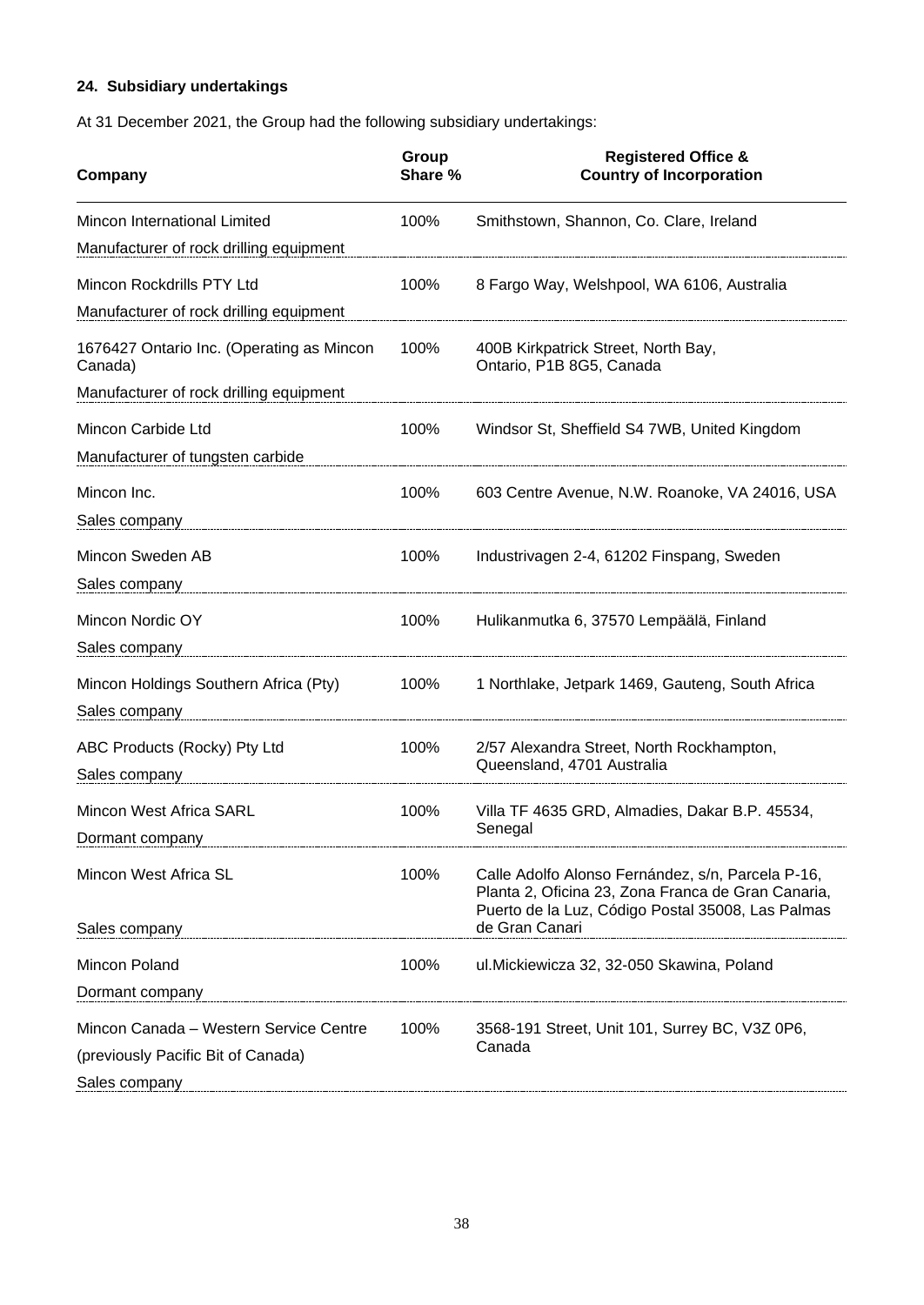## **24. Subsidiary undertakings** *(continued)*

| Company                                                                                                                                      | Group<br>Share % | <b>Registered Office &amp;</b><br><b>Country of Incorporation</b>  |
|----------------------------------------------------------------------------------------------------------------------------------------------|------------------|--------------------------------------------------------------------|
| Mincon Rockdrills Ghana Limited<br>Dormant company                                                                                           | 100%             | P.O. Box CT5105, Accra,<br>Ghana                                   |
| Mincon S.A.C.<br>Sales company                                                                                                               | 100%             | Calle La Arboleda 151, Dpto 201, La Planicie, La<br>Molina, Peru   |
| Ozmine International Pty Limited<br>Dormant company                                                                                          | 100%             | Gidgegannup, WA 6083, Australia                                    |
| Mincon Chile<br>Sales company                                                                                                                | 100%             | Av. La Dehesa #1201, Torre Norte, Lo Barnechea,<br>Santiago, Chile |
| Mincon Tanzania<br>Dormant company                                                                                                           | 100%             | Plot 1/3 Nyakato Road,<br>Mwanza, Tanzania                         |
| Mincon Namibia Pty Ltd<br>Sales company                                                                                                      | 100%             | Ausspannplatz, Windhoek, Namibia                                   |
| Mincon Russia<br>Dormant Company                                                                                                             | 100%             | 4,4 Lesnoy In, 125047 Moscow, Russia                               |
| Mincon Mining Equipment Inc<br>Sales company                                                                                                 | 100%             | 19789-92a Avenue, Langley, British Columbia<br>V1M3B3, Canada      |
| Mincon Exports USA Inc.<br>Group finance company                                                                                             | 100%             | 603 Centre Ave, Roanoke VA 24016, USA                              |
| Mincon International Shannon<br>Dormant company                                                                                              | 100%             | Smithstown, Shannon, Co. Clare, Ireland                            |
| Smithstown Holdings<br>Holding company                                                                                                       | 100%             | Smithstown, Shannon, Co. Clare, Ireland                            |
| Mincon Canada Drilling Products Inc.<br>Holding company                                                                                      | 100%             | Suite 1800-355 Burrard Street, Vancouver, BC V6C<br>268, Canada    |
| Lotusglade Limited<br>Holding company                                                                                                        | 100%             | Smithstown, Shannon, Co. Clare, Ireland                            |
| <b>Floralglade Company</b><br>Holding company https://www.anaur.com/individual/individual/individual/individual/individual/individual/indivi | 100%             | Smithstown, Shannon, Co. Clare, Ireland                            |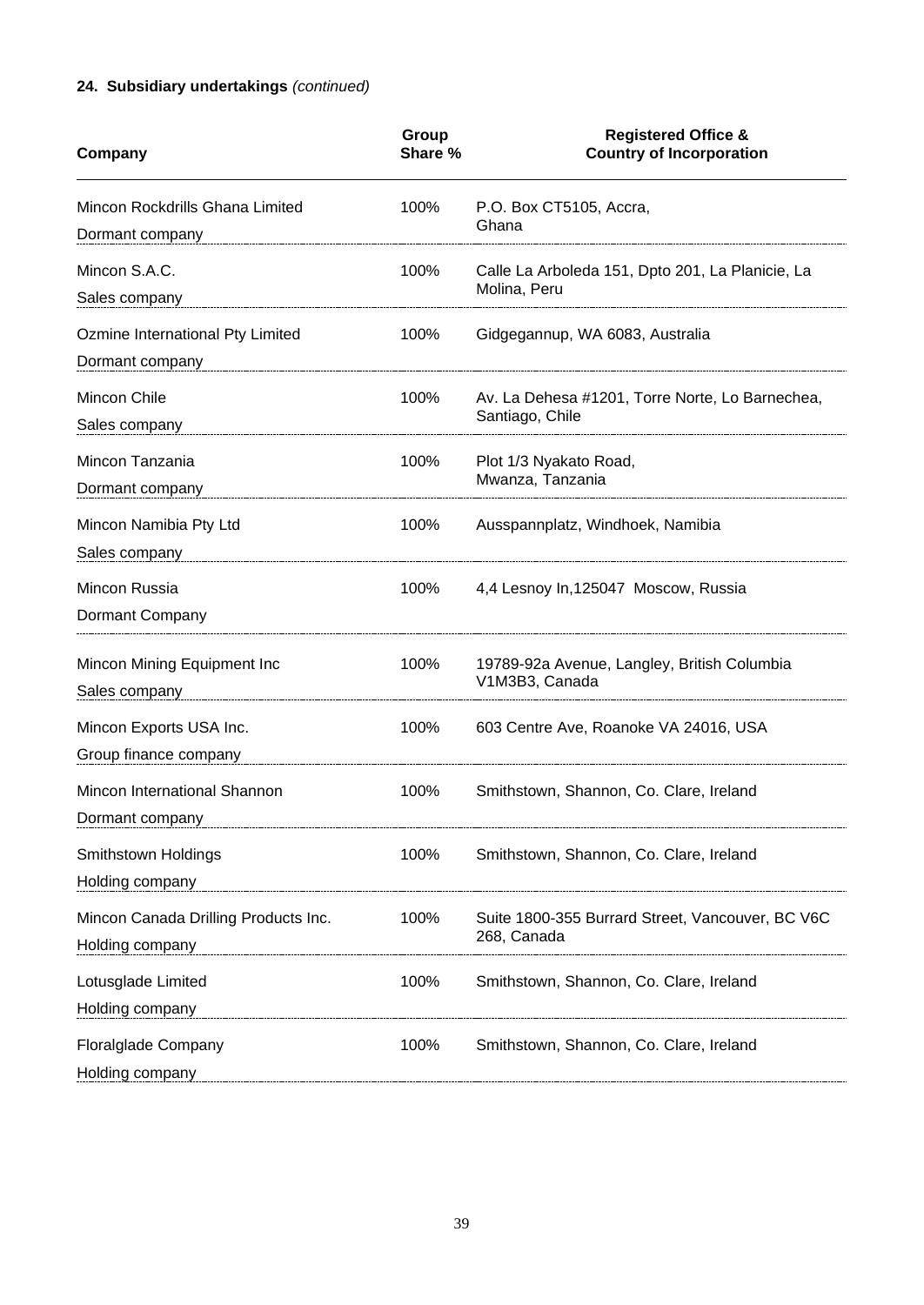## **24. Subsidiary undertakings** *(continued)*

| Company                              | Group<br>Share % | <b>Registered Office &amp;</b><br><b>Country of Incorporation</b>   |
|--------------------------------------|------------------|---------------------------------------------------------------------|
| <b>Castle Heat Treatment Limited</b> | 100%             | Smithstown, Shannon, Co. Clare, Ireland                             |
| Holding company                      |                  |                                                                     |
| Mincon Microcare Limited             | 100%             | Smithstown, Shannon, Co. Clare, Ireland                             |
| Holding company<br>Driconeg AB       | 100%             | Svetsarevägen 4, 686 33, Sunne, Sweden                              |
| Holding company                      |                  |                                                                     |
| <b>Driconeg Production AB</b>        | 100%             | Svetsarevägen 4, 686 33, Sunne, Sweden                              |
| Manufacturing facility               |                  |                                                                     |
| Driconeq Fastighet AB                | 100%             | Svetsarevägen 4, 686 33, Sunne, Sweden                              |
| Property holding company             |                  |                                                                     |
| Driconeq Do Brasil                   | 100%             | Rua Dr. Ramiro De Araujo Filho, 348, Jundai, SP,<br><b>Brasil</b>   |
| Sales company                        |                  |                                                                     |
| Driconeq Africa Ltd                  | 100%             | Cnr of Harriet and James Bright Avenue, Driehoek.<br>Germiston 1400 |
| Manufacturing facility               |                  |                                                                     |
| Driconeq Australia Holdings Pty Ltd  | 100%             | 47 Greenwich Parade, AU-6031 Neerabup, WA,<br>Australia             |
| Holding company                      |                  |                                                                     |
| Driconeq Australia Pty Ltd           | 100%             | 47 Greenwich Parade, AU-6031 Neerabup, WA,<br>Australia             |
| Manufacturing facility               |                  |                                                                     |
| Mincon Drill String AB               | 100%             | Svetsarevägen 4, 686 33, Sunne, Sweden                              |
| Holding company                      |                  |                                                                     |
| <b>EURL Roc Drill</b>                | 100%             | Rue Charles Rolland, 29650 Guerlesquin, France                      |
| Sales company                        |                  |                                                                     |
| Attakroc Inc                         | 100%             | 601, rue Adanac, Quebec, G1C 7G6, Canada                            |
| Sales company                        |                  |                                                                     |
| Mincon Quebec                        | 100%             | 601, rue Adanac, Quebec, G1C 7G6, Canada                            |
| Holding company                      |                  |                                                                     |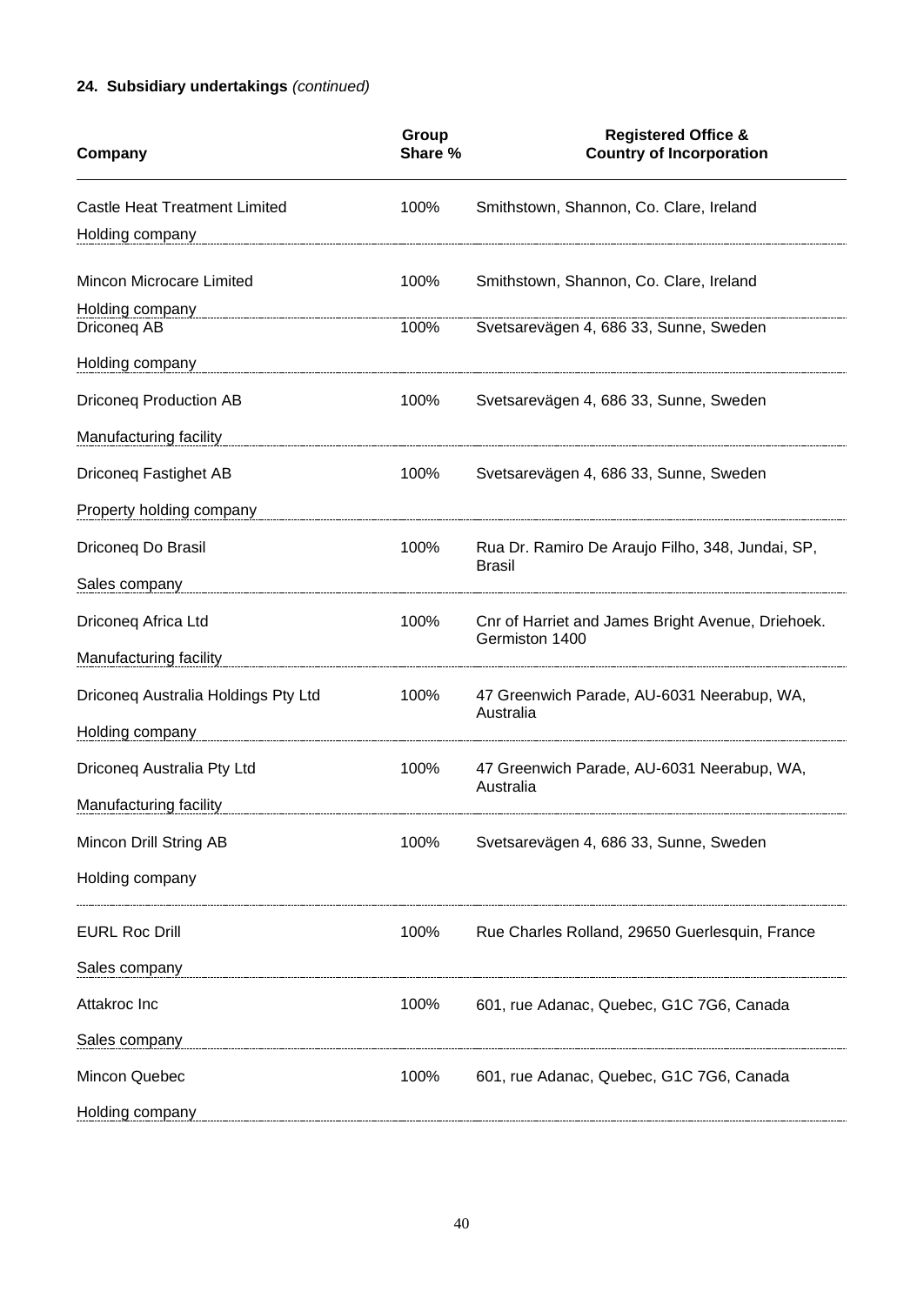#### **25. Leases**

## **A. Leases as Lessees (IFRS 16)**

The Group leases property, plant and equipment across its global operations.

During 2020, one of the leased properties in Finland was sublet. The lease and sublease expire in 2023

During 2019, one of the leased properties in Australia was sublet. The lease and sublease expire in 2024.

The Group leases IT and other equipment with contract terms of less than 12 months and also for low value items. The Group has elected not to recognise right-of -use assets and lease liabilities for these leases in line with availing of the exemptions for such leases allowable under IFRS16.

Information about leases for which the Group is a lessee is presented below.

## i) Right-of-use assets

| 31 December 2020 |  |
|------------------|--|
| €'000            |  |
| 3,488            |  |
| (1,816)          |  |
| 3,487            |  |
| (536)            |  |
| (231)            |  |
| (151)            |  |
| 4.241            |  |

|                                                                                                        | 31 December 2021 |  |
|--------------------------------------------------------------------------------------------------------|------------------|--|
|                                                                                                        | €'000            |  |
|                                                                                                        | 4,241            |  |
|                                                                                                        | (1,896)          |  |
|                                                                                                        | 3,458            |  |
|                                                                                                        | (156)            |  |
|                                                                                                        |                  |  |
|                                                                                                        | 49               |  |
|                                                                                                        | 5,696            |  |
| *Dereception of the right of use coast during 2020 is so a result of entering into a finance sub loose |                  |  |

\*Derecognition of the right of use asset during 2020 is as a result of entering into a finance sub-lease.

## ii) Amounts recognised in income statement.

| 2021  | 2020  |
|-------|-------|
| €'000 | €'000 |
| 308   | 332   |
| 311   | 314   |
| 65    |       |
| 684   | 741   |

#### iii) Amounts recognised in statement of cash flows

|                               | 2021  | 2020  |
|-------------------------------|-------|-------|
|                               | €'000 | €'000 |
| Total cash outflow for leases | 3.590 | 3,455 |
|                               | 3.590 | 3,455 |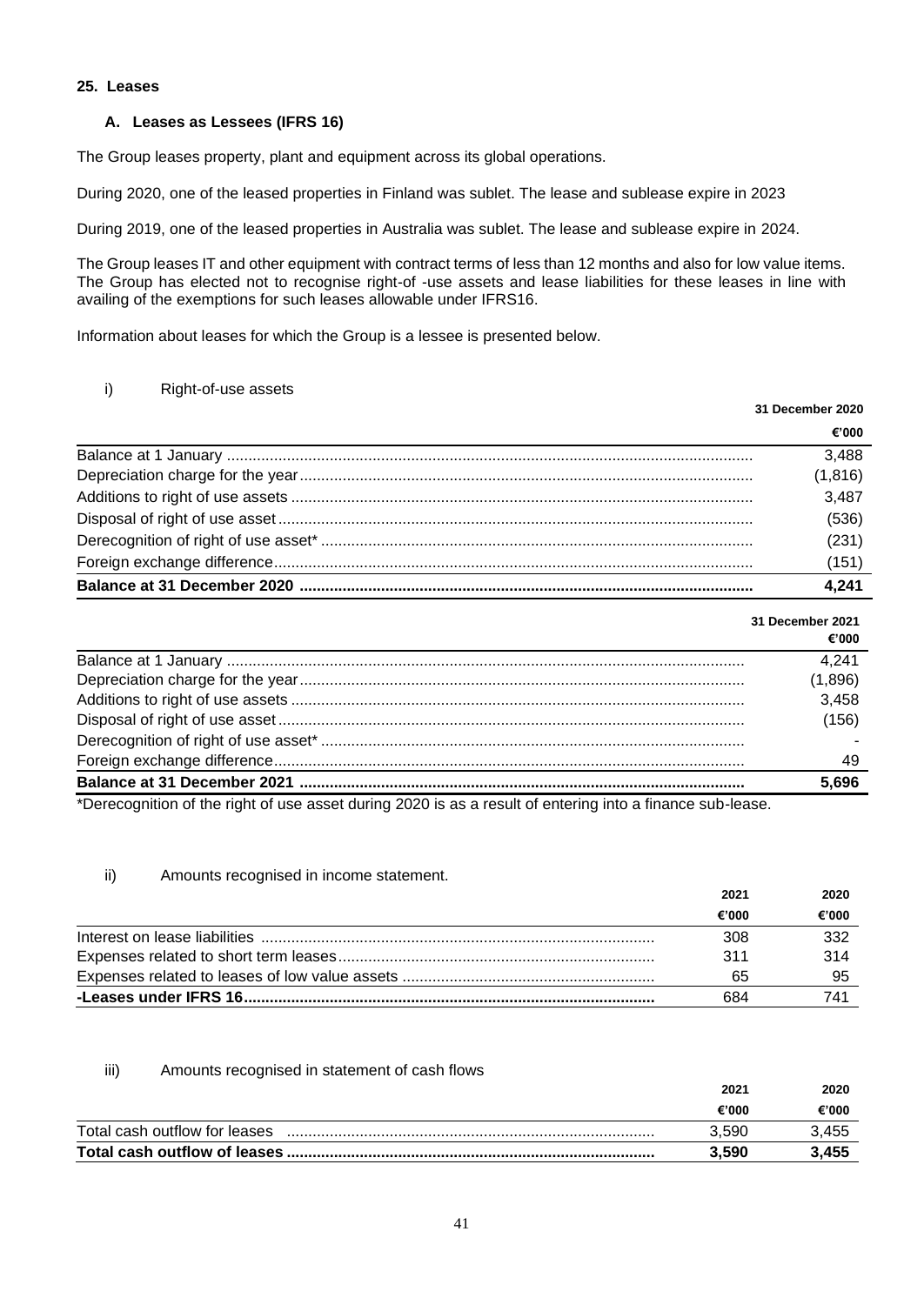#### **25. Leases** *(continued)*

iv) Extension options

Some property leases contain extension options exercisable by the Group. The Group assesses at lease commencement date whether it is reasonably certain to exercise the extension options. The Group is reasonably certain it will not incur future lease liabilities beyond what is currently calculated.

## **B. Leases as Lessor (IFRS 16)**

i) Financing Lease

The group subleased a properties that had been recognised as a right of use asset in Finland and Australia. The group recognised income interest in the year in relation to this totalling  $\epsilon$ 194,000.

The following table sets out a maturity analysis of lease receivable, showing the undiscounted lease payments to be received after the reporting date.

|                                     | 31 December<br>2021<br>€'000 | 31 December<br>2020<br>€'000 |
|-------------------------------------|------------------------------|------------------------------|
|                                     | 192                          | 188                          |
|                                     | 146                          | 185                          |
|                                     |                              | 140                          |
|                                     | 338                          | 513                          |
|                                     | (22)                         | (43)                         |
| Total undiscounted lease receivable | 316                          | 470                          |

#### ii) Operating leases

The group leases company owned property out to tenants in the USA under various agreements. The group recognises these leases as operating leases from a lessor perspective due to the fact they do not transfer substantially all of the risks and rewards incidental to the ownership of the assets.

Rental income recognised by the Group during 2021 was €214,000 (2020: €213,000).

The following table sets out a maturity analysis of lease receivable, showing the undiscounted lease payments to be received after the reporting date.

|              | 31 December<br>2021 |
|--------------|---------------------|
|              | €'000               |
|              |                     |
|              |                     |
| <b>Total</b> |                     |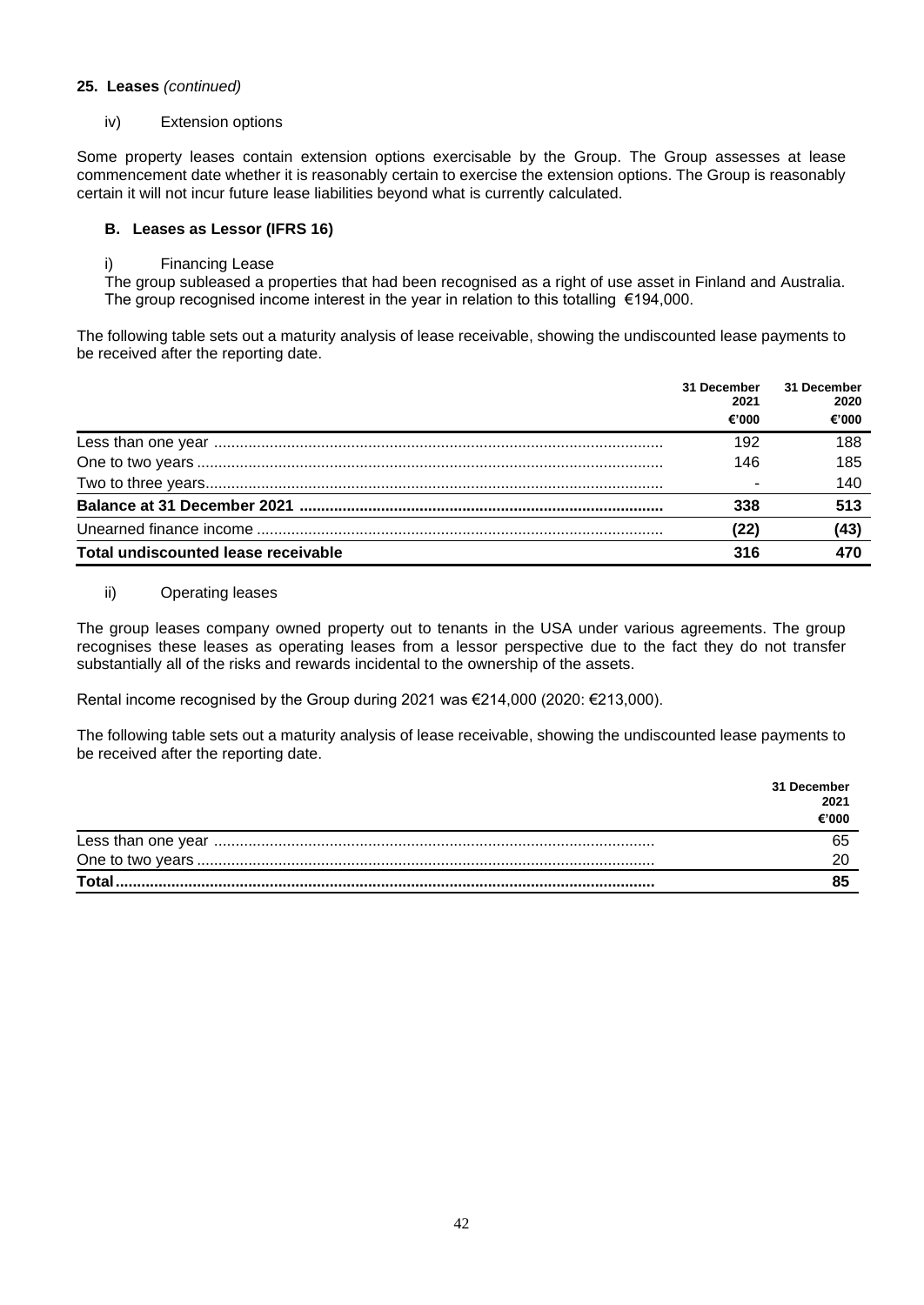#### **26. Commitments**

The following capital commitments for the purchase of property, plant and equipment had been authorised by the directors at 31 December 2021:

|                | 31 December | 31 December |
|----------------|-------------|-------------|
|                | 2021        | 2020        |
|                | €'000       | €'000       |
| Contracted for | 2,837       | 3,044       |
|                |             | 521         |
| Total          |             | 3,565       |

## **27. Litigation**

The Group is not involved in legal proceedings that could have a material adverse effect on its results or financial position.

#### **28. Related parties**

As at 31 December 2021, the share capital of Mincon Group plc was 56.32% owned by Kingbell Company which is ultimately controlled by Patrick Purcell and members of the Purcell family. Patrick Purcell is also a director of the Company.

In June 2021, the Group paid a final dividend for 2020 of €0.210 to all shareholders. The total dividend paid to Kingbell Company was €2,411,545.

In September 2021, the Group paid an interim dividend for 2021 of €0.0105 to all shareholders. The total dividend paid to Kingbell Company was €1,261,385 (September 2020: €1,256,551).

The Group has a related party relationship with its subsidiary and its joint venture undertakings (see note 24) for a list of these undertakings), directors and officers. All transactions with subsidiaries eliminate on consolidation and are not disclosed.

#### *Transactions with Directors*

The Group is owed €Nil from directors and shareholders at 31 December 2021 and 2020. The Group has amounts owing to directors of €Nil as at 31 December 2021 and 2020.

#### *Key management compensation*

The profit before tax from continuing operations has been arrived at after charging the following key management compensation:

|                                         | 2021  | 2020  |
|-----------------------------------------|-------|-------|
|                                         | €'000 | €'000 |
|                                         | 1.514 | 1.441 |
|                                         | 320   | 347   |
|                                         | 145   | 126   |
|                                         | 109   | 86    |
| Share based payment charged in the year | -221  | 96    |
|                                         | 2.309 | 2,096 |

The key management compensation amounts disclosed above represent compensation to those people having the authority and responsibility for planning, directing and controlling the activities of the Group, which comprises the Board of Directors and executive management (ten in total at year end). Amounts included above are time weighted for the period of the individuals employment.